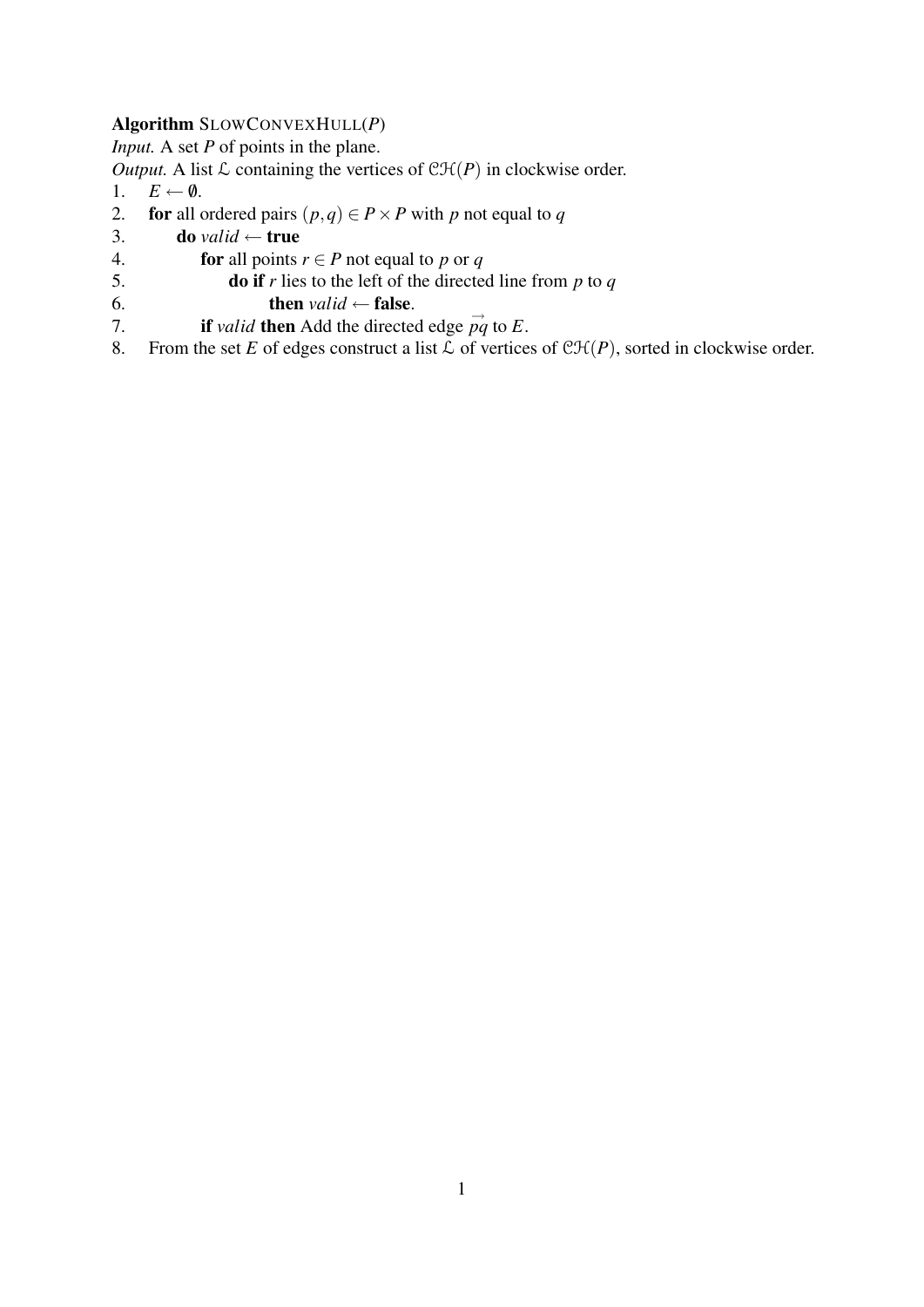### Algorithm CONVEXHULL(*P*)

*Input.* A set *P* of points in the plane.

*Output.* A list containing the vertices of  $\mathcal{CH}(P)$  in clockwise order.

- 1. Sort the points by *x*-coordinate, resulting in a sequence  $p_1, \ldots, p_n$ .
- 2. Put the points  $p_1$  and  $p_2$  in a list  $\mathcal{L}_{\text{upper}}$ , with  $p_1$  as the first point.
- 3. for  $i \leftarrow 3$  to *n*
- 4. **do** Append  $p_i$  to  $\mathcal{L}_{\text{upper}}$ .
- 5. while  $\mathcal{L}_{\text{upper}}$  contains more than two points and the last three points in  $\mathcal{L}_{\text{upper}}$  do not make a right turn
- 6. **do** Delete the middle of the last three points from  $\mathcal{L}_{\text{upper}}$ .
- 7. Put the points  $p_n$  and  $p_{n-1}$  in a list  $\mathcal{L}_{lower}$ , with  $p_n$  as the first point.
- 8. **for**  $i \leftarrow n-2$  **downto** 1
- 9. **do** Append  $p_i$  to  $\mathcal{L}_{lower}$ .
- 10. while  $\mathcal{L}_{\text{lower}}$  contains more than 2 points and the last three points in  $\mathcal{L}_{\text{lower}}$  do not make a right turn
- 11. **do** Delete the middle of the last three points from  $\mathcal{L}_{lower}$ .
- 12. Remove the first and the last point from  $\mathcal{L}_{lower}$  to avoid duplication of the points where the upper and lower hull meet.
- 13. Append  $\mathcal{L}_{\text{lower}}$  to  $\mathcal{L}_{\text{upper}}$ , and call the resulting list  $\mathcal{L}$ .
- 14. return L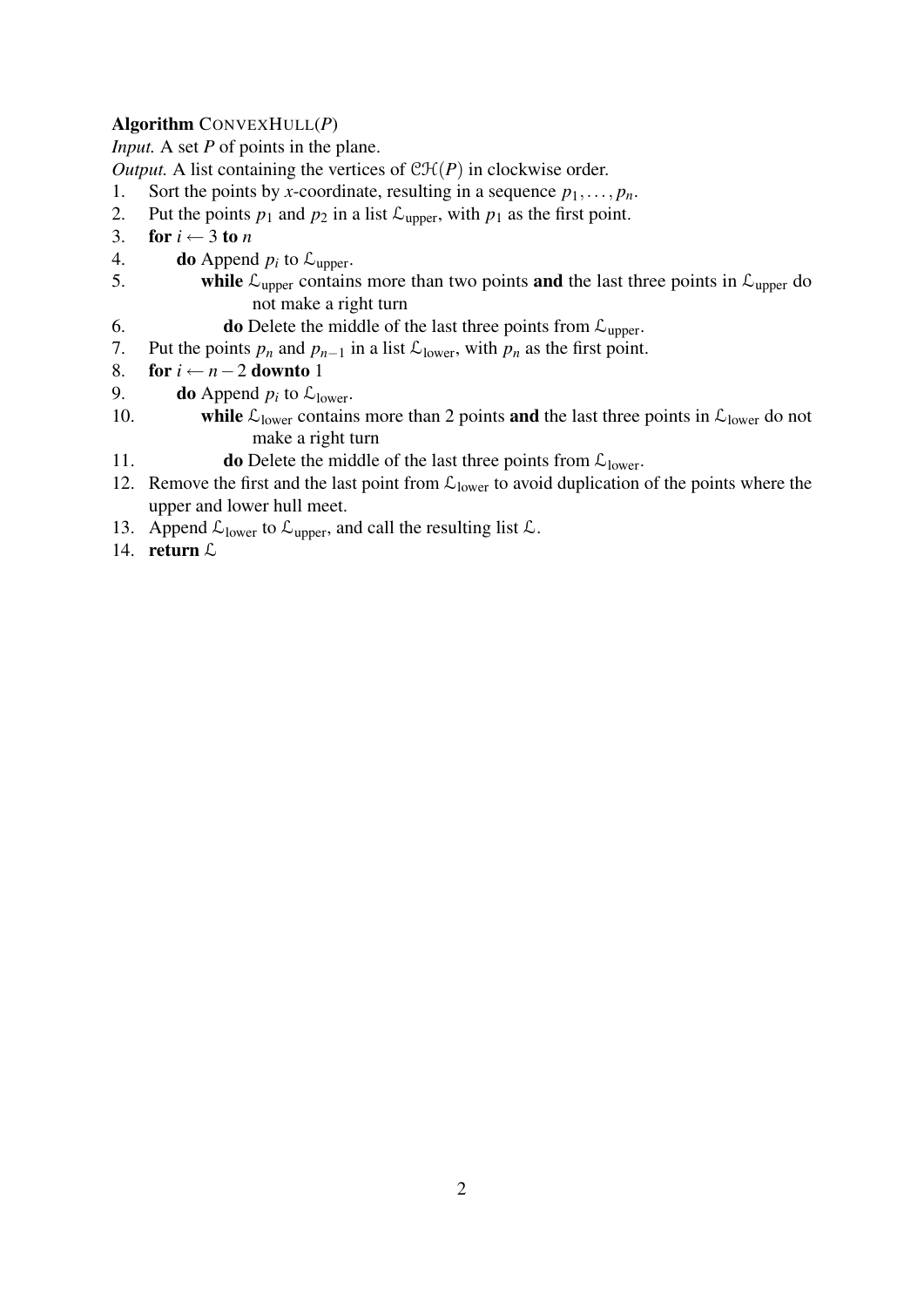#### Algorithm FINDINTERSECTIONS(*S*)

*Input.* A set *S* of line segments in the plane.

*Output.* The set of intersection points among the segments in *S*, with for each intersection point the segments that contain it.

- 1. Initialize an empty event queue Q. Next, insert the segment endpoints into Q; when an upper endpoint is inserted, the corresponding segment should be stored with it.
- 2. Initialize an empty status structure T.
- 3. while  $\mathcal Q$  is not empty
- 4. **do** Determine the next event point  $p$  in  $\mathcal Q$  and delete it.
- 5. HANDLEEVENTPOINT(*p*)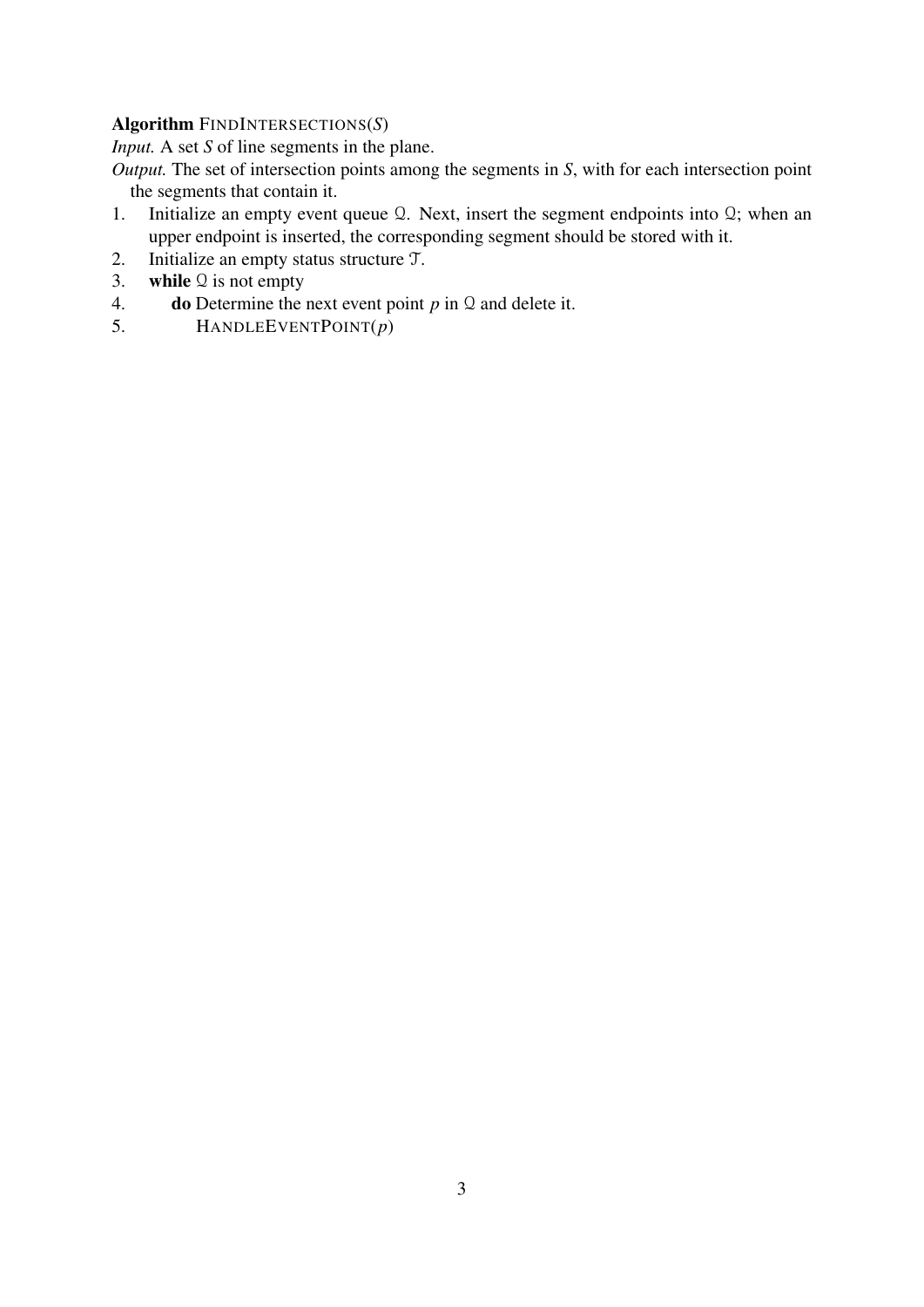# HANDLEEVENTPOINT(*p*)

- 1. Let  $U(p)$  be the set of segments whose upper endpoint is p; these segments are stored with the event point *p*. (For horizontal segments, the upper endpoint is by definition the left endpoint.)
- 2. Find all segments stored in T that contain *p*; they are adjacent in T. Let *L*(*p*) denote the subset of segments found whose lower endpoint is  $p$ , and let  $C(p)$  denote the subset of segments found that contain *p* in their interior.
- 3. if  $L(p) \cup U(p) \cup C(p)$  contains more than one segment
- 4. **then** Report *p* as an intersection, together with  $L(p)$ ,  $U(p)$ , and  $C(p)$ .
- 5. Delete the segments in  $L(p) \cup C(p)$  from  $T$ .
- 6. Insert the segments in  $U(p) \cup C(p)$  into T. The order of the segments in T should correspond to the order in which they are intersected by a sweep line just below *p*. If there is a horizontal segment, it comes last among all segments containing *p*.
- 7. (∗ Deleting and re-inserting the segments of *C*(*p*) reverses their order. ∗)
- 8. if  $U(p) \cup C(p) = \emptyset$
- 9. **then** Let  $s_i$  and  $s_r$  be the left and right neighbors of  $p$  in  $T$ .
- 10. FINDNEWEVENT( $s_l$ ,  $s_r$ , *p*)
- 11. **else** Let *s'* be the leftmost segment of  $U(p) \cup C(p)$  in T.
- 12. Let  $s_l$  be the left neighbor of  $s'$  in T.
- 13. FINDNEWEVENT $(s_l, s', p)$
- 14. Let *s*<sup>*''*</sup> be the rightmost segment of  $U(p) \cup C(p)$  in T.
- 15. Let  $s_r$  be the right neighbor of  $s''$  in T.
- 16. FINDNEWEVENT( $s''$ ,  $s_r$ , *p*)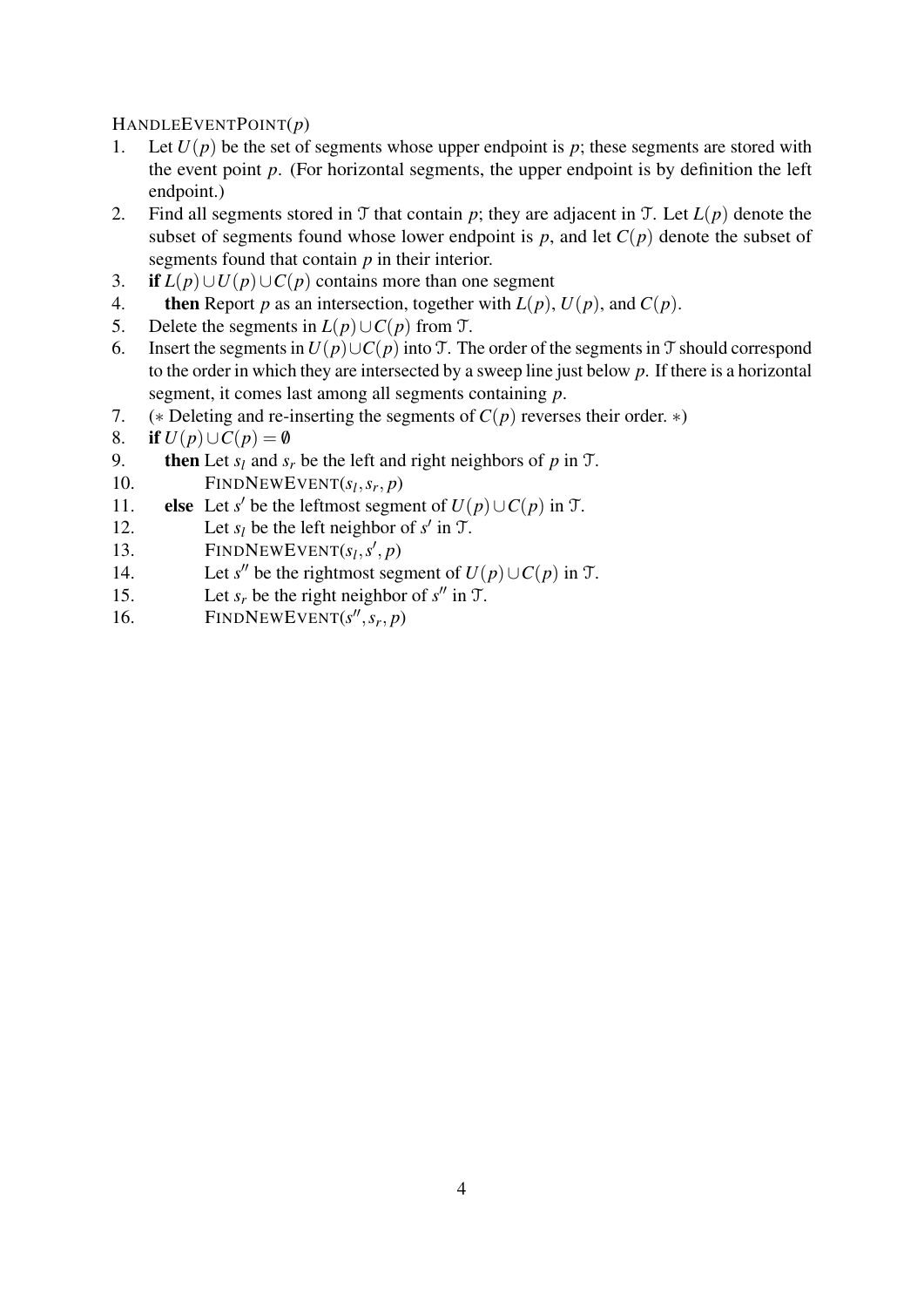# FINDNEWEVENT(*s<sup>l</sup>* ,*sr* , *p*)

- 1. if  $s_l$  and  $s_r$  intersect below the sweep line, or on it and to the right of the current event point  $p$ , and the intersection is not yet present as an event in  $Q$
- 2. then Insert the intersection point as an event into Q.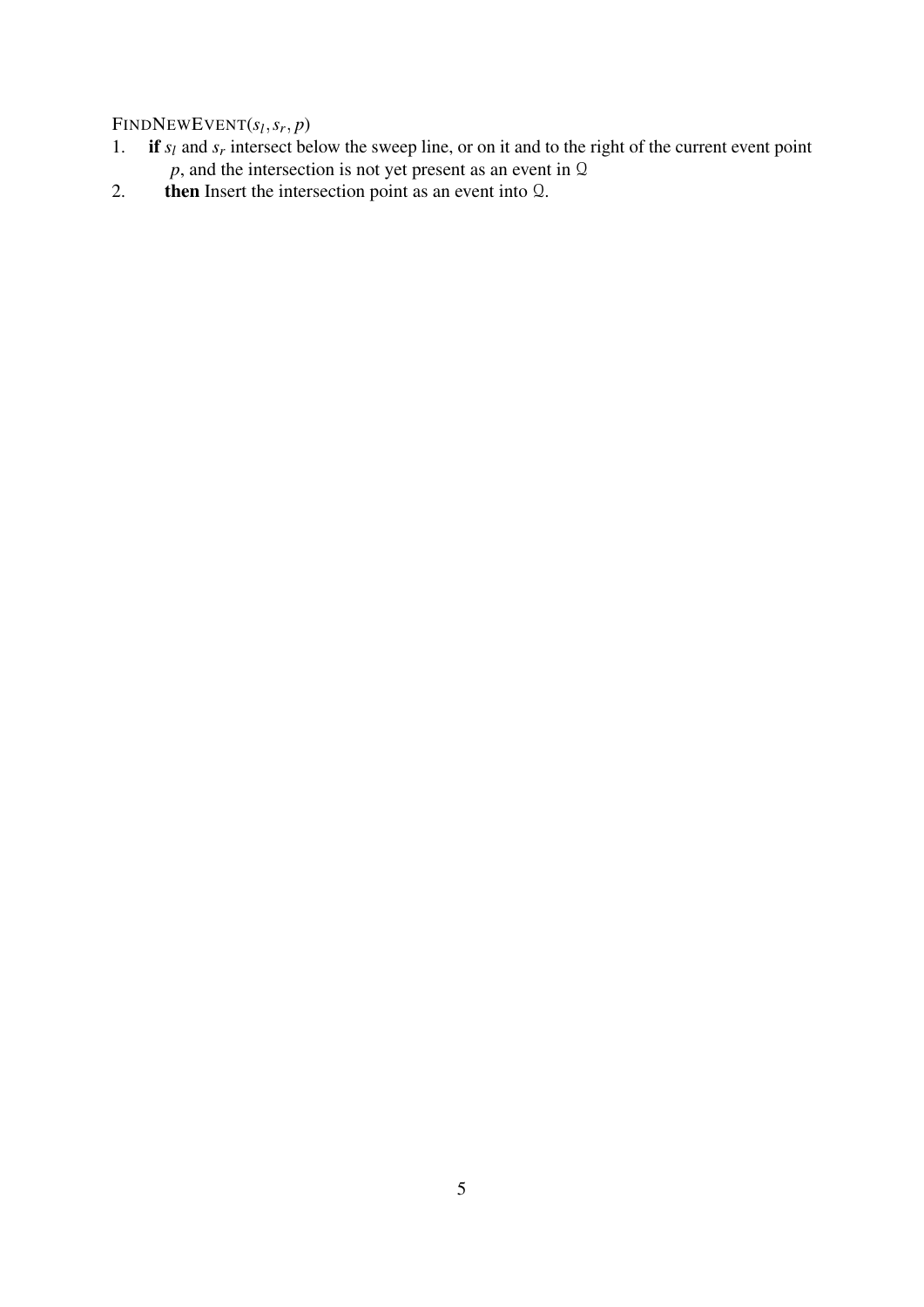#### Algorithm MAPOVERLAY $(\mathcal{S}_1, \mathcal{S}_2)$

*Input.* Two planar subdivisions  $S_1$  and  $S_2$  stored in doubly-connected edge lists.

*Output.* The overlay of  $S_1$  and  $S_2$  stored in a doubly-connected edge list  $D$ .

- 1. Copy the doubly-connected edge lists for  $S_1$  and  $S_2$  to a new doubly-connected edge list  $D$ .
- 2. Compute all intersections between edges from  $S_1$  and  $S_2$  with the plane sweep algorithm of Section 2.1. In addition to the actions on  $\mathcal T$  and  $\mathcal Q$  required at the event points, do the following:
	- •Update  $\mathcal D$  as explained above if the event involves edges of both  $\mathcal S_1$  and  $\mathcal S_2$ . (This was explained for the case where an edge of  $S_1$  passes through a vertex of  $S_2$ .)
	- •Store the half-edge immediately to the left of the event point at the vertex in D representing it.
- 3. (\* Now  $\mathcal D$  is the doubly-connected edge list for  $\mathcal O(\mathcal S_1,\mathcal S_2)$ , except that the information about the faces has not been computed yet. ∗)
- 4. Determine the boundary cycles in  $\mathcal{O}(\mathcal{S}_1,\mathcal{S}_2)$  by traversing  $\mathcal{D}$ .
- 5. Construct the graph G whose nodes correspond to boundary cycles and whose arcs connect each hole cycle to the cycle to the left of its leftmost vertex, and compute its connected components. (The information to determine the arcs of G has been computed in line 2, second item.)
- 6. for each connected component in G
- 7. do Let C be the unique outer boundary cycle in the component and let *f* denote the face bounded by the cycle. Create a face record for  $f$ , set *OuterComponent* $(f)$  to some half-edge of C, and construct the list *InnerComponents*(*f*) consisting of pointers to one half-edge in each hole cycle in the component. Let the *IncidentFace*() pointers of all half-edges in the cycles point to the face record of *f* .
- 8. Label each face of  $\mathcal{O}(\mathcal{S}_1,\mathcal{S}_2)$  with the names of the faces of  $\mathcal{S}_1$  and  $\mathcal{S}_2$  containing it, as explained above.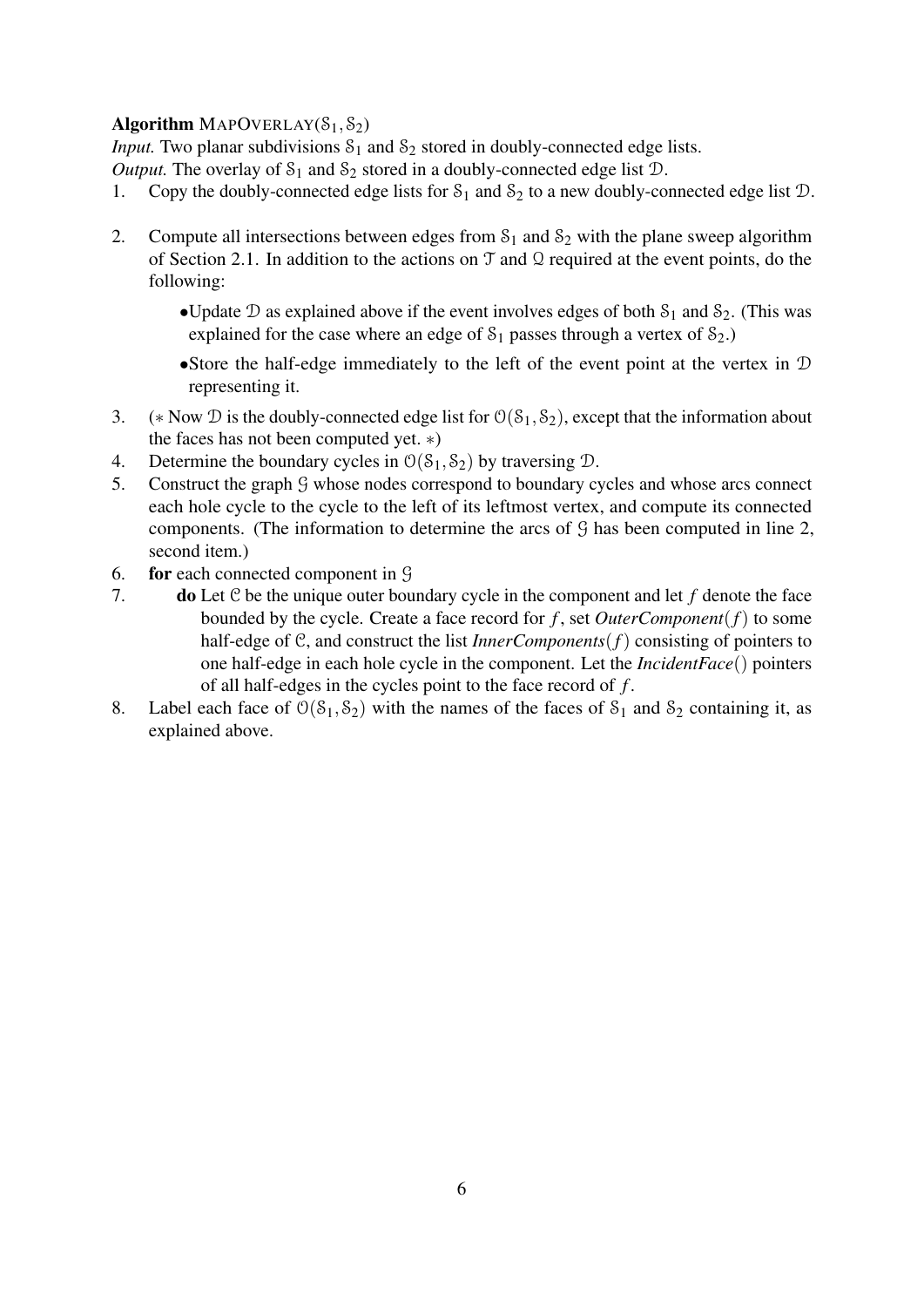### Algorithm MAKEMONOTONE(P)

*Input.* A simple polygon  $P$  stored in a doubly-connected edge list  $D$ .

*Output.* A partitioning of  $P$  into monotone subpolygons, stored in  $D$ .

- 1. Construct a priority queue Q on the vertices of P, using their *y*-coordinates as priority. If two points have the same *y*-coordinate, the one with smaller *x*-coordinate has higher priority.
- 2. Initialize an empty binary search tree T.
- 3. while  $\mathcal Q$  is not empty
- 4. **do** Remove the vertex  $v_i$  with the highest priority from  $\Omega$ .<br>5. Call the appropriate procedure to handle the vertex, dep
- Call the appropriate procedure to handle the vertex, depending on its type.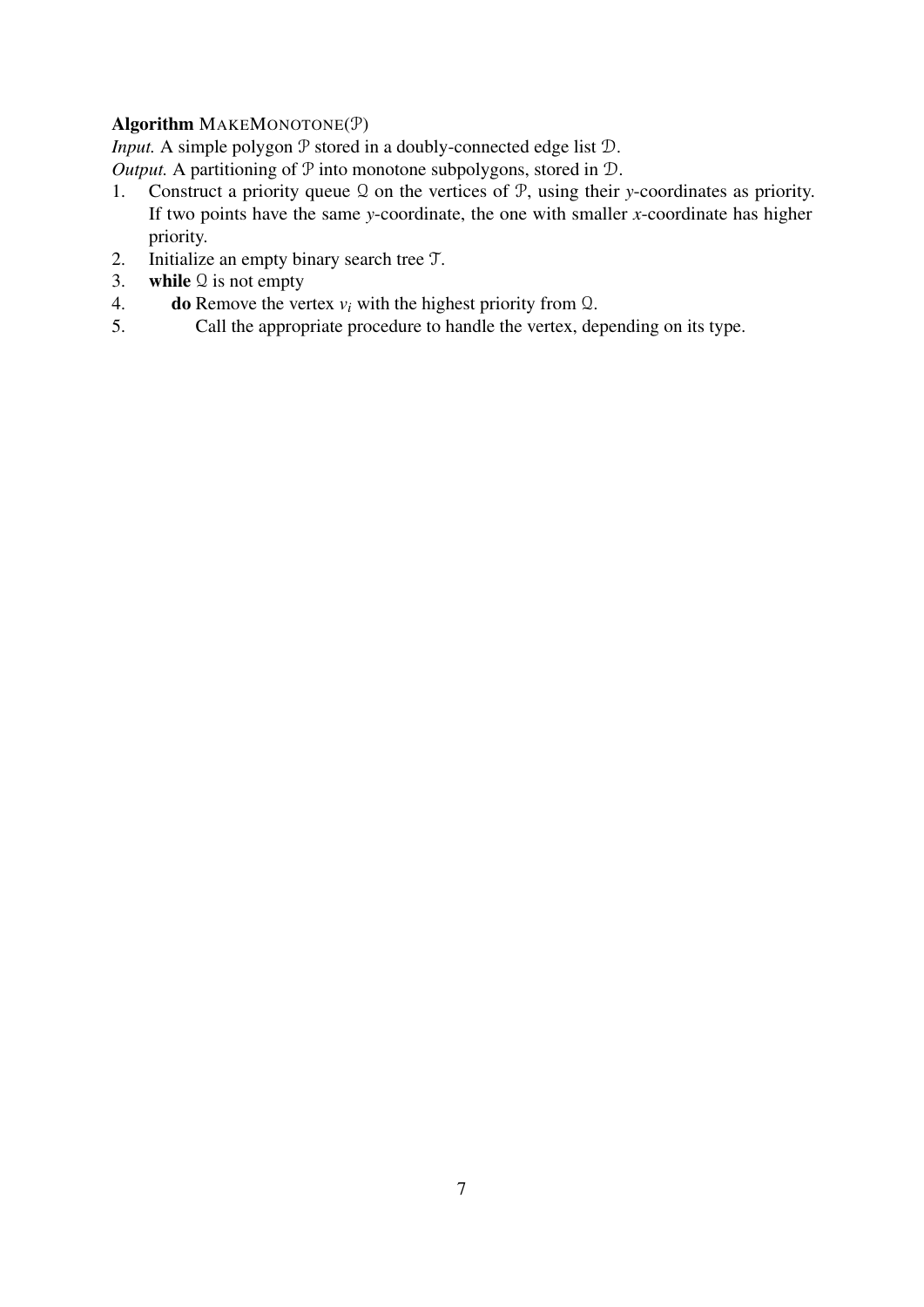HANDLESTARTVERTEX(*vi*)

1. Insert  $e_i$  in T and set *helper*( $e_i$ ) to  $v_i$ .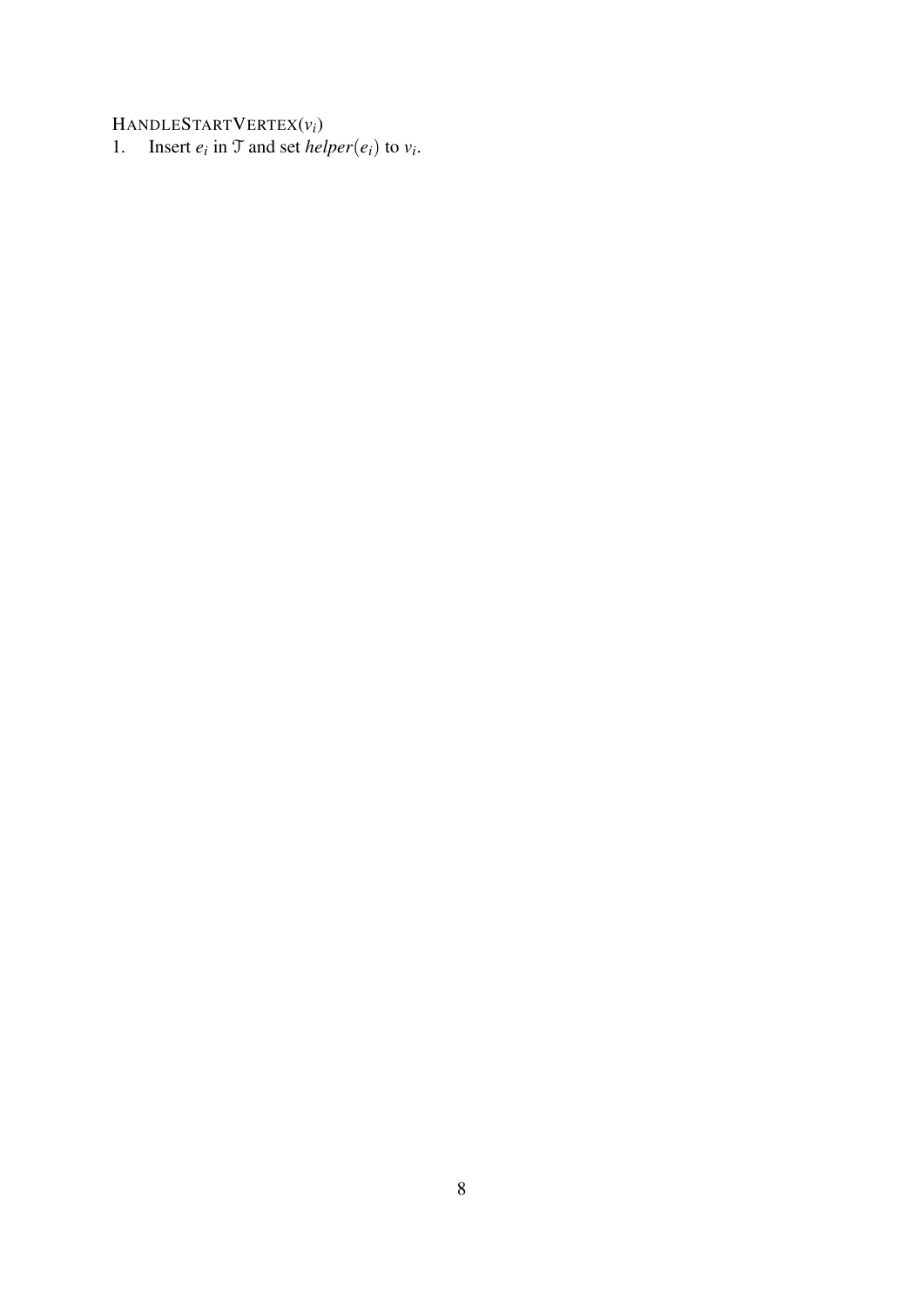HANDLEENDVERTEX( $v_i$ )<br>1. **if** helper( $e_{i-1}$ ) is a me

- 1. **if**  $h \neq e_{i-1}$  is a merge vertex
- 2. **then** Insert the diagonal connecting  $v_i$  to *helper*( $e_{i-1}$ ) in D.
- 3. Delete  $e_{i-1}$  from  $\mathfrak{T}$ .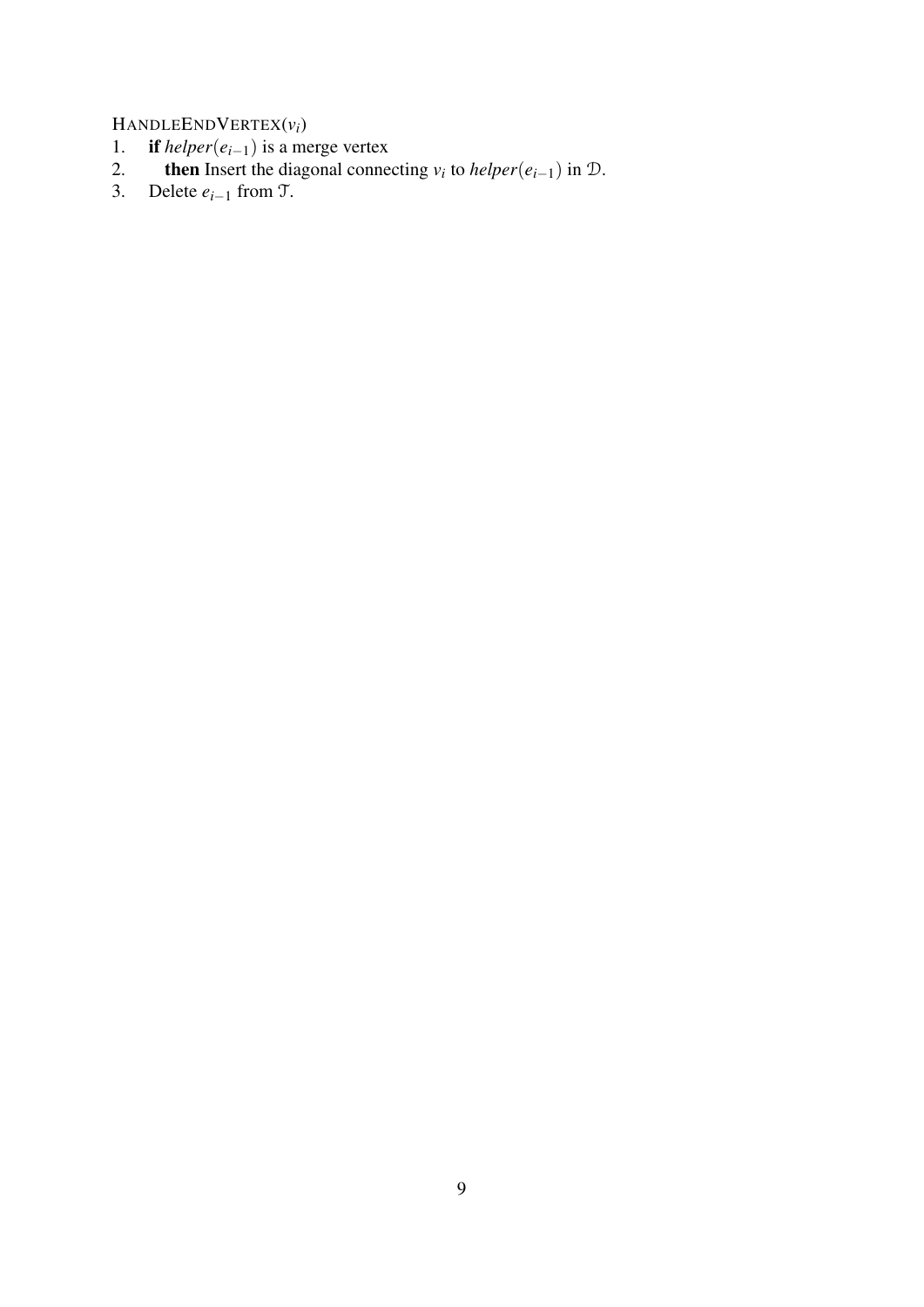# HANDLESPLITVERTEX(*vi*)

- 1. Search in T to find the edge  $e_j$  directly left of  $v_i$ .
- 2. Insert the diagonal connecting  $v_i$  to *helper*( $e_j$ ) in  $D$ .
- 3. *helper*( $e_j$ )  $\leftarrow v_i$
- 4. Insert  $e_i$  in T and set *helper*( $e_i$ ) to  $v_i$ .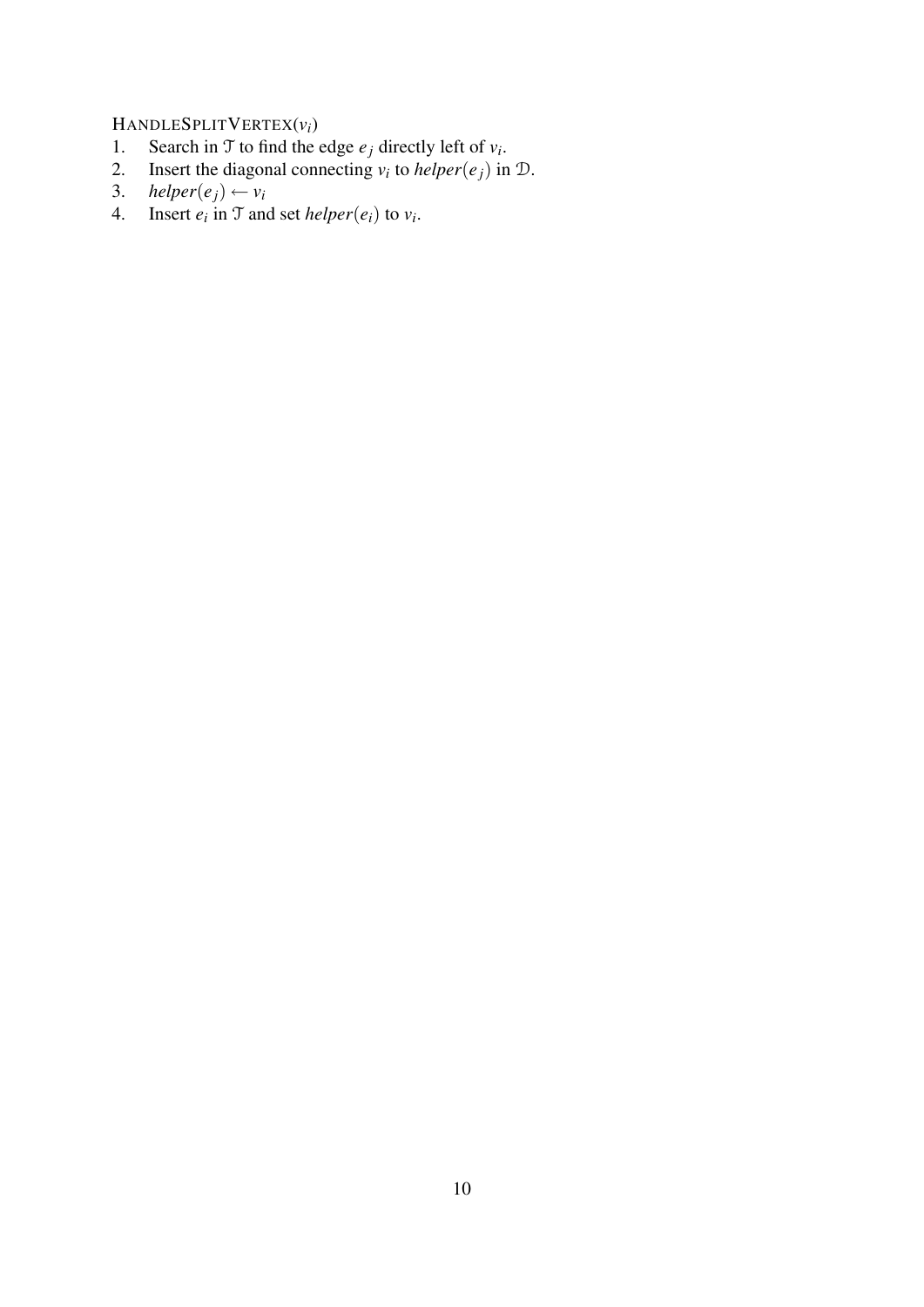# HANDLEMERGEVERTEX( $v_i$ )<br>1. **if** helper( $e_{i-1}$ ) is a merge

- 1. **if**  $helper(e_{i-1})$  is a merge vertex<br>2. **then** Insert the diagonal connection-
- 2. **then** Insert the diagonal connecting  $v_i$  to *helper*( $e_{i-1}$ ) in D.
- 3. Delete  $e_{i-1}$  from T.<br>4. Search in T to find t
- 4. Search in  $\mathcal{T}$  to find the edge  $e_j$  directly left of  $v_i$ .
- 5. if  $helper(e_j)$  is a merge vertex
- 6. **then** Insert the diagonal connecting  $v_i$  to *helper*( $e_j$ ) in D.
- 7. *helper*( $e_i$ )  $\leftarrow v_i$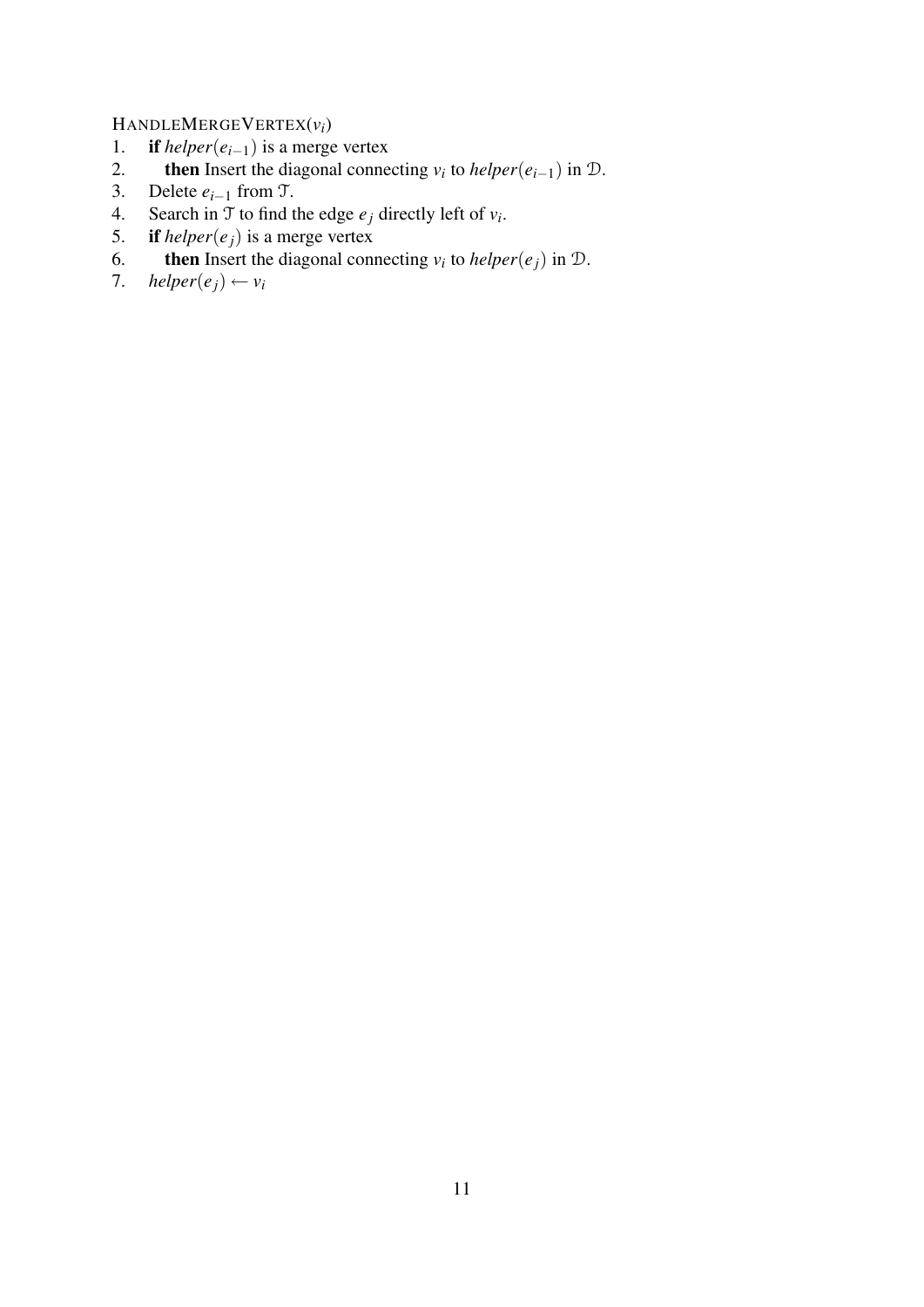HANDLEREGULARVERTEX $(v_i)$ <br>1. **if** the interior of  $\mathcal{P}$  lies to the

- 1. **if** the interior of  $\mathcal{P}$  lies to the right of  $v_i$ <br>2. **then if** helper( $e_{i-1}$ ) is a merge vertex
- 2. **then if**  $h \neq h \neq r(e_{i-1})$  is a merge vertex<br>3. **then** Insert the diagonal connection-
- 3. **then** Insert the diagonal connecting  $v_i$  to *helper*( $e_{i-1}$ ) in D.
- 4. Delete  $e_{i-1}$  from T.<br>5. Insert  $e_i$  in T and set
- 5. Insert  $e_i$  in T and set *helper*( $e_i$ ) to  $v_i$ .
- 6. **else** Search in T to find the edge  $e_j$  directly left of  $v_i$ .
- 7. **if** *helper*( $e_j$ ) is a merge vertex<br>8. **then** Insert the diagonal conr
- 8. **then** Insert the diagonal connecting  $v_i$  to *helper*( $e_j$ ) in D.
- 9. *helper*( $e_i$ ) ←  $v_i$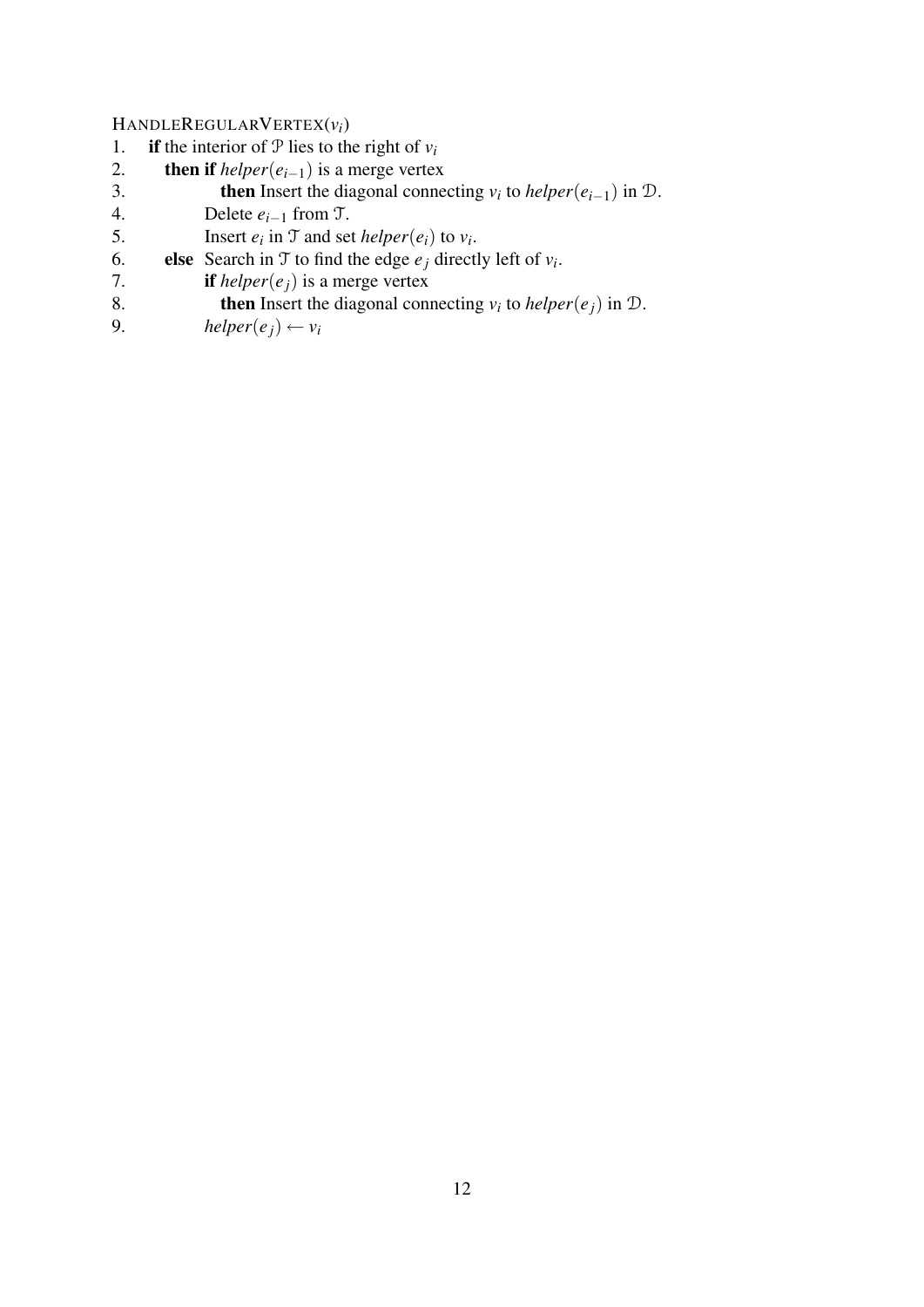#### Algorithm TRIANGULATEMONOTONEPOLYGON(P)

*Input.* A strictly *y*-monotone polygon  $P$  stored in a doubly-connected edge list  $D$ .

*Output.* A triangulation of  $P$  stored in the doubly-connected edge list  $D$ .

- 1. Merge the vertices on the left chain and the vertices on the right chain of  $P$  into one sequence, sorted on decreasing *y*-coordinate. If two vertices have the same *y*-coordinate, then the leftmost one comes first. Let  $u_1, \ldots, u_n$  denote the sorted sequence.
- 2. Initialize an empty stack *S*, and push  $u_1$  and  $u_2$  onto it.<br>3. **for**  $i \leftarrow 3$  to  $n 1$
- for  $j \leftarrow 3$  to  $n-1$
- 4. **do if**  $u_i$  and the vertex on top of S are on different chains
- 5. then Pop all vertices from S.
- 6. Insert into  $D$  a diagonal from  $u_j$  to each popped vertex, except the last one. 7. Push  $u_{i-1}$  and  $u_i$  onto S.
- 8. else Pop one vertex from S.
- 9. Pop the other vertices from S as long as the diagonals from  $u_j$  to them are inside P. Insert these diagonals into D. Push the last vertex that has been popped back onto S.
- 10. Push  $u_i$  onto S.
- 11. Add diagonals from  $u_n$  to all stack vertices except the first and the last one.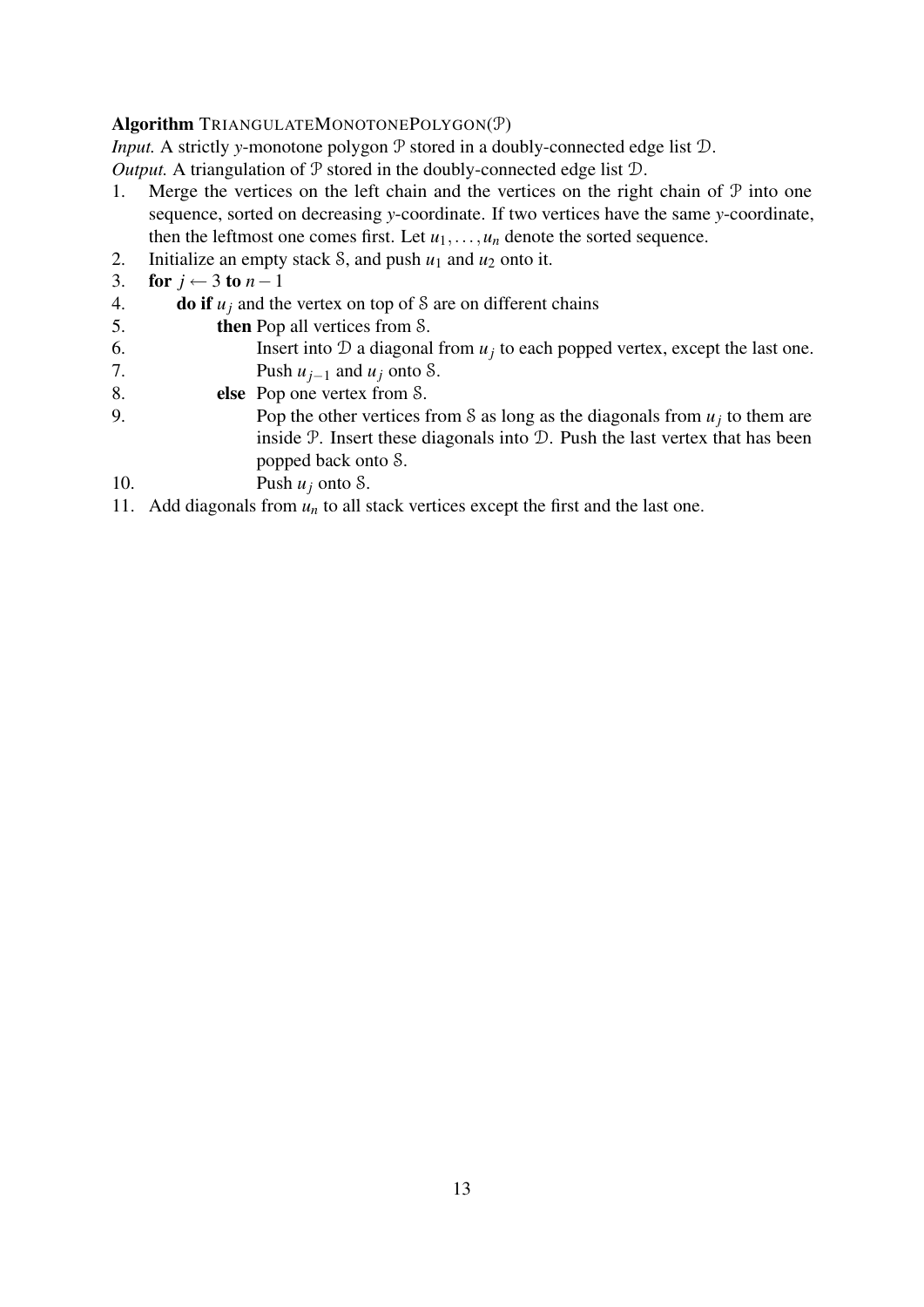#### Algorithm INTERSECTHALFPLANES(*H*)

*Input.* A set *H* of *n* half-planes in the plane.

*Output*. The convex polygonal region  $C := \bigcap_{h \in H} h$ .

- 1. if card $(H) = 1$
- 2. **then**  $C \leftarrow$  the unique half-plane  $h \in H$
- 3. **else** Split *H* into sets  $H_1$  and  $H_2$  of size  $\lceil n/2 \rceil$  and  $\lfloor n/2 \rfloor$ .
- 4.  $C_1 \leftarrow \text{INTERSECTIONALFPLANES}(H_1)$ <br>5.  $C_2 \leftarrow \text{INTERSECTIONALFPLANES}(H_2)$
- 5.  $C_2 \leftarrow \text{INTERSECTIONECHALFPLANES}(H_2)$ <br>6.  $C \leftarrow \text{INTERSECTIONEEREGIONS}$
- $C \leftarrow$ INTERSECTCONVEXREGIONS( $C_1, C_2$ )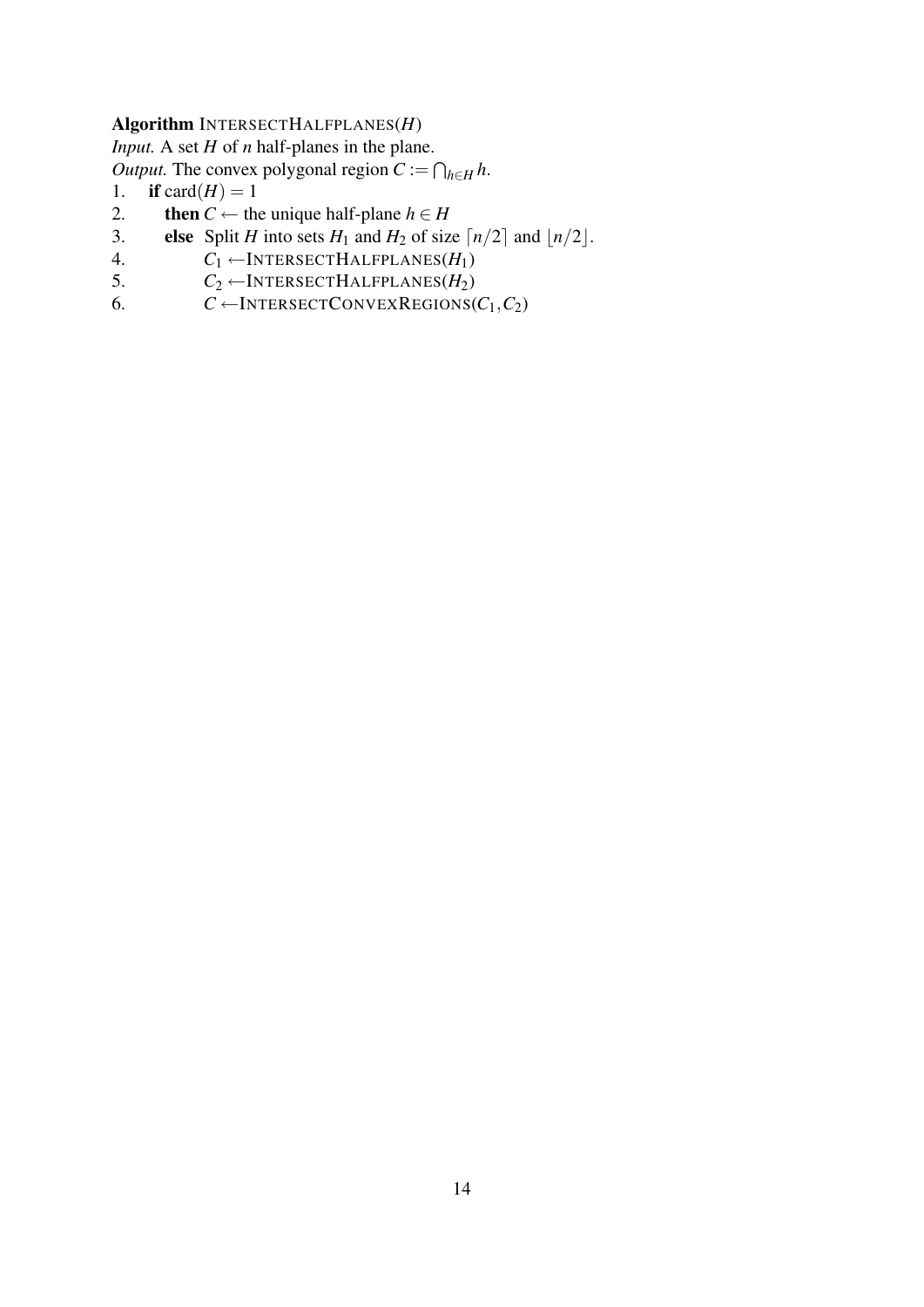# Algorithm RANDOMPERMUTATION(*A*)

*Input.* An array  $A[1 \cdots n]$ .

*Output*. The array  $A[1 \cdots n]$  with the same elements, but rearranged into a random permutation.

- 1. for  $k \leftarrow n$  downto 2
- 2. **do**  $\text{rndindex} \leftarrow \text{RANDOM}(k)$ <br>3. Exchange  $A[k]$  and  $A[\text{rndi}]$
- Exchange  $A[k]$  and  $A[{}rrdindex]$ .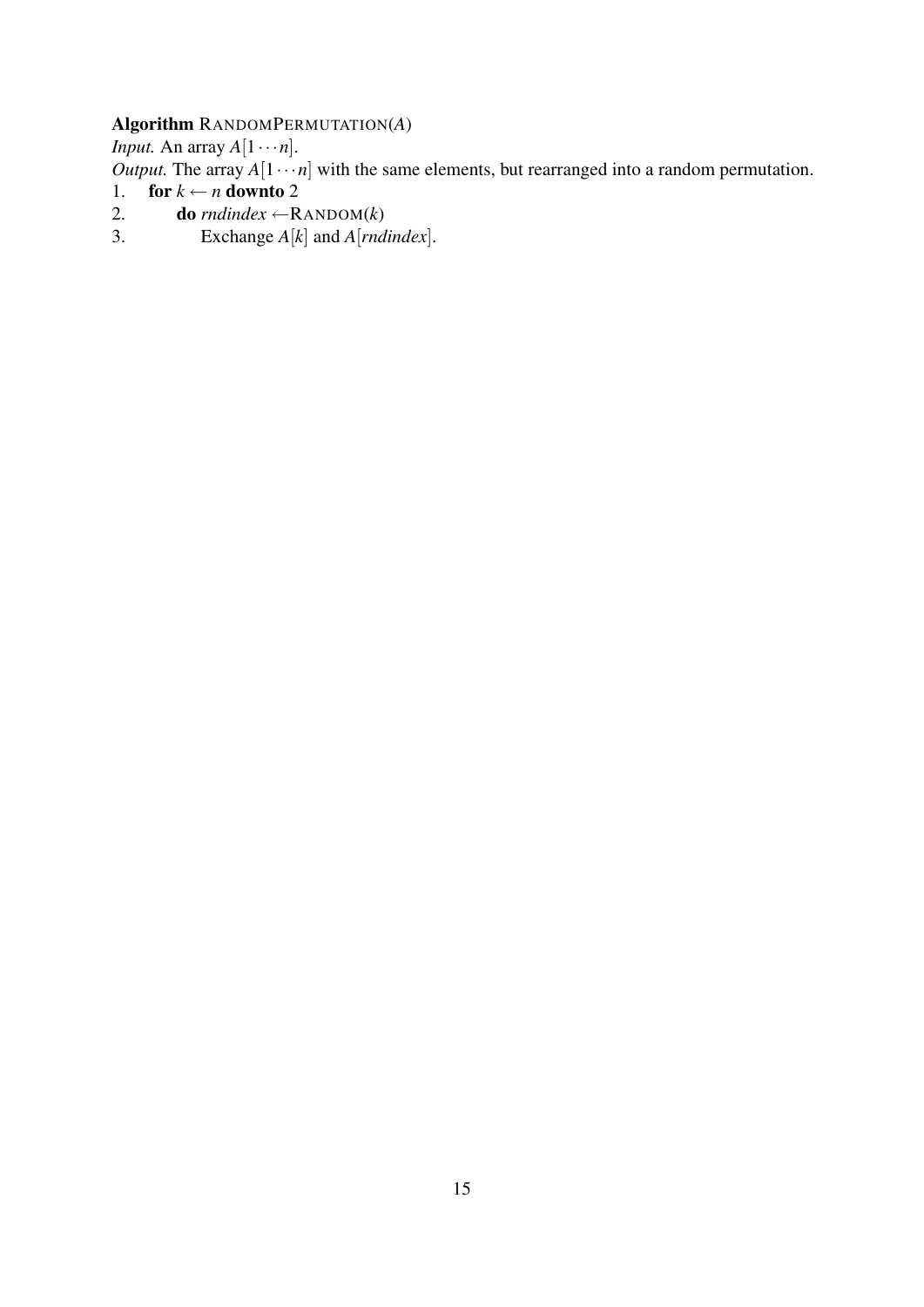#### Algorithm  $2DRANDOMIZEDLP(H, \vec{c})$

*Input.* A linear program  $(H, \vec{c})$ , where *H* is a set of *n* half-planes and  $\vec{c} \in \mathbb{R}^2$ .

- *Output.* If  $(H, \vec{c})$  is unbounded, a ray is reported. If it is infeasible, then two or three certificate half-planes are reported. Otherwise, the lexicographically smallest point *p* that maximizes  $f_{\vec{c}}(p)$  is reported.
- 1. Determine whether there is a direction vector  $\vec{d}$  such that  $\vec{d} \cdot \vec{c} > 0$  and  $\vec{d} \cdot \vec{\eta}(h) \ge 0$  for all  $h \in H$ .
- 2. if  $\vec{d}$  exists
- 3. **then** compute  $H'$  and determine whether  $H'$  is feasible.
- 4. **if**  $H'$  is feasible
- 5. **then** Report a ray proving that  $(H, \vec{c})$  is unbounded and quit.
- 6. **else** Report that  $(H, \vec{c})$  is infeasible and quit.
- 7. Let  $h_1, h_2 \in H$  be certificates proving that  $(H, \vec{c})$  is bounded and has a unique lexicographically smallest solution.
- 8. Let  $v_2$  be the intersection of  $\ell_1$  and  $\ell_2$ .
- 9. Let  $h_3, h_4, \ldots, h_n$  be a random permutation of the remaining half-planes in *H*.
- 10. for  $i \leftarrow 3$  to *n*
- 11. **do if**  $v_{i-1} \in h_i$
- 12. **then**  $v_i \leftarrow v_{i-1}$
- 13. **else**  $v_i \leftarrow$  the point *p* on  $\ell_i$  that maximizes  $f_{\vec{c}}(p)$ , subject to the constraints in  $H_{i-1}$ .
- 14. **if**  $p$  does not exist
- 15. **then** Let  $h_j, h_k$  (with  $j, k < i$ ) be the certificates (possibly  $h_j = h_k$ ) with *h*<sup>*j*</sup> ∩ *h*<sub>*k*</sub> ∩  $\ell$ <sup>*i*</sup> = 0.
- 16. Report that the linear program is infeasible, with  $h_i$ ,  $h_j$ ,  $h_k$  as certificates, and quit.
- 17. return *v<sup>n</sup>*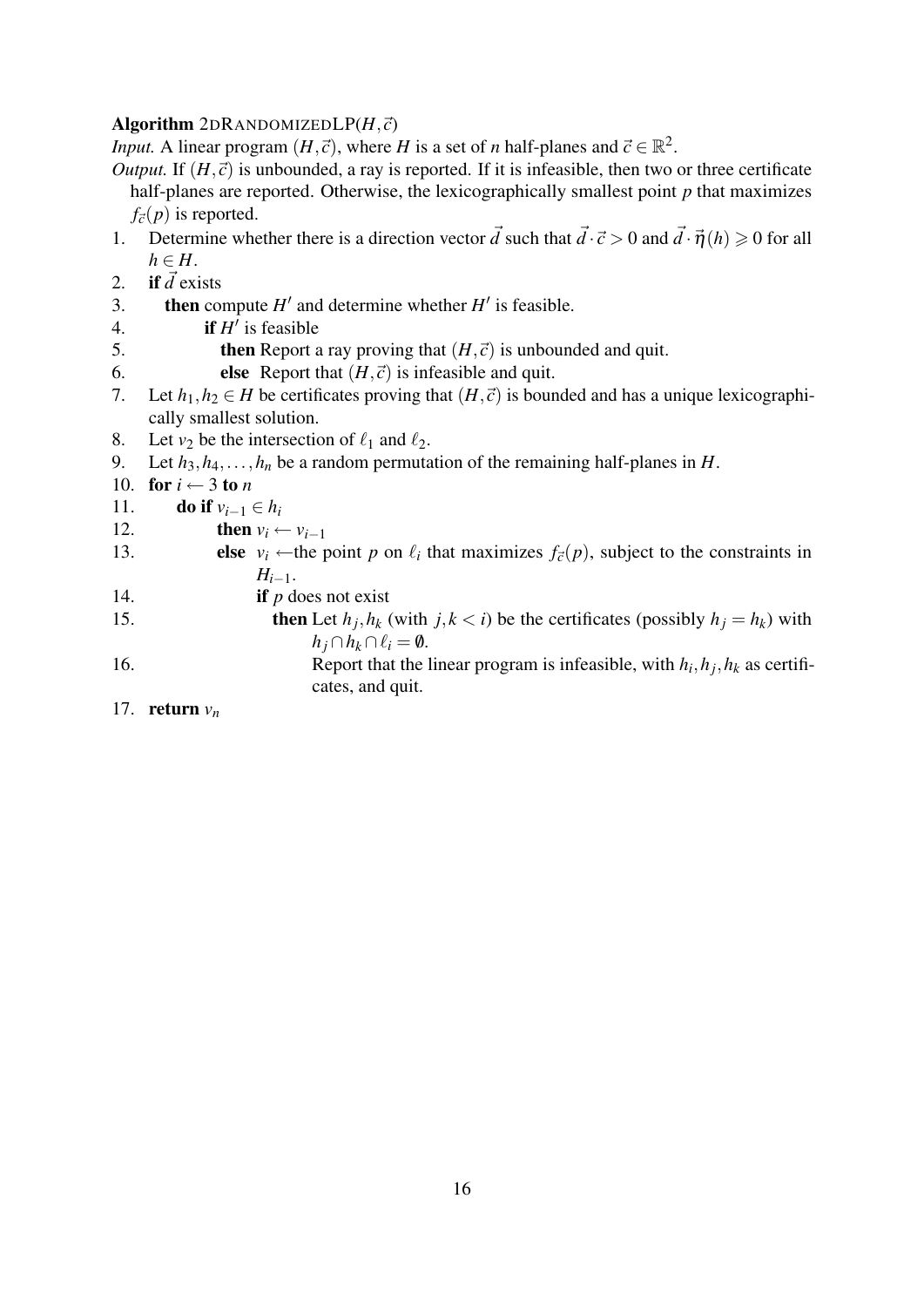#### Algorithm RANDOMIZEDL $P(H,\vec{c})$

*Input.* A linear program  $(H, \vec{c})$ , where *H* is a set of *n* half-spaces in  $\mathbb{R}^d$  and  $\vec{c} \in \mathbb{R}^d$ .

- *Output.* If  $(H, \vec{c})$  is unbounded, a ray is reported. If it is infeasible, then at most  $d+1$  certificate half-planes are reported. Otherwise, the lexicographically smallest point *p* that maximizes  $f_{\vec{c}}(p)$  is reported.
- 1. Determine whether a direction vector  $\vec{d}$  exists such that  $\vec{d} \cdot \vec{c} > 0$  and  $\vec{d} \cdot \vec{\eta}(h) \ge 0$  for all  $h \in H$ .
- 2. if  $\vec{d}$  exists
- 3. **then** compute  $H'$  and determine whether  $H'$  is feasible.
- 4. **if**  $H'$  is feasible
- 5. **then** Report a ray proving that  $(H, \vec{c})$  is unbounded and quit.
- 6. **else** Report that  $(H, \vec{c})$  is infeasible, provide certificates, and quit.
- 7. Let  $h_1, h_2, \ldots, h_d$  be certificates proving that  $(H, \vec{c})$  is bounded.<br>8. Let  $v_d$  be the intersection of  $g_1, g_2, \ldots, g_d$ .
- Let  $v_d$  be the intersection of  $g_1, g_2, \ldots, g_d$ .
- 9. Compute a random permutation  $h_{d+1}, \ldots, h_n$  of the remaining half-spaces in *H*.
- 10. for  $i \leftarrow d+1$  to *n*
- 11. **do if**  $v_{i-1} \in h_i$
- 12. **then**  $v_i \leftarrow v_{i-1}$
- 13. **else**  $v_i \leftarrow$  the point *p* on  $g_i$  that maximizes  $f_{\vec{c}}(p)$ , subject to the constraints {*h*1,...,*hi*−1}
- 14. **if** *p* does not exist
- 15. **then** Let  $H^*$  be the at most *d* certificates for the infeasibility of the  $(d-1)$ dimensional program.
- 16. Report that the linear program is infeasible, with  $H^* \cup h_i$  as certificates, and quit.
- 17. **return**  $v_n$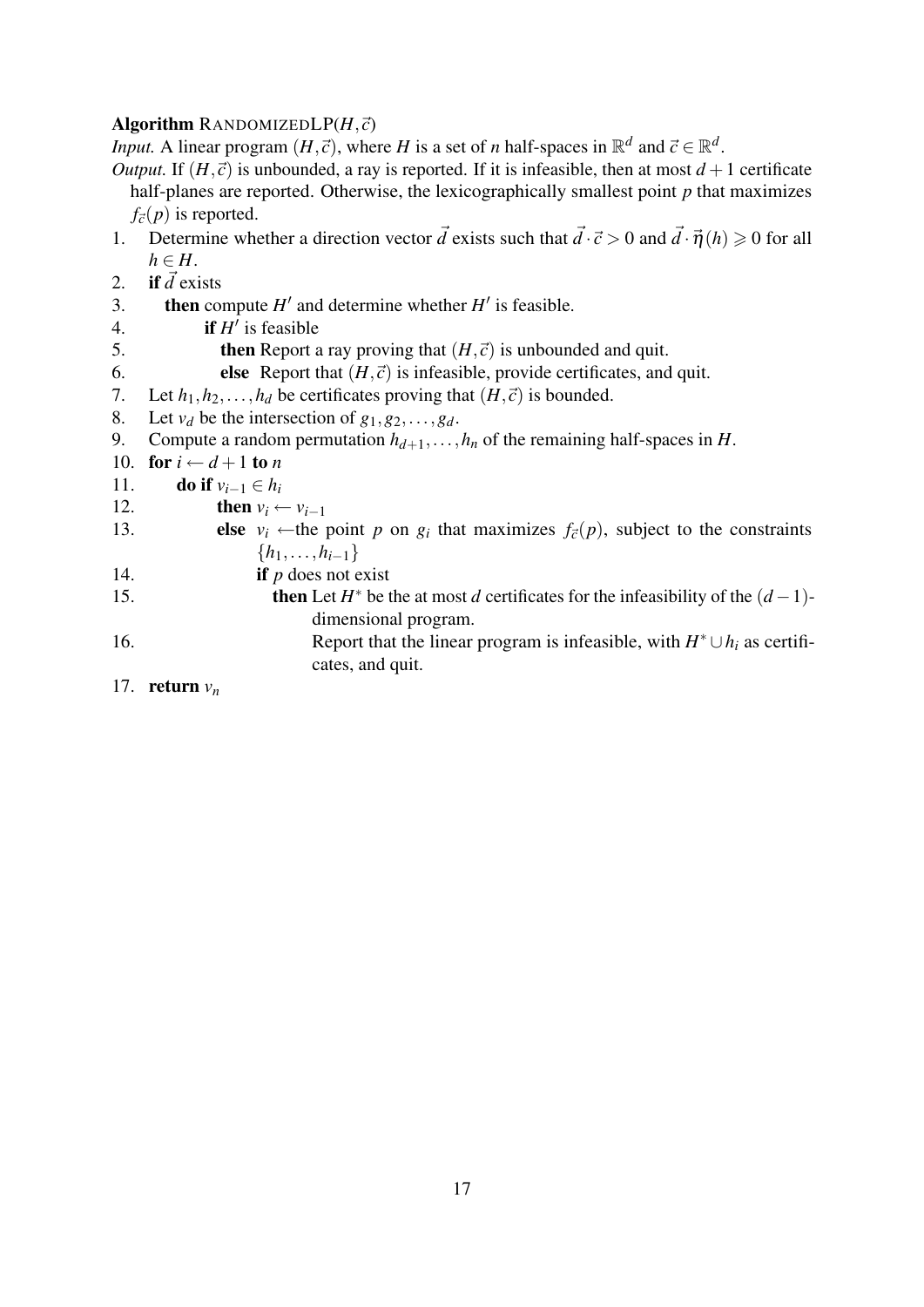# Algorithm MINIDISC(*P*)

*Input.* A set *P* of *n* points in the plane.

*Output.* The smallest enclosing disc for *P*.

- 1. Compute a random permutation  $p_1, \ldots, p_n$  of *P*.<br>2. Let  $D_2$  be the smallest enclosing disc for  $\{p_1, p_2\}$
- 2. Let  $D_2$  be the smallest enclosing disc for  $\{p_1, p_2\}$ .<br>3. **for**  $i \leftarrow 3$  to *n*
- for  $i \leftarrow 3$  to *n*
- 4. **do if**  $p_i \in D_{i-1}$ <br>5. **then**  $D_i \leftarrow$
- 5. then  $D_i \leftarrow D_{i-1}$ <br>6. else  $D_i \leftarrow MIN$
- 6. else  $D_i \leftarrow \text{MINIDISCWITHPOINT}(\{p_1,\ldots,p_{i-1}\}, p_i)$ <br>7. return  $D_n$
- return  $D_n$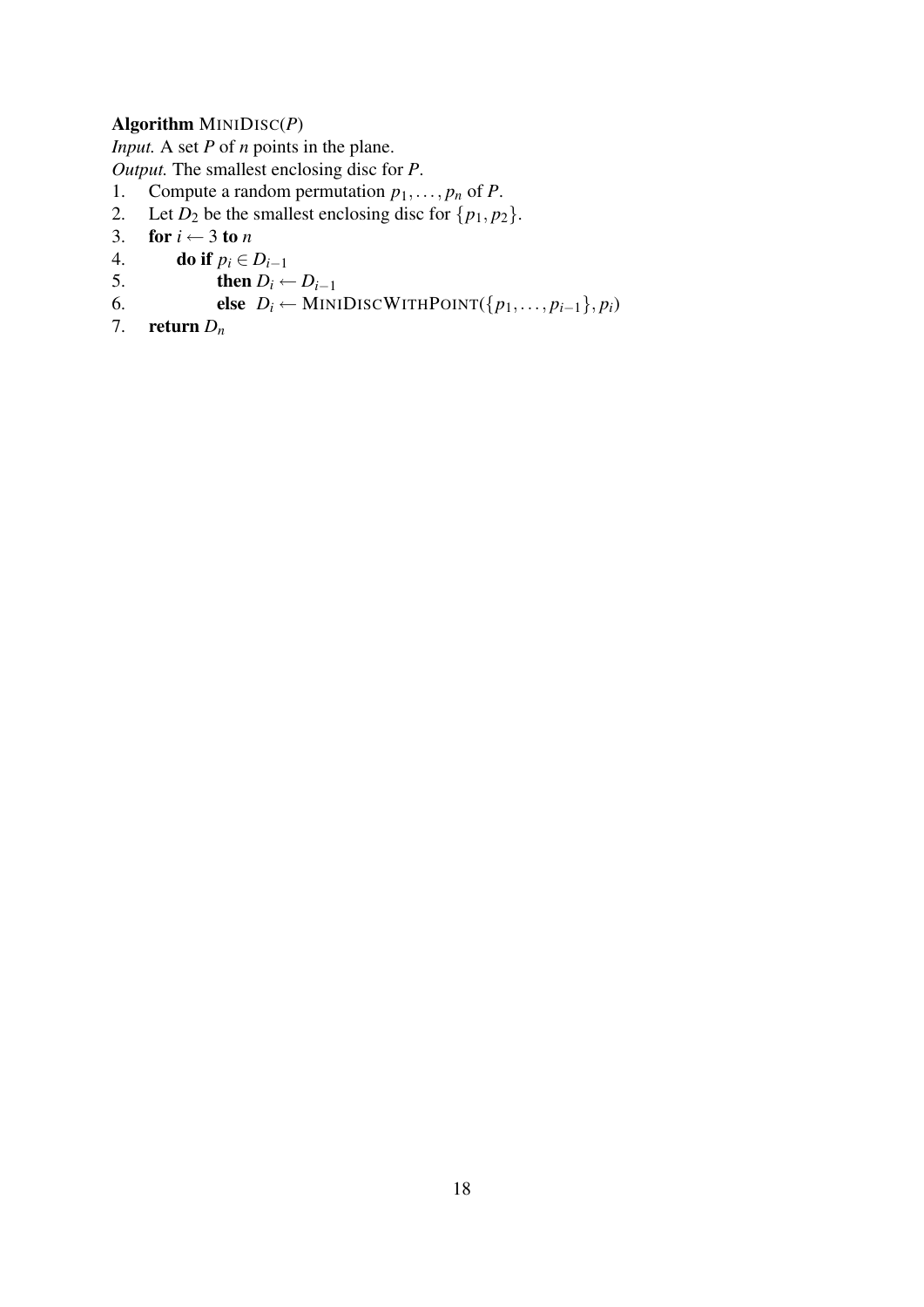#### MINIDISCWITHPOINT(*P*,*q*)

*Input.* A set *P* of *n* points in the plane, and a point *q* such that there exists an enclosing disc for *P* with *q* on its boundary.

*Output.* The smallest enclosing disc for *P* with *q* on its boundary.

- 1. Compute a random permutation  $p_1, \ldots, p_n$  of *P*.<br>2. Let  $D_1$  be the smallest disc with *q* and  $p_1$  on its
- Let  $D_1$  be the smallest disc with *q* and  $p_1$  on its boundary.

```
3. for j \leftarrow 2 to n
```
- 4. **do if**  $p_j \in D_{j-1}$ <br>5. **then**  $D_j \leftarrow$ 5. then  $D_j \leftarrow D_{j-1}$ <br>6. else  $D_j \leftarrow \text{MINI}$
- 6. **else**  $D_j \leftarrow \text{MINIDISCWITH2POINTS}({p_1, \ldots, p_{j-1}}, p_j, q)$
- 7. return  $D_n$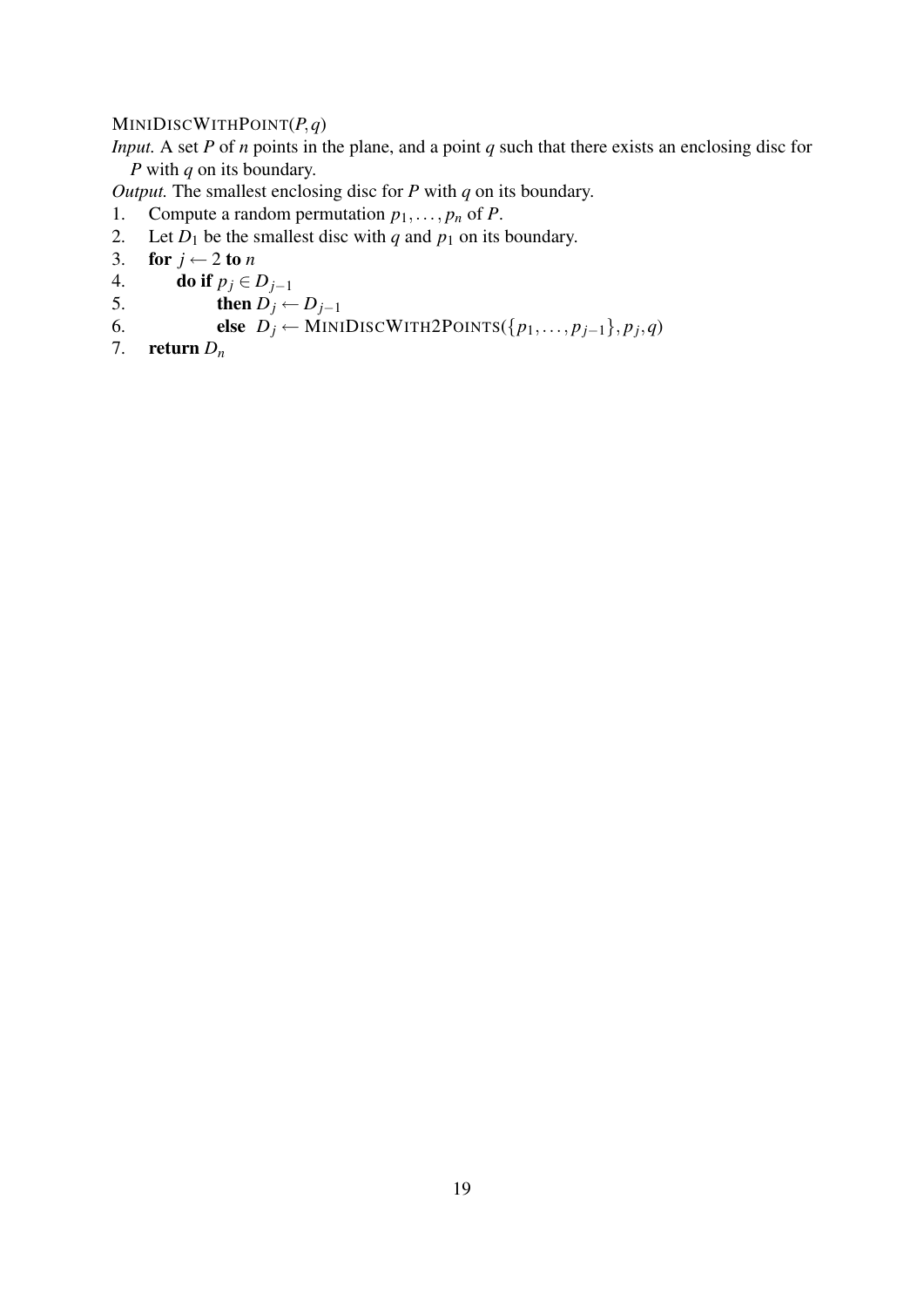# MINIDISCWITH2POINTS(*P*,*q*1,*q*2)

*Input.* A set *P* of *n* points in the plane, and two points  $q_1$  and  $q_2$  such that there exists an enclosing disc for  $\overline{P}$  with  $q_1$  and  $q_2$  on its boundary.

*Output.* The smallest enclosing disc for *P* with *q*<sup>1</sup> and *q*<sup>2</sup> on its boundary.

1. Let  $D_0$  be the smallest disc with  $q_1$  and  $q_2$  on its boundary.<br>2. **for**  $k \leftarrow 1$  to *n* 

```
for k \leftarrow 1 to n
```
- 3. **do if**  $p_k \in D_{k-1}$ <br>4. **then**  $D_k \leftarrow$
- 4. **then**  $D_k \leftarrow D_{k-1}$ <br>5. **else**  $D_k \leftarrow$  the di
- **else**  $D_k \leftarrow$  the disc with  $q_1, q_2$ , and  $p_k$  on its boundary
- 6. return *D<sup>n</sup>*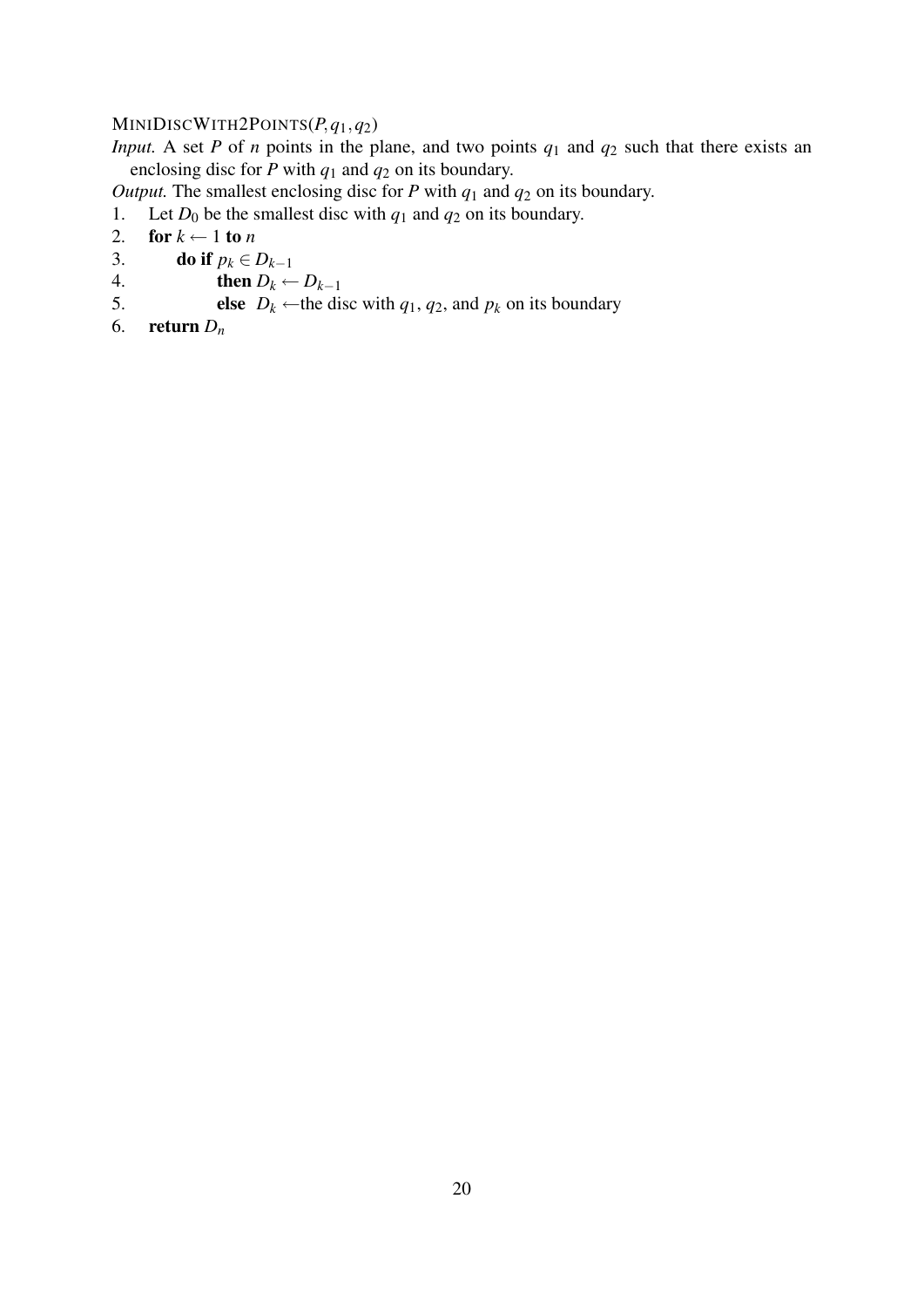# Algorithm PARANOIDMAXIMUM(*A*)

- 1. if card $(A) = 1$
- 2. **then return** the unique element  $x \in A$
- 3. else Pick a random element *x* from *A*.
- 4. *x*  $x' \leftarrow$ PARANOIDMAXIMUM $(A \setminus \{x\})$
- 5. if  $x \leq x'$
- 6. then return  $x'$
- 7. **else** Now we suspect that  $x$  is the maximum, but to be absolutely sure, we compare *x* with all card $(A)$  – 1 other elements of *A*.
- 8. return *x*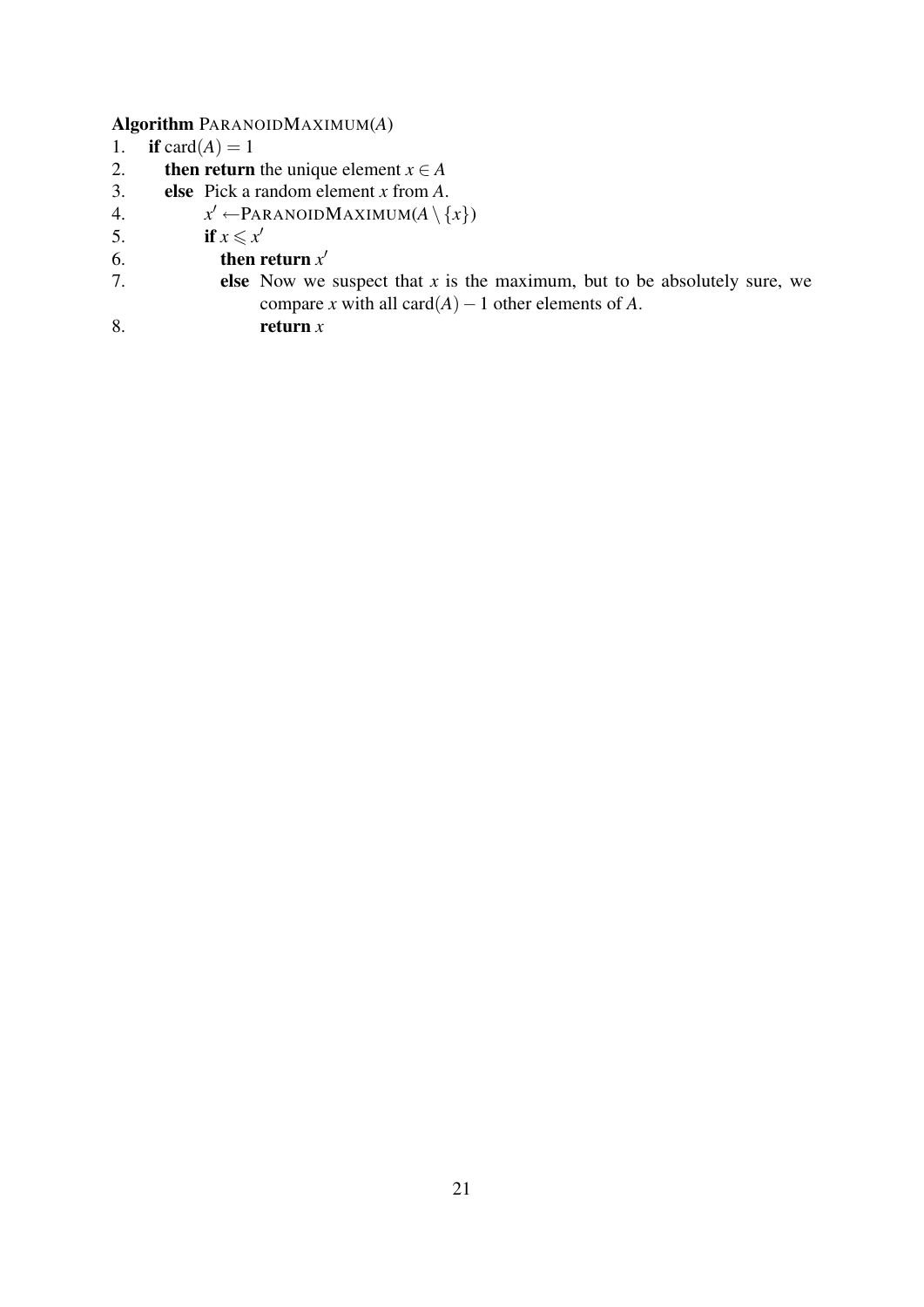# FINDSPLITNODE(T, x, x')

*Input.* A tree  $\mathcal{T}$  and two values *x* and *x*<sup> $\prime$ </sup> with  $x \leq x'$ .

*Output*. The node v where the paths to x and  $x'$  split, or the leaf where both paths end.

```
1. v \leftarrow root(\mathcal{T})<br>2. while v is no
2. while v is not a leaf and (x' \le x_v \text{ or } x > x_v)
```

```
3. do if x' \leq x_v
```

```
4. then v \leftarrow lc(v)<br>5. else v \leftarrow rc(v)else v \leftarrow rc(v)
```
6. return ν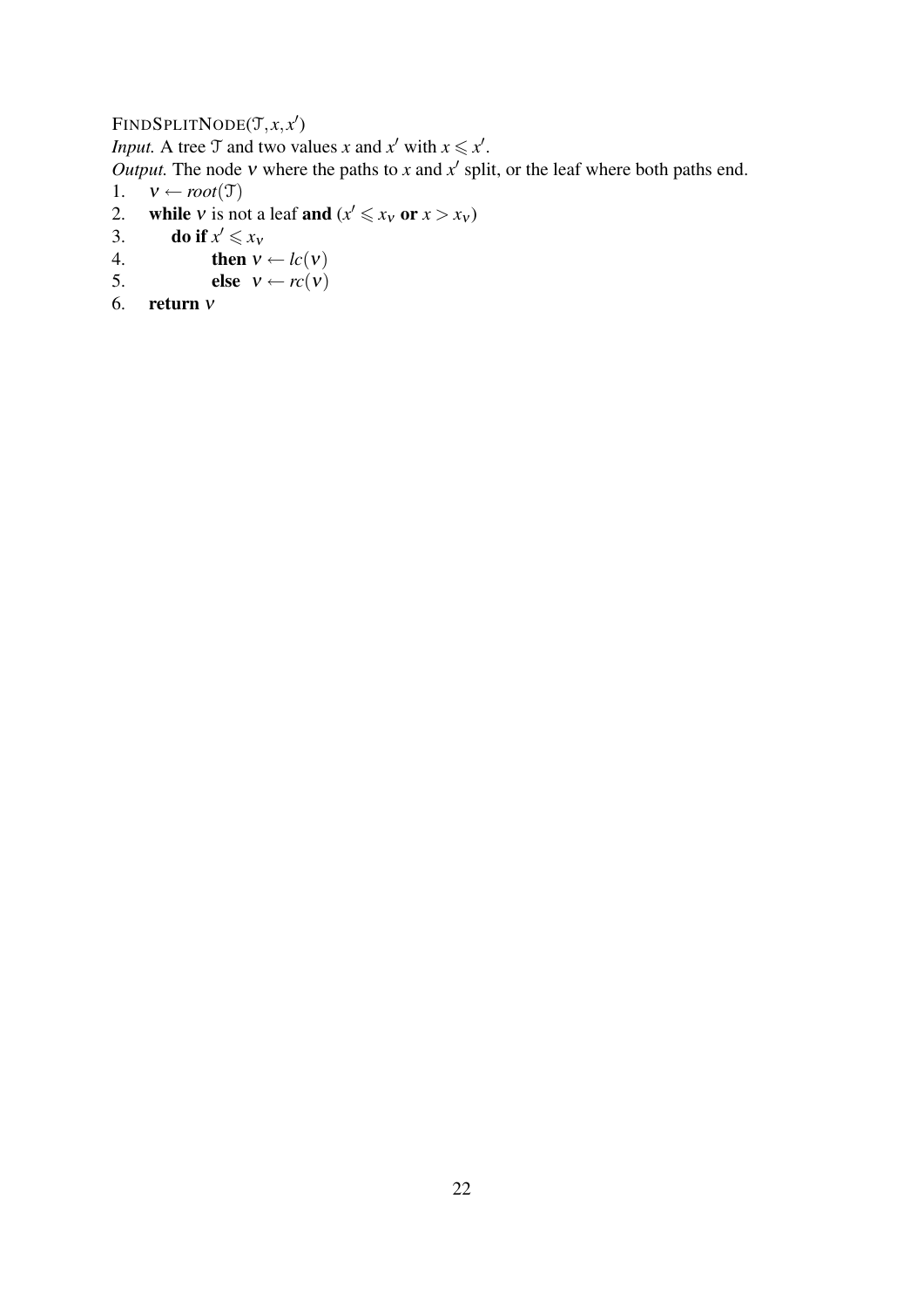# Algorithm  $1DR$ ANGEQUERY $(T, [x : x'])$

*Input.* A binary search tree  $\mathcal T$  and a range  $[x : x']$ . *Output.* All points stored in T that lie in the range.

- 1.  $v_{split} \leftarrow$ FINDSPLITNODE(*T*,*x*,*x'*)
- 2. if  $v_{split}$  is a leaf<br>3. then Check if
- then Check if the point stored at  $v_{split}$  must be reported.
- 4. else (∗ Follow the path to *x* and report the points in subtrees right of the path. ∗)
- 5.  $v \leftarrow lc(v_{split})$ <br>6. **while** *v* is not
- while  $v$  is not a leaf
- 7. do if  $x \le x_v$ <br>8. then R
- **then REPORTSUBTREE** $(rc(v))$
- 9.  $v \leftarrow lc(v)$
- 10. **else**  $v \leftarrow rc(v)$
- 11. Check if the point stored at the leaf v must be reported.
- 12. Similarly, follow the path to  $x'$ , report the points in subtrees left of the path, and check if the point stored at the leaf where the path ends must be reported.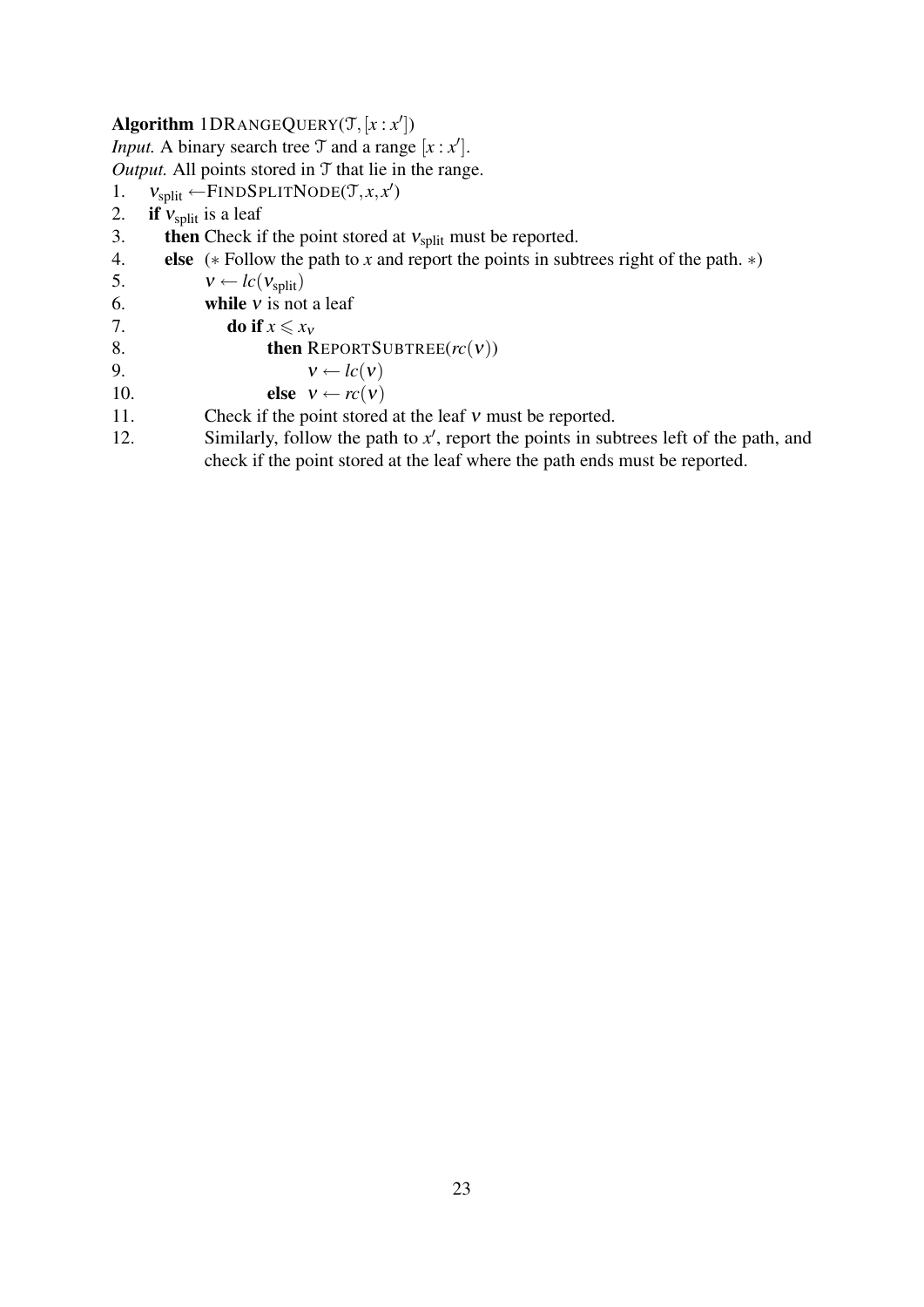#### Algorithm BUILDKDTREE(*P*,*depth*)

*Input.* A set of points *P* and the current depth *depth*.

*Output.* The root of a kd-tree storing *P*.

- 1. if *P* contains only one point
- 2. then return a leaf storing this point
- 3. else if *depth* is even
- 4. **then** Split *P* into two subsets with a vertical line  $\ell$  through the median *x*-coordinate of the points in *P*. Let  $P_1$  be the set of points to the left of  $\ell$  or on  $\ell$ , and let  $P_2$  be the set of points to the right of  $\ell$ .
- 5. **else** Split *P* into two subsets with a horizontal line  $\ell$  through the median *y*coordinate of the points in *P*. Let  $P_1$  be the set of points below  $\ell$  or on  $\ell$ , and let  $P_2$  be the set of points above  $\ell$ .
- 6.  $v_{\text{left}} \leftarrow \text{BULDKD} \text{KDF} \text{REE}(P_1, \text{depth} + 1)$
- 7.  $V_{\text{right}} \leftarrow \text{BULDKDTREE}(P_2, depth + 1)$ <br>8. Create a node *v* storing  $\ell$ , make  $V_{\text{left}}$  the
- Create a node v storing  $\ell$ , make  $v_{\text{left}}$  the left child of v, and make  $v_{\text{right}}$  the right child of ν.
- 9. return  $v$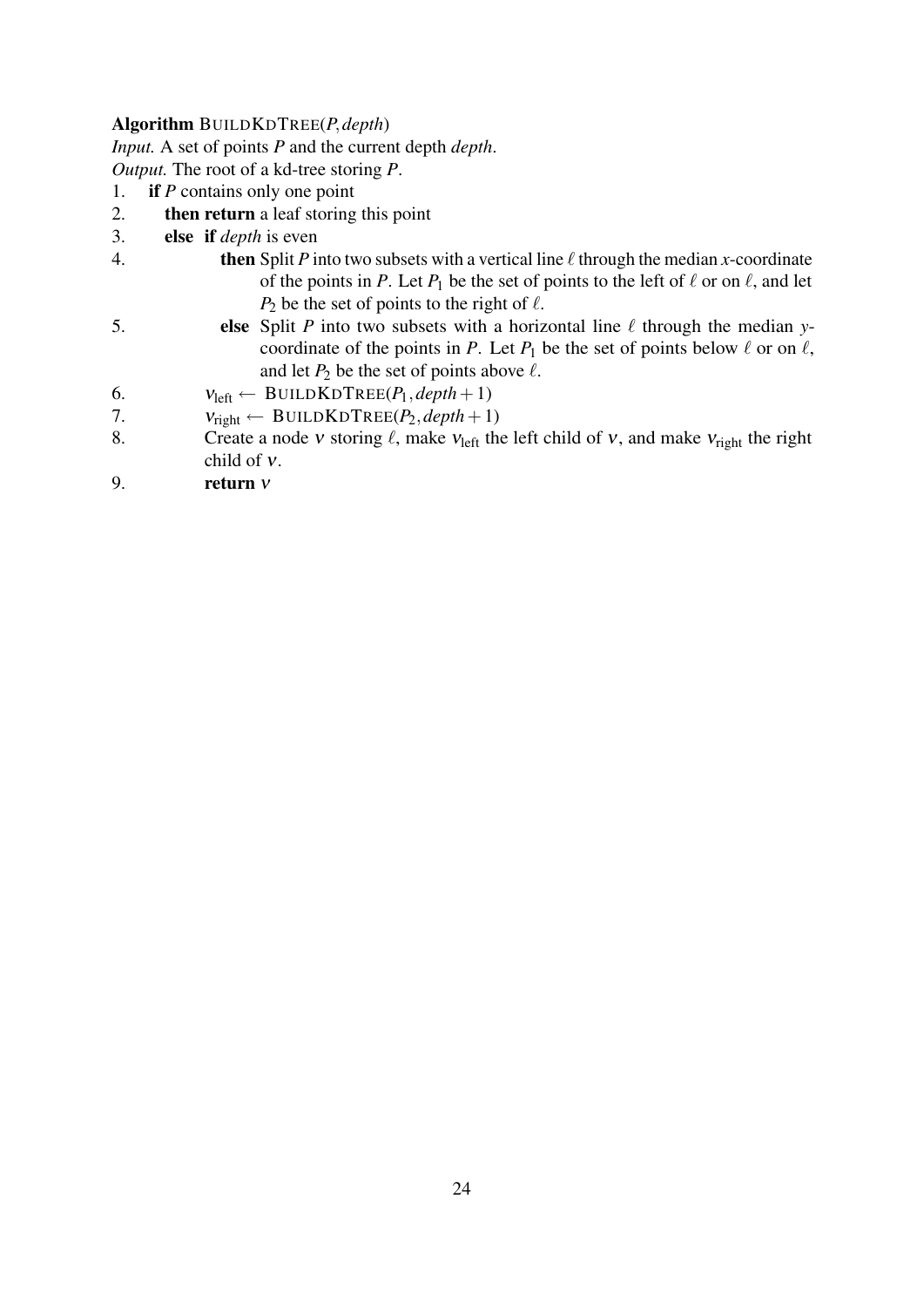#### Algorithm SEARCHKDTREE(ν,*R*)

*Input.* The root of (a subtree of) a kd-tree, and a range *R*. *Output.* All points at leaves below ν that lie in the range.

- 1. if  $v$  is a leaf<br>2. then Repo
- 2. **then** Report the point stored at *v* if it lies in *R*.<br>3. **else if**  $rezioni(c(v))$  is fully contained in *R*
- else if  $region(lc(v))$  is fully contained in *R*
- 4. then REPORTSUBTREE(*lc*(ν))
- 
- 5. **else if**  $region(lc(v))$  intersects *R*<br>6. **then** SEARCHKDTREE(*lc* 6. **then** SEARCHKDTREE( $lc$ ( $v$ ), $R$ )<br>7. **if** region( $rc$ ( $v$ )) is fully contained in  $R$
- if  $region(rc(v))$  is fully contained in *R*
- 8. then REPORTSUBTREE(*rc*(ν))
- 9. **else if**  $region(rc(v))$  intersects *R*<br>10. **then** SEARCHKDTREE(*rc*
- then SEARCHKDTREE( $rc(v),R$ )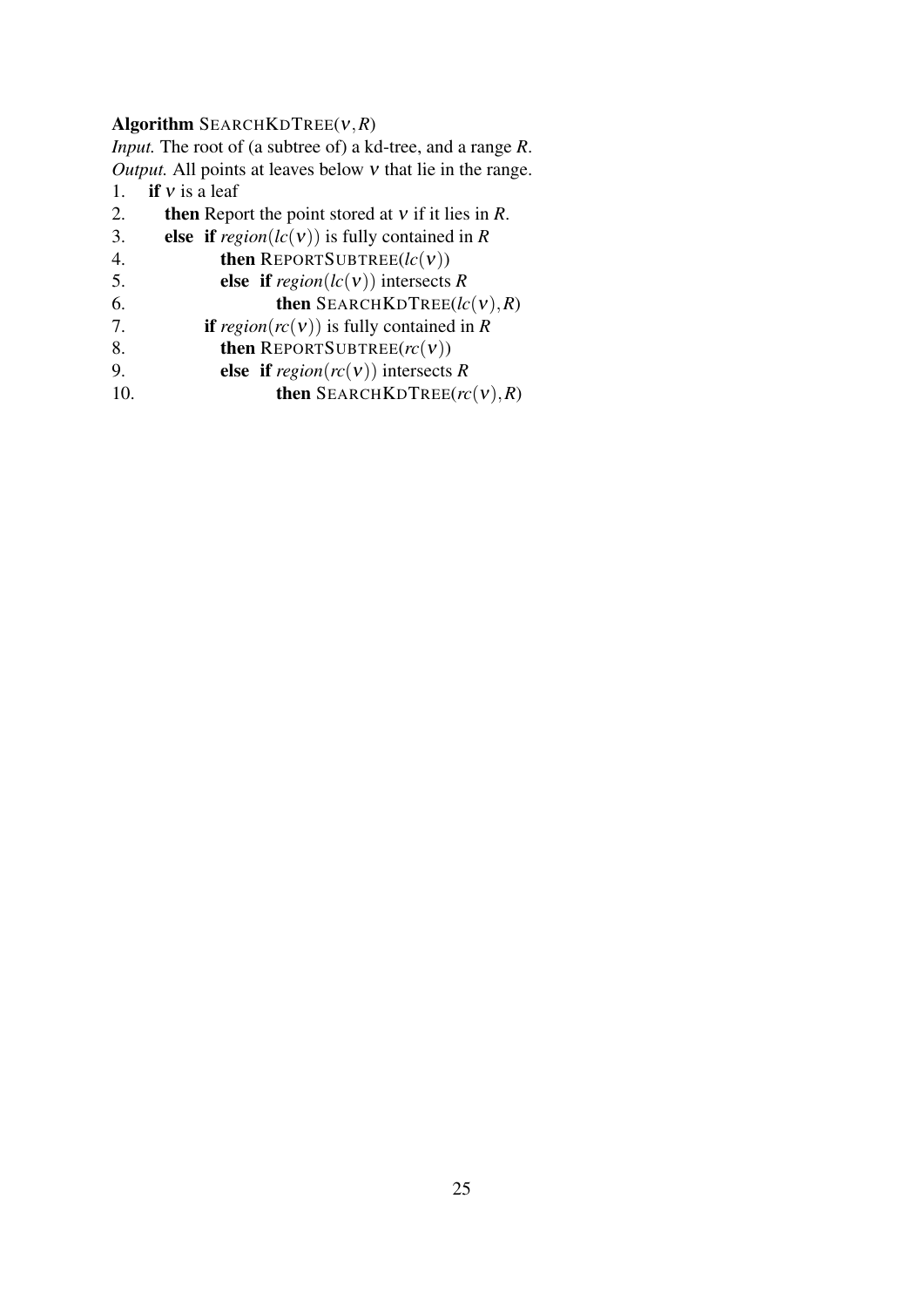# Algorithm BUILD2DRANGETREE(*P*)

*Input.* A set *P* of points in the plane.

*Output.* The root of a 2-dimensional range tree.

- 1. Construct the associated structure: Build a binary search tree  $\mathcal{T}_{assoc}$  on the set  $P_y$  of *y*coordinates of the points in *P*. Store at the leaves of  $\mathcal{T}_{assoc}$  not just the *y*-coordinate of the points in *Py*, but the points themselves.
- 2. if *P* contains only one point
- 3. then Create a leaf v storing this point, and make  $T_{assoc}$  the associated structure of v.
- 4. else Split  $P$  into two subsets; one subset  $P_{\text{left}}$  contains the points with *x*-coordinate less than or equal to  $x_{mid}$ , the median *x*-coordinate, and the other subset  $P_{right}$  contains the points with *x*-coordinate larger than  $x_{mid}$ .
- 5.  $v_{\text{left}} \leftarrow \text{BULD2DRANGETREE}(P_{\text{left}})$
- 6.  $v_{\text{right}} \leftarrow \text{BULD2DRANGETREE}(P_{\text{right}})$
- 7. Create a node *v* storing  $x_{mid}$ , make  $v_{left}$  the left child of *v*, make  $v_{right}$  the right child of  $v$ , and make  $\mathcal{T}_{assoc}$  the associated structure of  $v$ .
- 8. return ν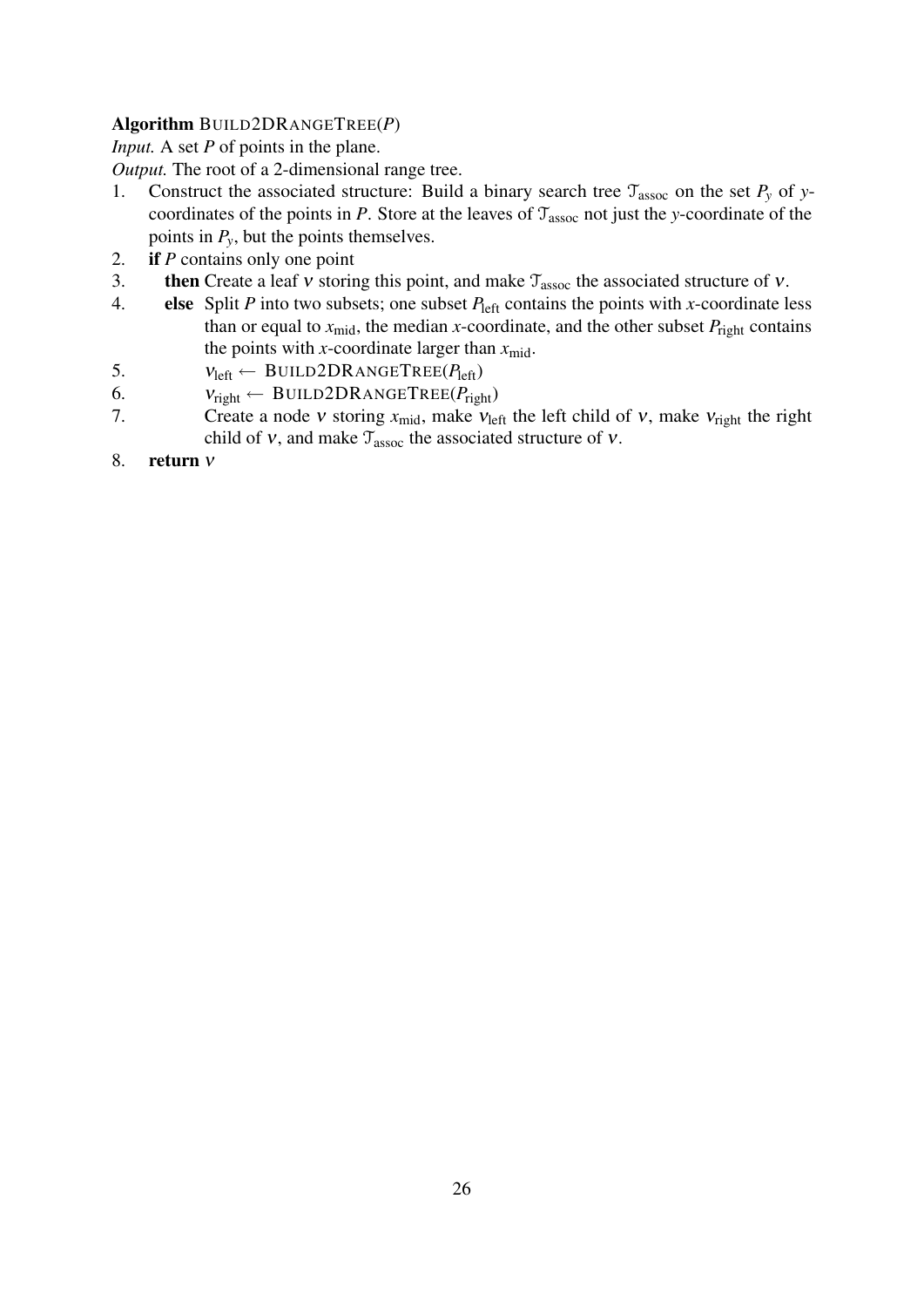# Algorithm  $2DR$  ANGEQUERY( $\mathcal{T}, [x : x'] \times [y : y']$ )

*Input.* A 2-dimensional range tree  $\mathcal{T}$  and a range  $[x : x'] \times [y : y']$ . *Output.* All points in T that lie in the range.

- 1.  $v_{split} \leftarrow$ FINDSPLITNODE(*T*,*x*,*x'*)
- 2. if  $v_{\text{split}}$  is a leaf
- 3. **then** Check if the point stored at  $v_{split}$  must be reported.
- 4. else (∗ Follow the path to *x* and call 1DRANGEQUERY on the subtrees right of the path. ∗)

5.  $v \leftarrow lc(v_{split})$ 

- 6. while  $v$  is not a leaf
- 7. do if  $x \le x_v$ <br>8. then 1

8. **then**  $1DRANGEQuery(\mathcal{T}_{assoc}(rc(v)), [y : y'])$ 

9.  $v \leftarrow lc(v)$ 10. **else**  $v \leftarrow rc(v)$ 

- 11. Check if the point stored at *v* must be reported.
- 12. Similarly, follow the path from  $rc(v_{split})$  to  $x'$ , call 1DRANGEQUERY with the range  $[y : y']$  on the associated structures of subtrees left of the path, and check if the point stored at the leaf where the path ends must be reported.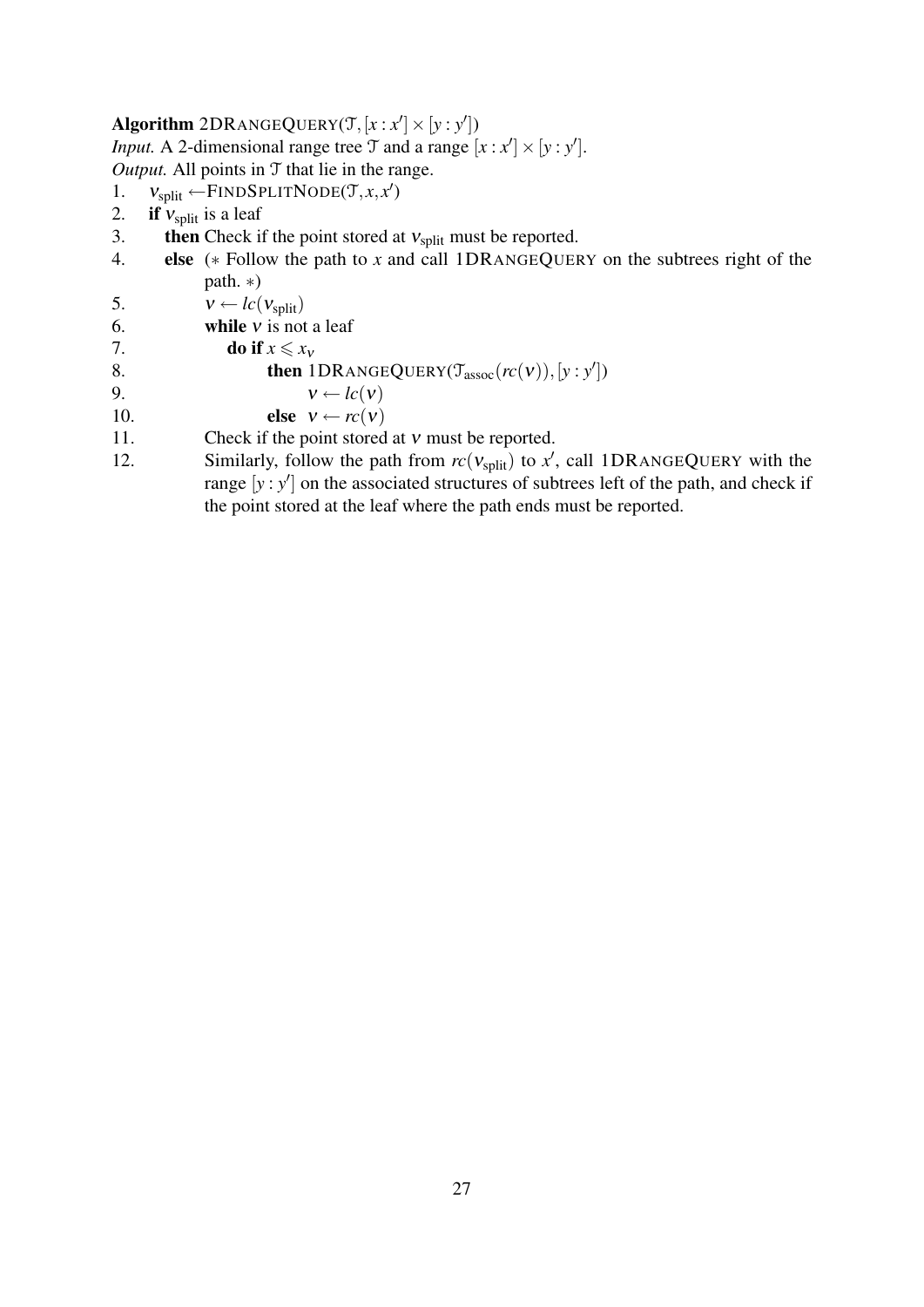# Algorithm TRAPEZOIDALMAP(*S*)

*Input.* A set *S* of *n* non-crossing line segments.

*Output*. The trapezoidal map  $\tilde{T}(S)$  and a search structure  $D$  for  $\tilde{T}(S)$  in a bounding box.

- 1. Determine a bounding box *R* that contains all segments of *S*, and initialize the trapezoidal map structure  $\mathcal T$  and search structure  $\mathcal D$  for it.
- 2. Compute a random permutation  $s_1, s_2, \ldots, s_n$  of the elements of *S*.
- 3. for  $i \leftarrow 1$  to *n*
- 4. do Find the set  $\Delta_0, \Delta_1, \ldots, \Delta_k$  of trapezoids in  $\mathcal T$  properly intersected by  $s_i$ .
- 5. Remove  $\Delta_0, \Delta_1, \ldots, \Delta_k$  from  $\mathcal T$  and replace them by the new trapezoids that appear because of the insertion of *s<sup>i</sup>* .
- 6. Remove the leaves for  $\Delta_0, \Delta_1, \ldots, \Delta_k$  from D, and create leaves for the new trapezoids. Link the new leaves to the existing inner nodes by adding some new inner nodes, as explained below.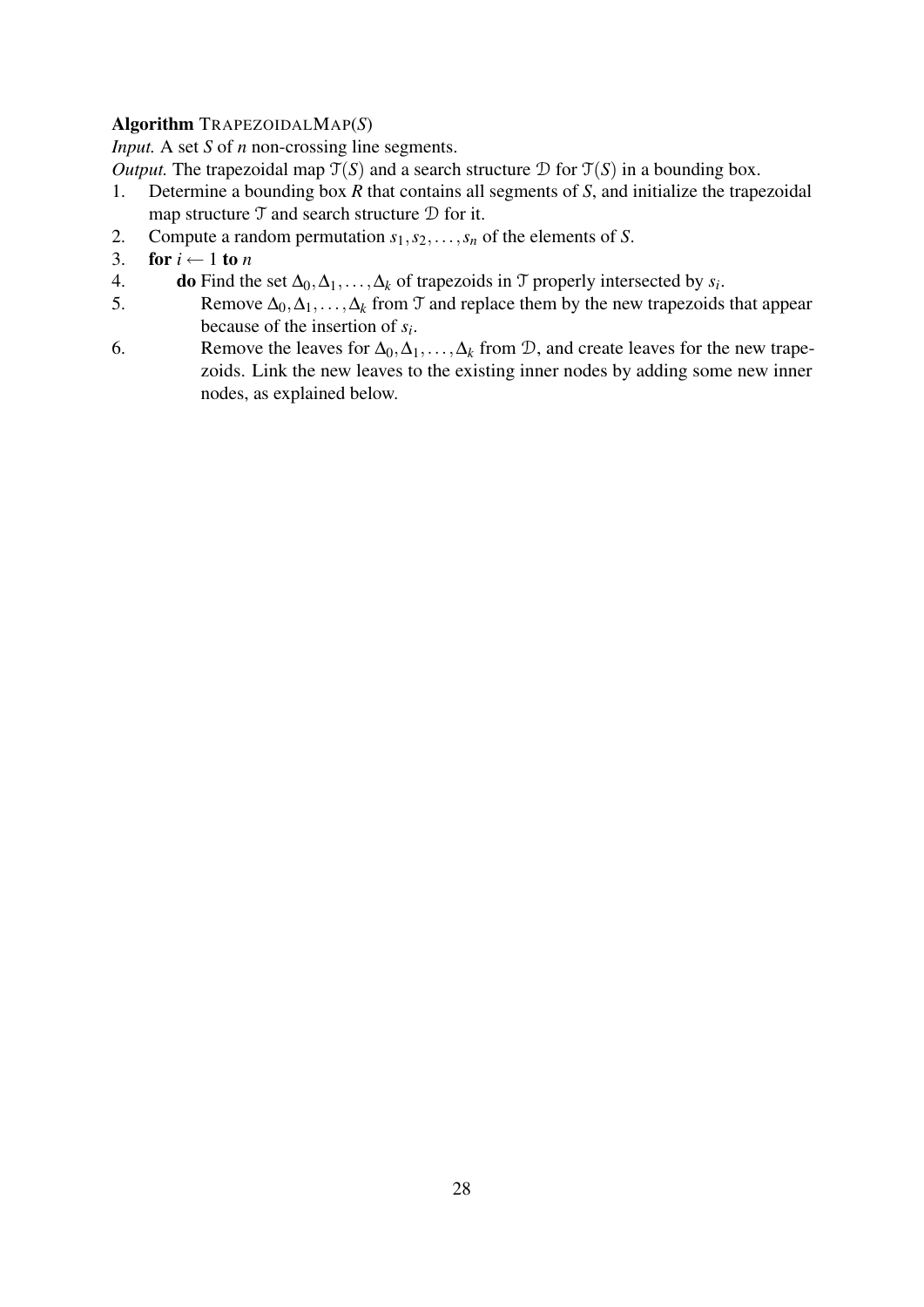#### Algorithm FOLLOWSEGMENT $(T, D, s_i)$

*Input.* A trapezoidal map  $\mathcal{T}$ , a search structure  $\mathcal{D}$  for  $\mathcal{T}$ , and a new segment  $s_i$ . *Output.* The sequence  $\Delta_0, \ldots, \Delta_k$  of trapezoids intersected by *s<sub>i</sub>*.

- 1. Let *p* and *q* be the left and right endpoint of  $s_i$ .
- 2. Search with *p* in the search structure  $D$  to find  $\Delta_0$ .<br>3.  $j \leftarrow 0$ ;
- $j \leftarrow 0;$
- 4. while *q* lies to the right of *rightp* $(\Delta_i)$
- 5. **do if** *rightp*( $\Delta_j$ ) lies above *s<sub>i</sub>* 6. **then** Let  $\Delta_{i+1}$  be the low
- 6. **then** Let  $\Delta_{j+1}$  be the lower right neighbor of  $\Delta_j$ .
- 7. **else** Let  $\Delta_{j+1}$  be the upper right neighbor of  $\Delta_j$ .
- 8.  $j \leftarrow j+1$
- 9. return ∆0,∆1,...,∆*<sup>j</sup>*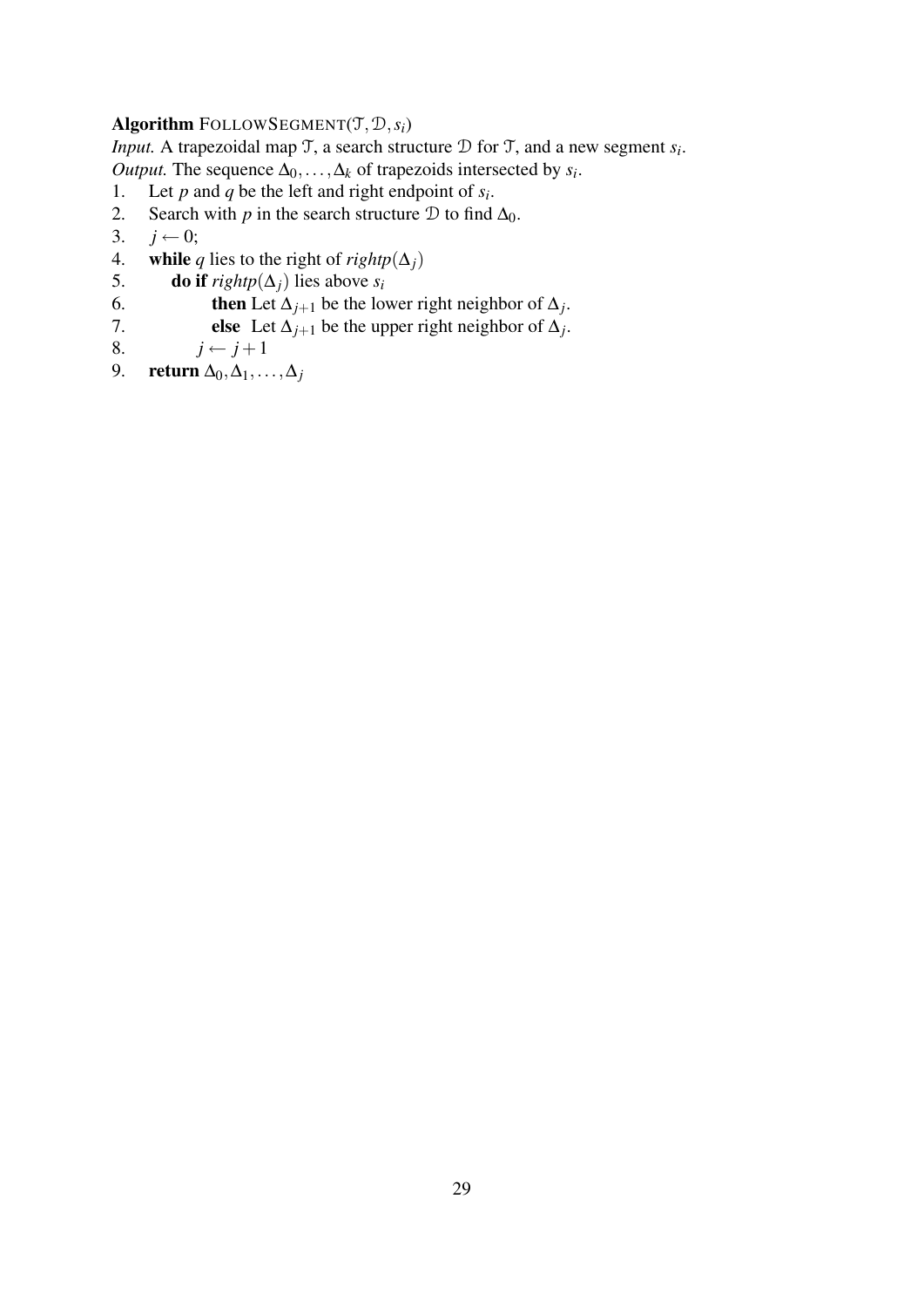# Algorithm VORONOIDIAGRAM(*P*)

*Input.* A set  $P := \{p_1, \ldots, p_n\}$  of point sites in the plane.

*Output.* The Voronoi diagram  $\text{Vor}(P)$  given inside a bounding box in a doubly-connected edge list D.

- 1. Initialize the event queue  $\Omega$  with all site events, initialize an empty status structure  $\mathcal T$  and an empty doubly-connected edge list D.
- 2. while  $\mathcal Q$  is not empty
- 3. do Remove the event with largest *y*-coordinate from Q.
- 4. **if** the event is a site event, occurring at site  $p_i$
- 5. then HANDLESITEEVENT(*pi*)
- 6. else HANDLECIRCLEEVENT(γ), where  $\gamma$  is the leaf of  $\mathcal T$  representing the arc that will disappear
- 7. The internal nodes still present in T correspond to the half-infinite edges of the Voronoi diagram. Compute a bounding box that contains all vertices of the Voronoi diagram in its interior, and attach the half-infinite edges to the bounding box by updating the doubly-connected edge list appropriately.
- 8. Traverse the half-edges of the doubly-connected edge list to add the cell records and the pointers to and from them.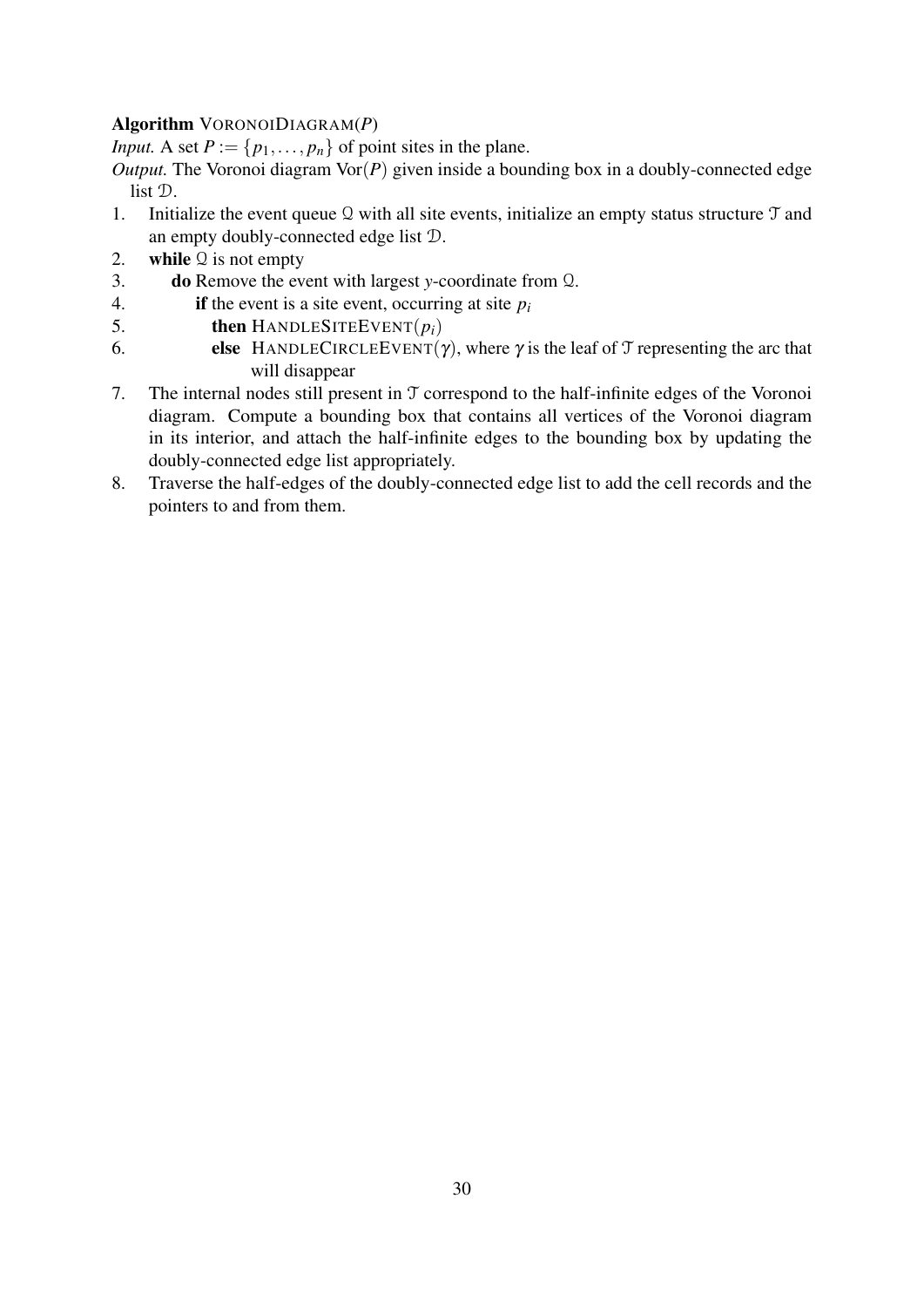#### HANDLESITEEVENT(*pi*)

- 1. If T is empty, insert  $p_i$  into it (so that T consists of a single leaf storing  $p_i$ ) and return. Otherwise, continue with steps 2– 5.
- 2. Search in T for the arc  $\alpha$  vertically above  $p_i$ . If the leaf representing  $\alpha$  has a pointer to a circle event in Q, then this circle event is a false alarm and it must be deleted from Q.
- 3. Replace the leaf of T that represents  $\alpha$  with a subtree having three leaves. The middle leaf stores the new site  $p_i$  and the other two leaves store the site  $p_j$  that was originally stored with  $\alpha$ . Store the tuples  $\langle p_j, p_i \rangle$  and  $\langle p_i, p_j \rangle$  representing the new breakpoints at the two new internal nodes. Perform rebalancing operations on T if necessary.
- 4. Create new half-edge records in the Voronoi diagram structure for the edge separating  $V(p_i)$  and  $V(p_i)$ , which will be traced out by the two new breakpoints.
- 5. Check the triple of consecutive arcs where the new arc for  $p_i$  is the left arc to see if the breakpoints converge. If so, insert the circle event into Q and add pointers between the node in T and the node in Q. Do the same for the triple where the new arc is the right arc.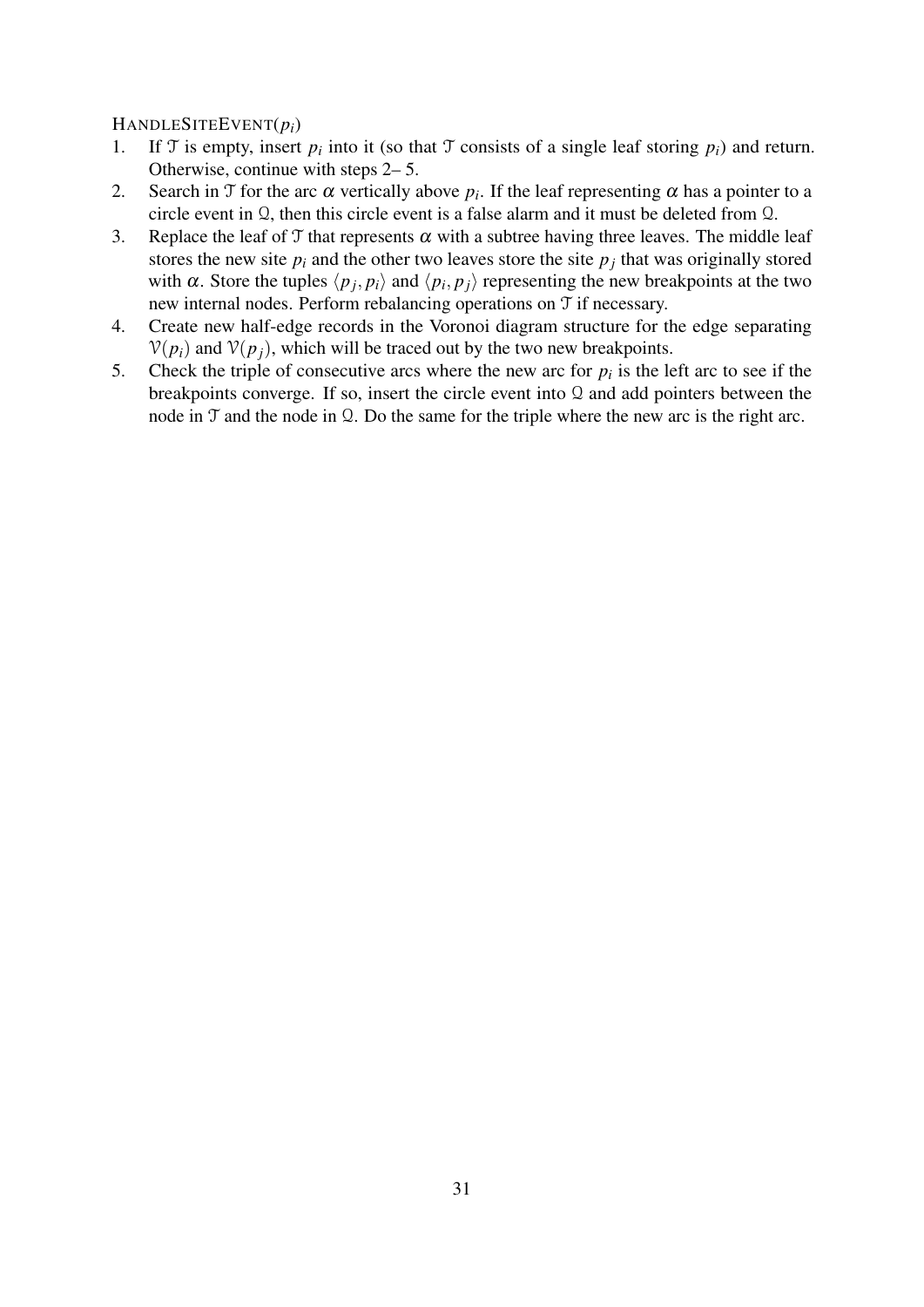#### HANDLECIRCLEEVENT(γ)

- 1. Delete the leaf  $\gamma$  that represents the disappearing arc  $\alpha$  from T. Update the tuples representing the breakpoints at the internal nodes. Perform rebalancing operations on T if necessary. Delete all circle events involving  $\alpha$  from  $\Omega$ ; these can be found using the pointers from the predecessor and the successor of  $\gamma$  in T. (The circle event where  $\alpha$  is the middle arc is currently being handled, and has already been deleted from Q.)
- 2. Add the center of the circle causing the event as a vertex record to the doubly-connected edge list D storing the Voronoi diagram under construction. Create two half-edge records corresponding to the new breakpoint of the beach line. Set the pointers between them appropriately. Attach the three new records to the half-edge records that end at the vertex.
- 3. Check the new triple of consecutive arcs that has the former left neighbor of  $\alpha$  as its middle arc to see if the two breakpoints of the triple converge. If so, insert the corresponding circle event into Q. and set pointers between the new circle event in Q and the corresponding leaf of T. Do the same for the triple where the former right neighbor is the middle arc.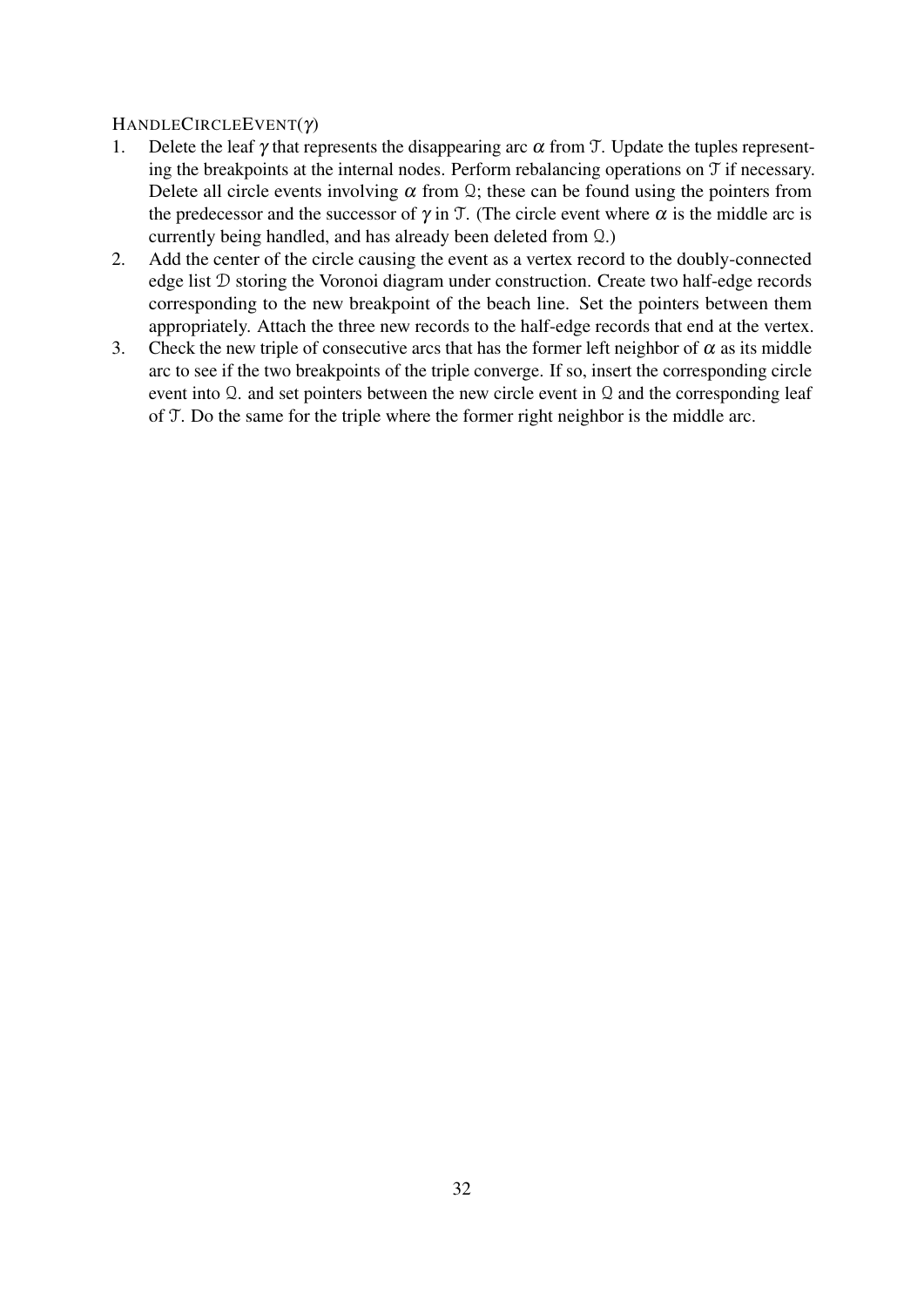#### Algorithm RETRACTION(*S*,*q*start,*q*end,*r*)

- *Input.* A set  $S := \{s_1, \ldots, s_n\}$  of disjoint line segments in the plane, and two discs  $D_{\text{start}}$  and  $D_{end}$  centered at  $q_{start}$  and  $q_{end}$  with radius  $r$ . The two disc positions do not intersect any line segment of *S*.
- *Output.* A path that connects  $q_{start}$  to  $q_{end}$  such that no disc of radius  $r$  with its center on the path intersects any line segment of *S*. If no such path exists, this is reported.
- 1. Compute the Voronoi diagram Vor(*S*) of *S* inside a sufficiently large bounding box.
- 2. Locate the cells of  $\text{Vor}(P)$  that contain  $q_{\text{start}}$  and  $q_{\text{end}}$ .
- 3. Determine the point  $p_{start}$  on  $\text{Vor}(S)$  by moving  $q_{start}$  away from the nearest line segment in *S*. Similarly, determine the point  $p_{end}$  on Vor(*S*) by moving  $q_{end}$  away from the nearest line segment in *S*. Add  $p_{\text{start}}$  and  $p_{\text{end}}$  as vertices to Vor(*S*), splitting the arcs on which they lie into two.
- 4. Let G be the graph corresponding to the vertices and edges of the Voronoi diagram. Remove all edges from G for which the smallest distance to the nearest sites is smaller than or equal to *r*.
- 5. Determine with depth-first search whether a path exists from  $p_{\text{start}}$  to  $p_{\text{end}}$  in G. If so, report the line segment from  $q_{start}$  to  $p_{start}$ , the path in  $\mathcal G$  from  $p_{start}$  to  $p_{end}$ , and the line segment from *p*end to *q*end as the path. Otherwise, report that no path exists.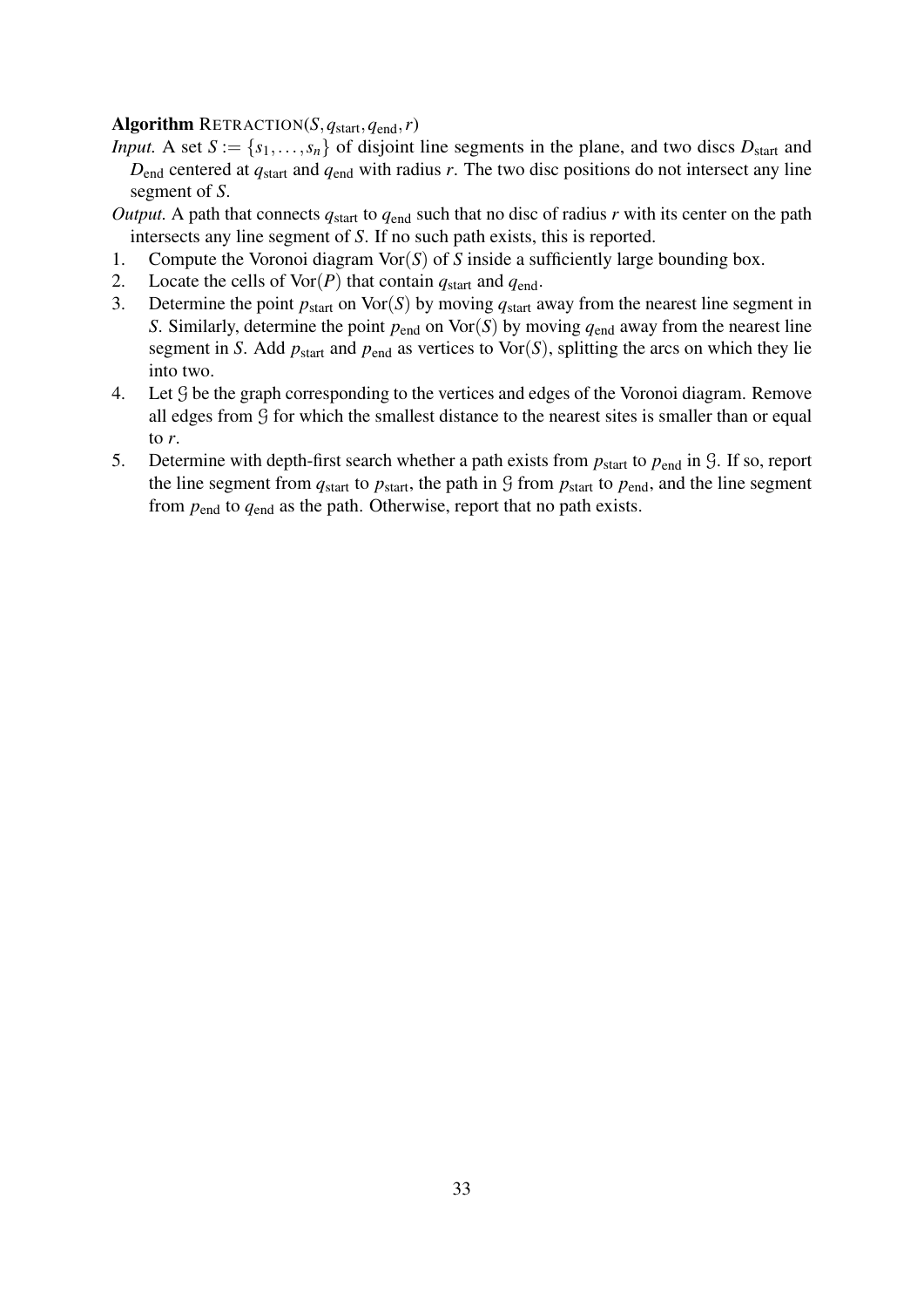#### Algorithm CONSTRUCTARRANGEMENT(*L*)

*Input.* A set *L* of *n* lines in the plane.

*Output.* The doubly-connected edge list for the subdivision induced by  $B(L)$  and the part of  $A(L)$ inside  $B(L)$ , where  $B(L)$  is a bounding box containing all vertices of  $A(L)$  in its interior.

- 1. Compute a bounding box  $\mathcal{B}(L)$  that contains all vertices of  $\mathcal{A}(L)$  in its interior.
- 2. Construct the doubly-connected edge list for the subdivision induced by B(*L*).
- 3. for  $i \leftarrow 1$  to *n*
- 4. do Find the edge *e* on  $B(L)$  that contains the leftmost intersection point of  $\ell_i$  and  $A_i$ .
- 5.  $f \leftarrow$  the bounded face incident to *e*
- 6. while *f* is not the unbounded face, that is, the face outside  $B(L)$
- 7. do Split *f* , and set *f* to be the next intersected face.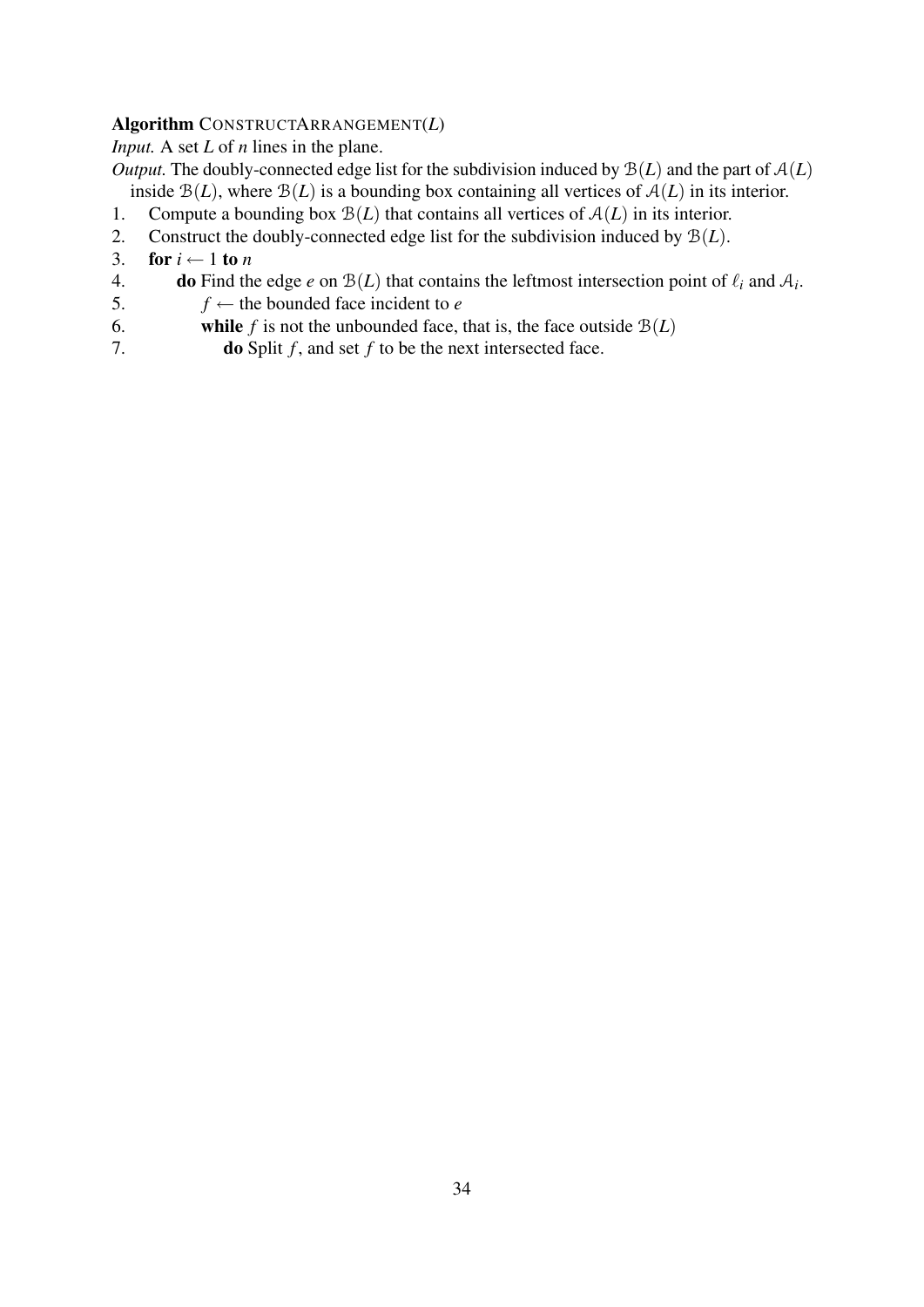# Algorithm LEGALTRIANGULATION(T)

*Input.* Some triangulation T of a point set *P*. *Output.* A legal triangulation of *P*.

- 1. **while**  $\overrightarrow{T}$  contains an illegal edge  $\overrightarrow{p_i p_j}$ <br>2. **do** (\* Flip  $\overrightarrow{p_i p_i}$  \*)
- 2. **do** (\* Flip  $\overline{p_i p_j}$  \*)<br>3. Let  $p_i p_j p_k$  and
- 3. Let  $p_i p_j p_k$  and  $p_i p_j p_l$  be the two triangles adjacent to  $\overline{p_i p_j}$ .
- 4. Remove  $\overline{p_i p_j}$  from T, and add  $\overline{p_k p_l}$  instead.
- 5. return T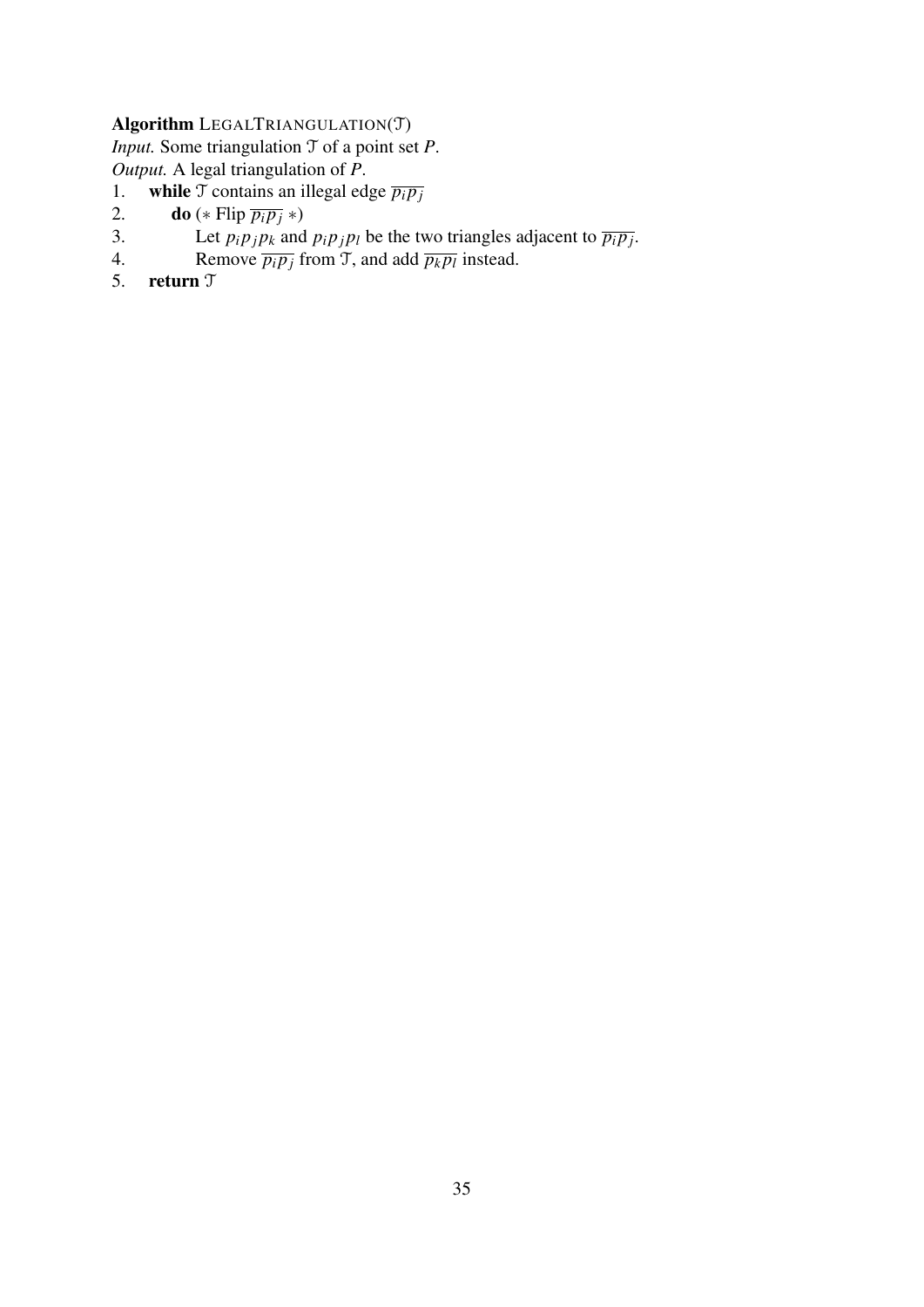#### Algorithm DELAUNAYTRIANGULATION(*P*)

*Input.* A set *P* of  $n+1$  points in the plane.

*Output.* A Delaunay triangulation of *P*.

- 1. Let  $p_0$  be the lexicographically highest point of  $P$ , that is, the rightmost among the points with largest *y*-coordinate.
- 2. Let  $p_{-1}$  and  $p_{-2}$  be two points in  $\mathbb{R}^2$  sufficiently far away and such that P is contained in the triangle  $p_0 p_{-1} p_{-2}$ .
- 3. Initialize  $\mathcal{T}$  as the triangulation consisting of the single triangle  $p_0 p_{-1} p_{-2}$ .
- 4. Compute a random permutation  $p_1, p_2, \ldots, p_n$  of  $P \setminus \{p_0\}.$
- 5. for  $r \leftarrow 1$  to *n*
- 6. **do** (\* Insert  $p_r$  into  $\mathfrak{T}:$  \*)
- 7. Find a triangle  $p_i p_j p_k \in \mathcal{T}$  containing  $p_r$ .
- 8. **if**  $p_r$  lies in the interior of the triangle  $p_i p_j p_k$
- 9. **then** Add edges from  $p_r$  to the three vertices of  $p_i p_j p_k$ , thereby splitting  $p_i p_j p_k$ into three triangles.
- 10. LEGALIZEEDGE( $p_r$ ,  $\overline{p_i p_j}$ ,  $\Im$ )
- 11. LEGALIZEEDGE( $p_r$ ,  $\overline{p_j p_k}$ ,  $\mathcal{T}$ )
- 12. LEGALIZEEDGE( $p_r$ ,  $\overline{p_k p_i}$ ,  $\mathcal{T}$ )
- 13. **else**  $(* p<sub>r</sub>$  lies on an edge of  $p<sub>i</sub>p<sub>j</sub>p<sub>k</sub>$ , say the edge  $\overline{p<sub>i</sub>p<sub>j</sub>}*)$
- 14. Add edges from  $p_r$  to  $p_k$  and to the third vertex  $p_l$  of the other triangle that is incident to  $\overline{p_i p_j}$ , thereby splitting the two triangles incident to  $\overline{p_i p_j}$  into four triangles.
- 15. LEGALIZEEDGE( $p_r$ ,  $\overline{p_i p_l}$ ,  $\mathcal{T}$ )
- 16. LEGALIZEEDGE( $p_r$ ,  $\overline{p_l p_j}$ ,  $\Im$ )
- 17. LEGALIZEEDGE( $p_r$ ,  $\overline{p_j p_k}$ ,  $\mathcal{T}$ )
- 18. LEGALIZEEDGE( $p_r$ ,  $\overline{p_k p_i}$ ,  $\mathcal{T}$ )
- 19. Discard *p*−<sup>1</sup> and *p*−<sup>2</sup> with all their incident edges from T.
- 20. return T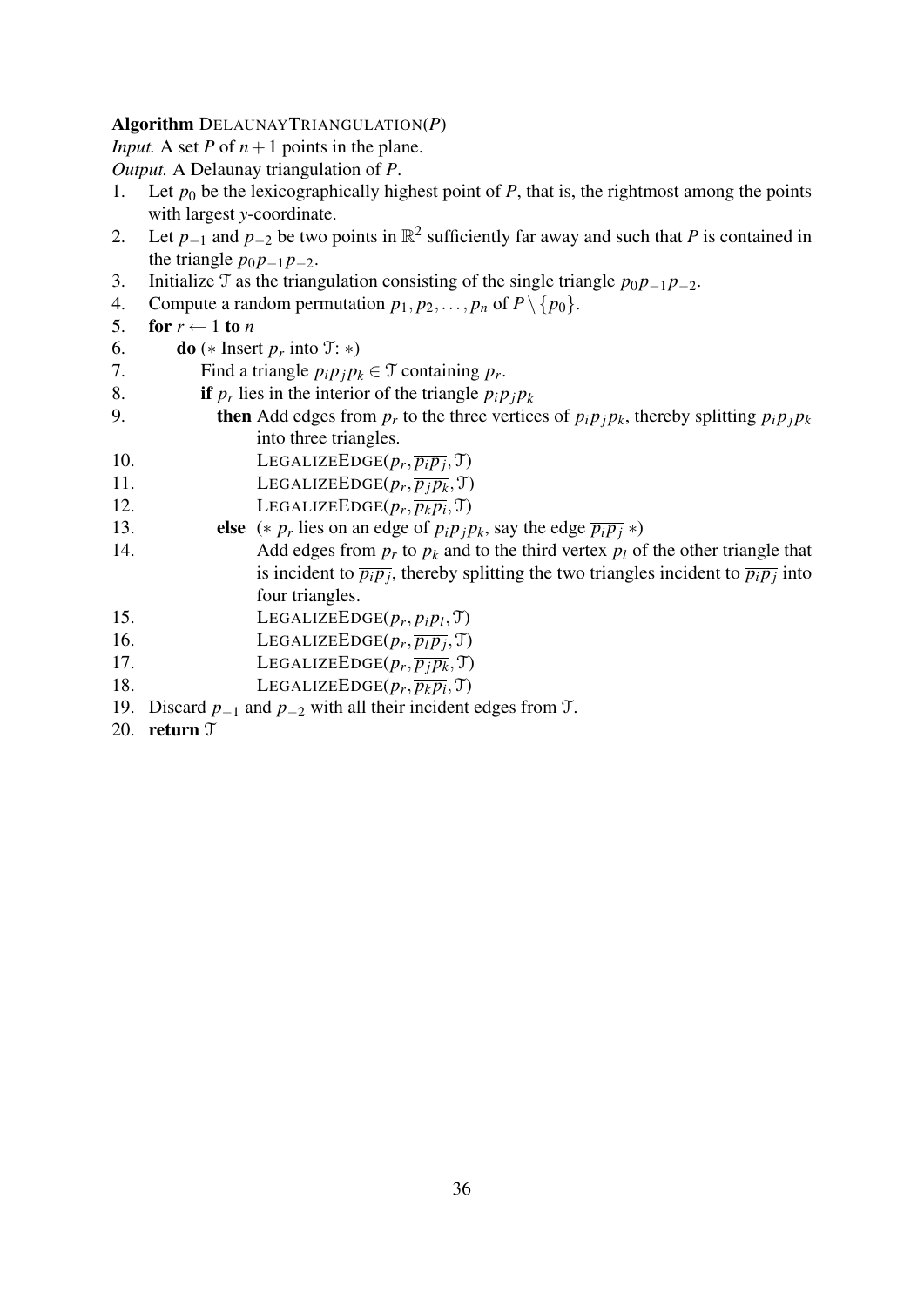$\text{LEGALIZEEDGE}(p_r, \overline{p_ip_j}, \mathfrak{T})$ 

- 1. (\* The point being inserted is  $p_r$ , and  $\overline{p_i p_j}$  is the edge of T that may need to be flipped. \*)
- 2. **if**  $\overline{p_i p_j}$  is illegal
- 3. then Let  $p_i p_j p_k$  be the triangle adjacent to  $p_r p_i p_j$  along  $\overline{p_i p_j}$ .
- 4. (\* Flip  $\overline{p_i p_j}$ : \*) Replace  $\overline{p_i p_j}$  with  $\overline{p_r p_k}$ .
- 5. LEGALIZEEDGE( $p_r$ ,  $\overline{p_i p_k}$ ,  $\mathcal{T}$ )
- 6. LEGALIZEEDGE( $p_r$ ,  $\overline{p_k p_j}$ , T)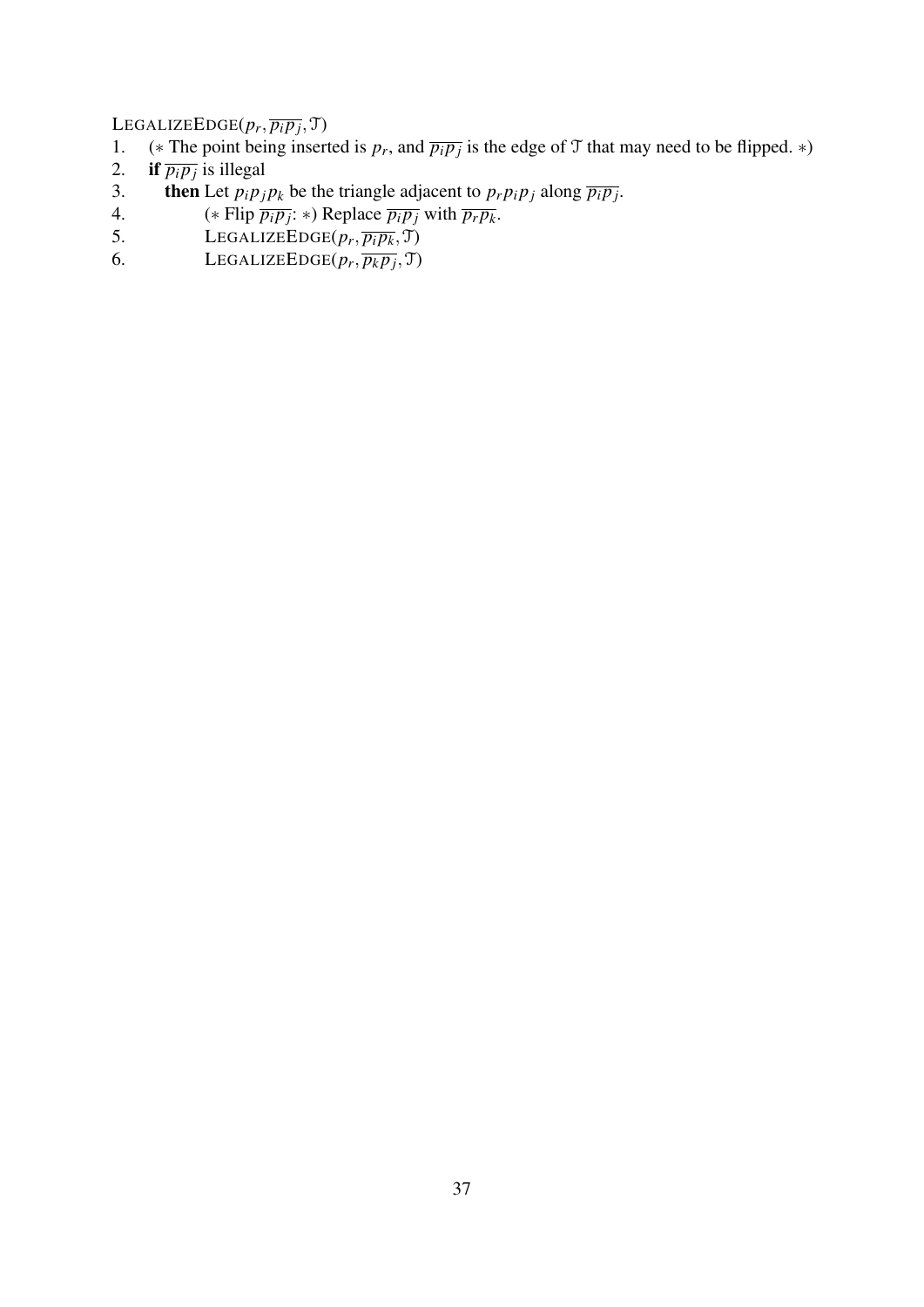#### Algorithm CONSTRUCTINTERVALTREE(*I*)

*Input.* A set *I* of intervals on the real line.

*Output.* The root of an interval tree for *I*.

- 1. if  $I = \emptyset$
- 2. then return an empty leaf
- 3. **else** Create a node *v*. Compute  $x_{mid}$ , the median of the set of interval endpoints, and store  $x_{mid}$  with  $v$ .
- 4. Compute  $I_{mid}$  and construct two sorted lists for  $I_{mid}$ : a list  $\mathcal{L}_{left}(v)$  sorted on left endpoint and a list  $\mathcal{L}_{right}(v)$  sorted on right endpoint. Store these two lists at v.
- 5.  $lc(\mathbf{v}) \leftarrow \text{CONSTRUCTINTERVALTREE}(I_{\text{left}})$ <br>6.  $rc(\mathbf{v}) \leftarrow \text{CONSTRUCTINTERVALTREE}(I_{\text{right}})$
- 6.  $rc(v) \leftarrow \text{CONSTRUCTINTERVALTREE}(I_{\text{right}})$ <br>7. **return** *v*
- return ν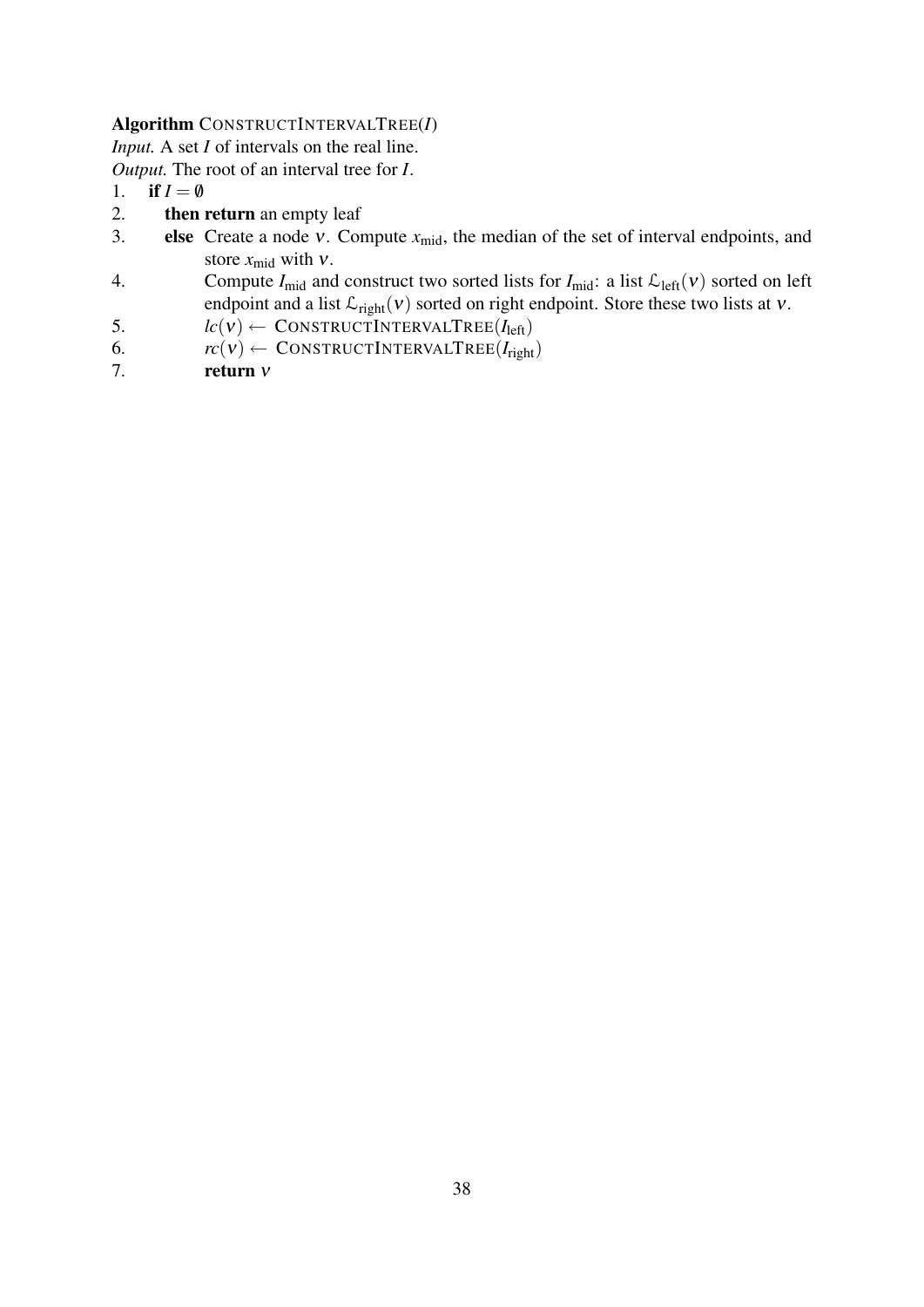#### Algorithm QUERYINTERVALTREE $(v, q_x)$

*Input.* The root  $v$  of an interval tree and a query point  $q_x$ .

*Output.* All intervals that contain *qx*.

- 1. if v is not a leaf<br>2. then if  $q_x < x_0$
- 2. **then if**  $q_x < x_{\text{mid}}(v)$ <br>3. **then** Walk al
- then Walk along the list  $\mathcal{L}_{\text{left}}(v)$ , starting at the interval with the leftmost endpoint, reporting all the intervals that contain *qx*. Stop as soon as an interval does not contain *qx*.
- 4. QUERYINTERVALTREE( $lc(v), q_x$ )<br>5. **else** Walk along the list  $\mathcal{L}_{\text{right}(v)}$ , star
- else Walk along the list  $\mathcal{L}_{right}(v)$ , starting at the interval with the rightmost endpoint, reporting all the intervals that contain  $q<sub>x</sub>$ . Stop as soon as an interval does not contain *qx*.
- 6. QUERYINTERVALTREE $(rc(v), q_x)$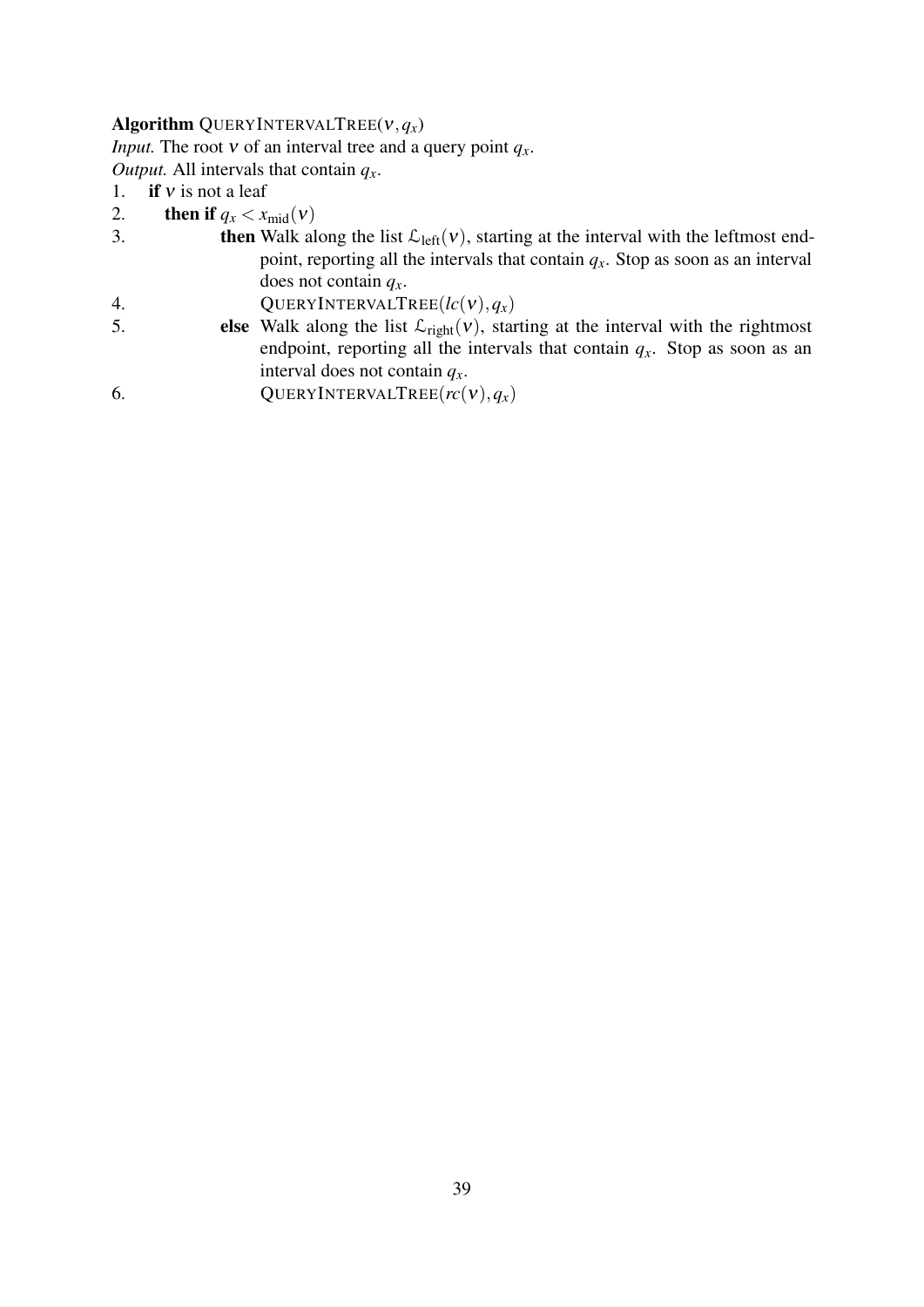# REPORTINSUBTREE(ν,*qx*)

*Input.* The root  $v$  of a subtree of a priority search tree and a value  $q_x$ . *Output.* All points in the subtree with *x*-coordinate at most  $q_x$ .

- 1. if *v* is not a leaf and  $(p(v))_x \le q_x$ <br>2. then Report  $p(v)$ .
- 2. **then** Report  $p(v)$ .<br>3. **REPORTINSU**
- $REPORTINSUBTREE(lc(v), q_x)$
- 4. REPORTINSUBTREE $(rc(v), q_x)$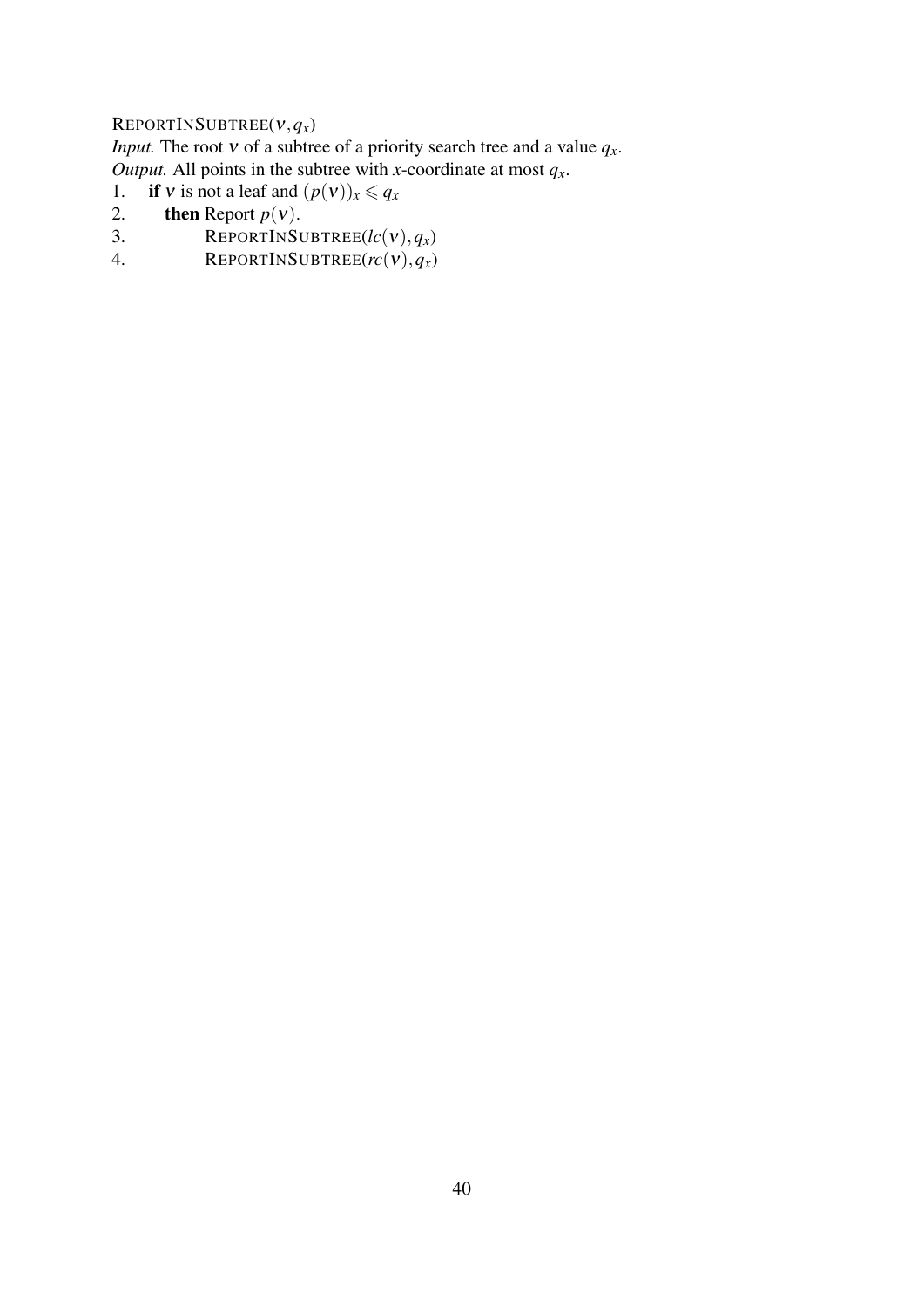# $\bf{Algorithm}\ \rm{QueryPRIOSEARCHTree}(\mathcal{T},(-\infty:q_x]\times[q_y:q_y'])$

*Input.* A priority search tree and a range, unbounded to the left. *Output.* All points lying in the range.

- 1. Search with  $q_y$  and  $q'_y$  in T. Let  $v_{split}$  be the node where the two search paths split.
- 2. **for** each node v on the search path of  $q_y$  or  $q'_y$
- 3. do if  $p(v) \in (-\infty : q_x] \times [q_y : q'_y]$  then report  $p(v)$ .
- 4. **for** each node *v* on the path of  $q_y$  in the left subtree of  $v_{split}$ <br>5. **do if** the search path goes left at *v*
- 5. **do if** the search path goes left at  $v$ <br>6. **then** REPORTINSUBTREE( $rc$ 
	- then REPORTINSUBTREE $(rc(v), q_x)$
- 7. **for** each node v on the path of  $q'_y$  in the right subtree of  $v_{split}$
- 8. do if the search path goes right at ν
- 9. **then** REPORTINSUBTREE( $lc$ ( $v$ ), $q_x$ )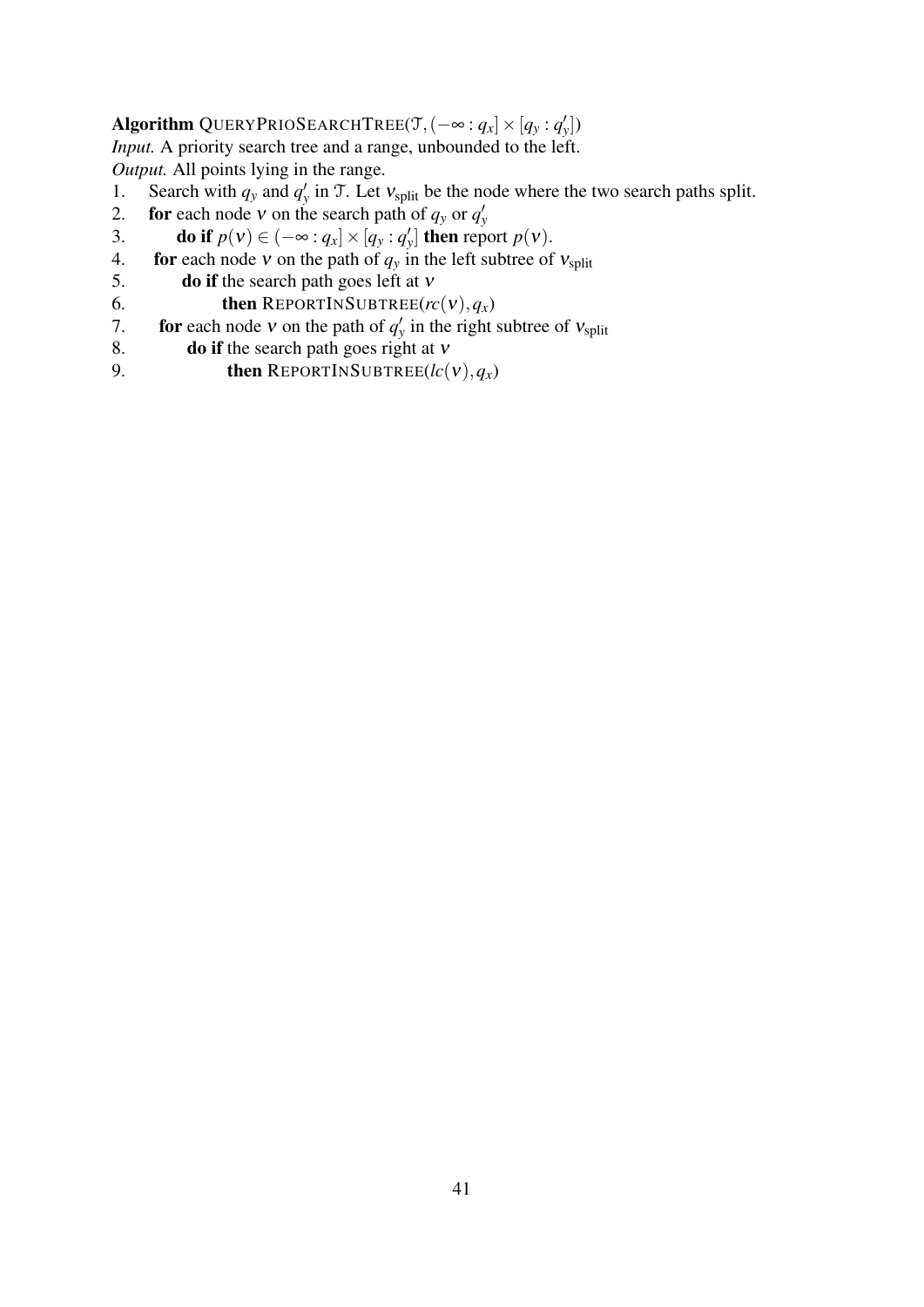# Algorithm QUERYSEGMENTTREE( $v, q_x$ )

*Input.* The root of a (subtree of a) segment tree and a query point  $q_x$ .

*Output.* All intervals in the tree containing  $q_x$ .

- 1. Report all the intervals in  $I(v)$ .<br>2. **if** v is not a leaf
- 2. if *v* is not a leaf<br>3. then if  $a_x \in \text{In}$
- **then if**  $q_x \in \text{Int}(lc(v))$
- 4. **then** QUERYSEGMENTTREE( $lc(v), q_x$ )<br>5. **else** OUERYSEGMENTTREE( $rc(v), q_x$ )
- else QUERYSEGMENTTREE $(rc(v), q_x)$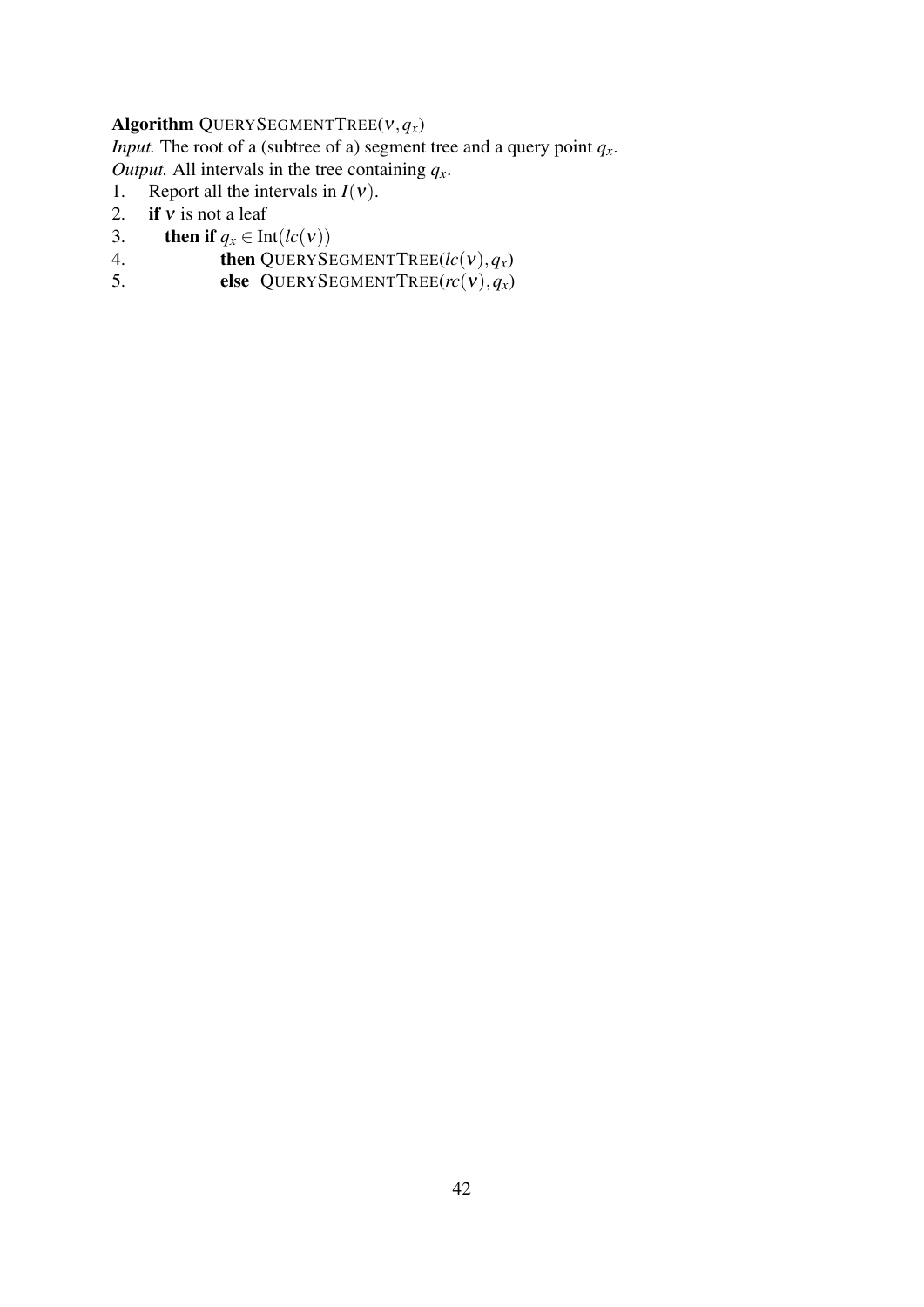# Algorithm INSERTSEGMENTTREE(ν,[*x* : *x* 0 ])

*Input.* The root of a (subtree of a) segment tree and an interval. *Output.* The interval will be stored in the subtree.

- 1. **if**  $Int(v) \subseteq [x : x']$
- 2. **then** store  $[x : x']$  at v
- 3. **else** if  $Int(lc(v)) \cap [x : x'] \neq \emptyset$
- 4. **then** INSERTSEGMENTTREE( $lc(v), [x : x'])$
- 5. if Int $(rc(v)) \cap [x : x'] \neq \emptyset$
- 6. **then** INSERTSEGMENTTREE( $rc(v)$ ,  $[x : x']$ )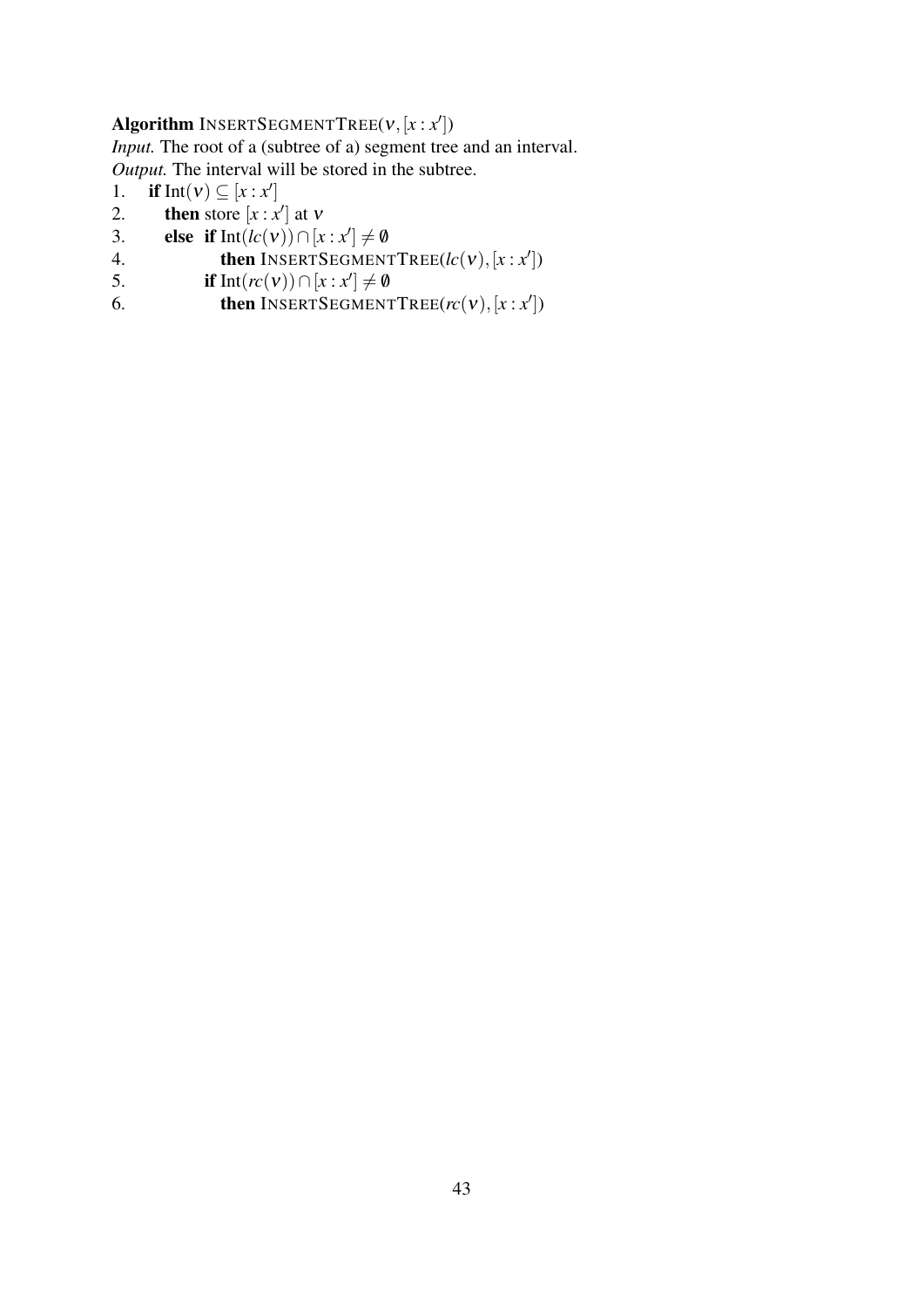#### Algorithm CONVEXHULL(*P*)

*Input.* A set *P* of *n* points in three-space.

*Output.* The convex hull  $\mathcal{CH}(P)$  of  $P$ .

- 1. Find four points  $p_1$ ,  $p_2$ ,  $p_3$ ,  $p_4$  in *P* that form a tetrahedron.<br>2.  $\mathcal{C} \leftarrow \mathcal{CH}(\lbrace p_1, p_2, p_3, p_4 \rbrace)$
- $\mathcal{C} \leftarrow \widehat{\mathcal{CH}(\{p_1, p_2, p_3, p_4\})}$
- 3. Compute a random permutation  $p_5, p_6, \ldots, p_n$  of the remaining points.
- 4. Initialize the conflict graph G with all visible pairs  $(p_t, f)$ , where f is a facet of C and  $t > 4$ .
- 5. for  $r \leftarrow 5$  to *n*

| 6.  | <b>do</b> (* Insert $p_r$ into $\mathcal{C}:$ *)                                                   |
|-----|----------------------------------------------------------------------------------------------------|
| 7.  | <b>if</b> $F_{\text{conflict}}(p_r)$ is not empty (* that is, $p_r$ lies outside $C \rightarrow$ ) |
| 8.  | <b>then</b> Delete all facets in $F_{conflict}(p_r)$ from C.                                       |
| 9.  | Walk along the boundary of the visible region of $p_r$ (which consists exactly                     |
|     | of the facets in $F_{conflict}(p_r)$ and create a list $\mathcal L$ of horizon edges in order.     |
| 10. | for all $e \in \mathcal{L}$                                                                        |
| 11. | <b>do</b> Connect <i>e</i> to $p_r$ by creating a triangular facet f.                              |
| 12. | if f is coplanar with its neighbor facet $f'$ along $e$                                            |
| 13. | <b>then</b> Merge $f$ and $f'$ into one facet, whose conflict list is the same                     |
|     | as that of $f'$ .                                                                                  |
| 14. | <b>else</b> (* Determine conflicts for $f:$ *)                                                     |
| 15. | Create a node for $f$ in $\mathcal{G}$ .                                                           |
| 16. | Let $f_1$ and $f_2$ be the facets incident to <i>e</i> in the old convex hull.                     |
| 17. | $P(e) \leftarrow P_{conflict}(f_1) \cup P_{conflict}(f_2)$                                         |
| 18. | <b>for</b> all points $p \in P(e)$                                                                 |
| 19. | <b>do</b> If f is visible from p, add $(p, f)$ to $\mathcal{G}$ .                                  |
| 20. | Delete the node corresponding to $p_r$ and the nodes corresponding to the                          |
|     | facets in $F_{\text{conflict}}(p_r)$ from $\mathcal{G}$ , together with their incident arcs.       |
| 21. | return $C$                                                                                         |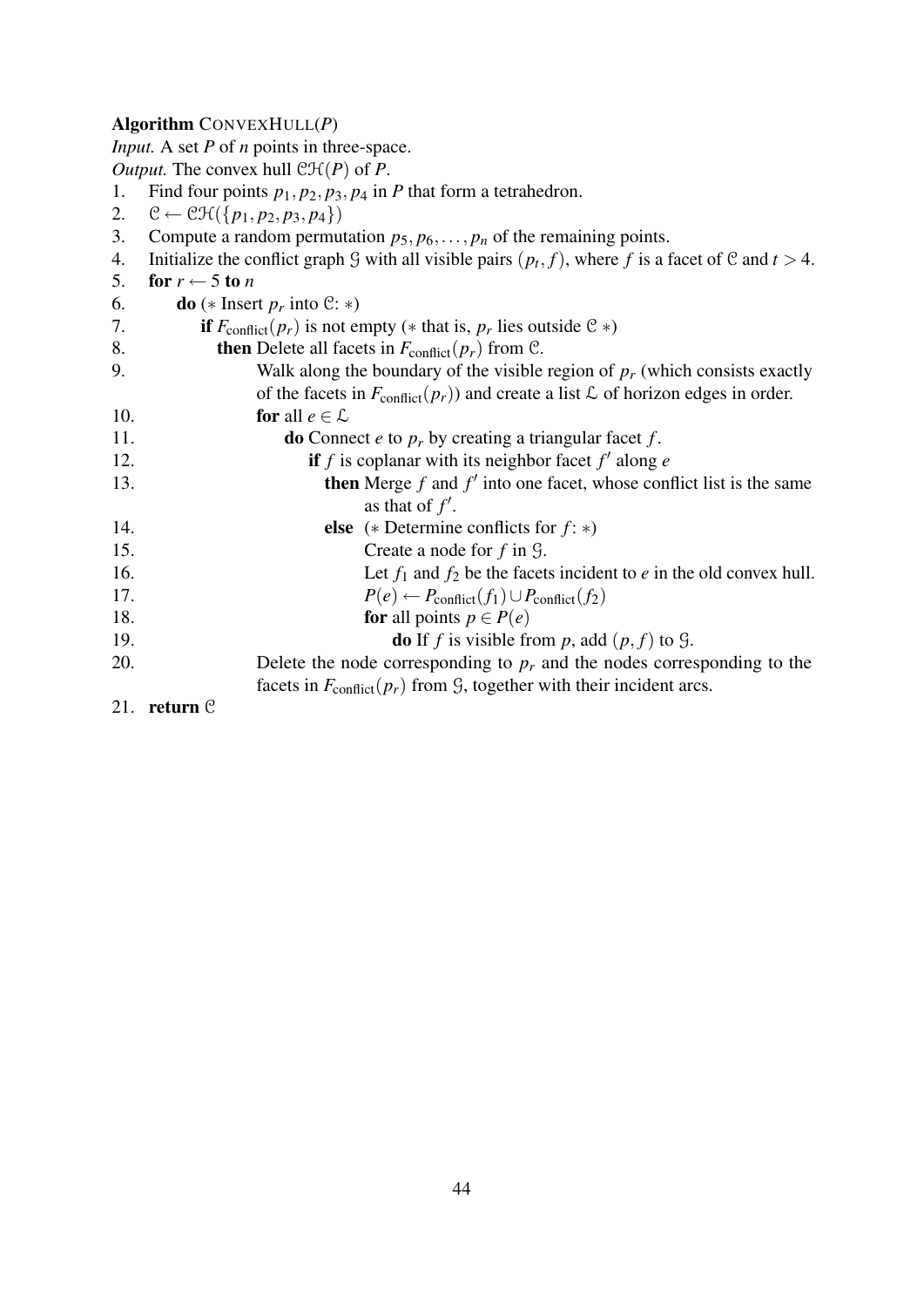# Algorithm PAINTERSALGORITHM(T, *p*view)

- 1. Let *v* be the root of  $T$ .<br>2. **if** *v* is a leaf
- 2. if  $v$  is a leaf<br>3. then Scan-
- 3. **then** Scan-convert the object fragments in *S*(*v*).<br>4. **else** if  $p_{\text{view}} \in h_v^+$
- 4. **else if**  $p_{\text{view}} \in h_v^+$ ν

| 5.  | <b>then</b> PAINTERSALGORITHM( $T^-$ , $p_{view}$ )    |
|-----|--------------------------------------------------------|
| 6.  | Scan-convert the object fragments in $S(v)$ .          |
| 7.  | PAINTERSALGORITHM $(\mathcal{T}^+, p_{\text{view}})$   |
| 8.  | else if $p_{\text{view}} \in h_{\text{v}}^-$           |
| 9.  | <b>then</b> PAINTERSALGORITHM( $T^+$ , $p_{view}$ )    |
| 10. | Scan-convert the object fragments in $S(v)$ .          |
| 11. | PAINTERSALGORITHM $(\mathcal{T}^{-}, p_{\text{view}})$ |
| 12. | <b>else</b> $(* p_{view} \in h_v *)$                   |
| 13. | PAINTERSALGORITHM $(\mathcal{T}^+, p_{\text{view}})$   |
| 14. | PAINTERSALGORITHM $(\mathcal{T}^{-}, p_{\text{view}})$ |
|     |                                                        |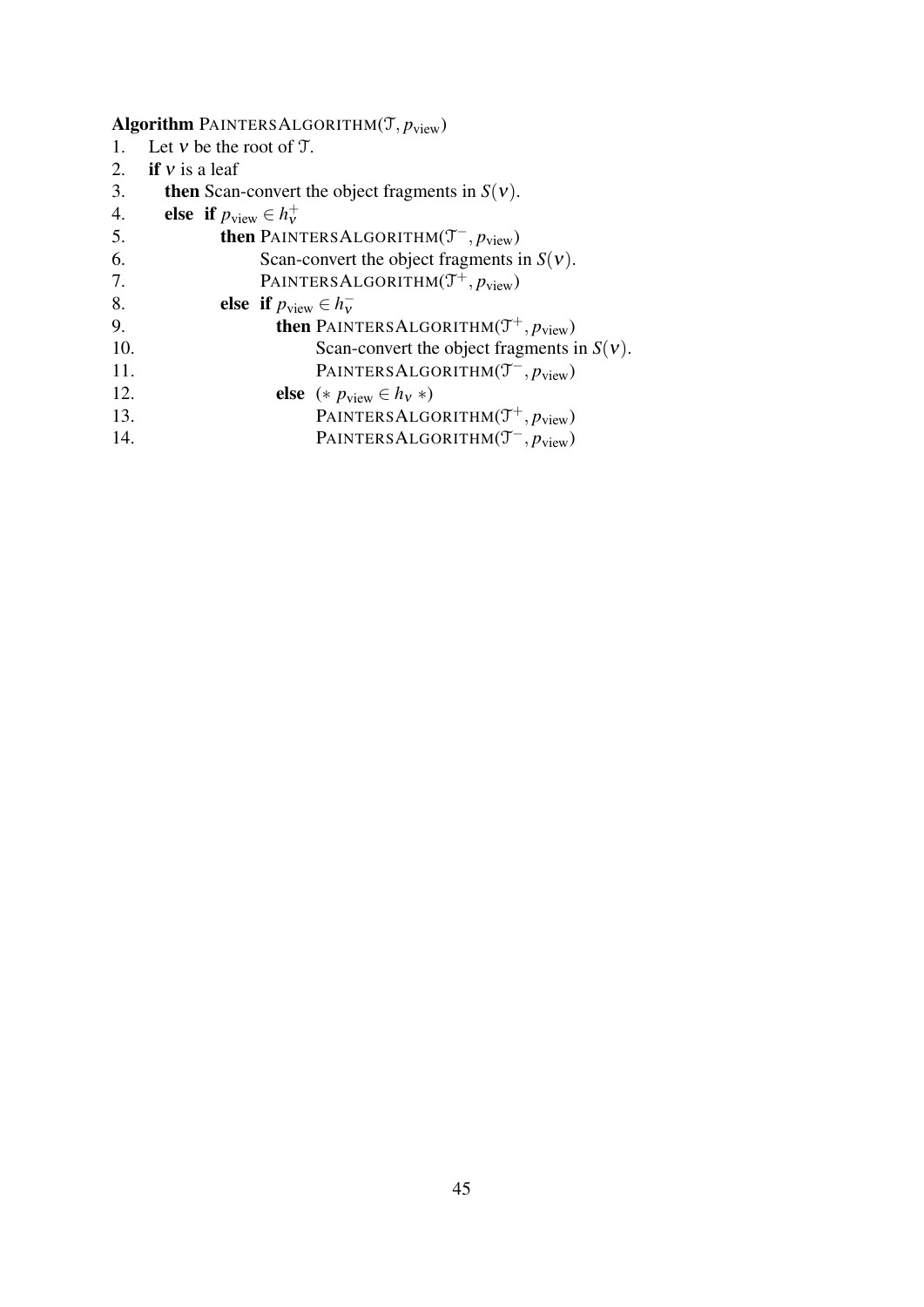#### Algorithm 2DBSP(*S*)

*Input.* A set  $S = \{s_1, s_2, \ldots, s_n\}$  of segments. *Output.* A BSP tree for *S*.

- 1. if card $(S) \leq 1$
- 2. then Create a tree T consisting of a single leaf node, where the set *S* is stored explicitly. 3. return T
- 4. **else**  $(* \n \text{Use } \ell(s_1) \text{ as the splitting line. } *)$

5. *S*  $f^+ \leftarrow \{ s \cap \ell(s_1)^+ : s \in S \}; \quad \mathfrak{I}$ <sup> $+$ </sup> ←2DBSP( $S^+$ )

6. *S*  $\tau^- \leftarrow \{ s \cap \ell(s_1)^- : s \in S \}; \quad \mathfrak{T}$ <sup>−</sup> ←2DBSP(*S* −)

- 7. Create a BSP tree  $\mathcal T$  with root node  $v$ , left subtree  $\mathcal T^-$ , right subtree  $\mathcal T^+$ , and with *S*(*v*) = {*s* ∈ *S* : *s* ⊂  $\ell(s_1)$  }.
- 8. return  $\mathcal{T}$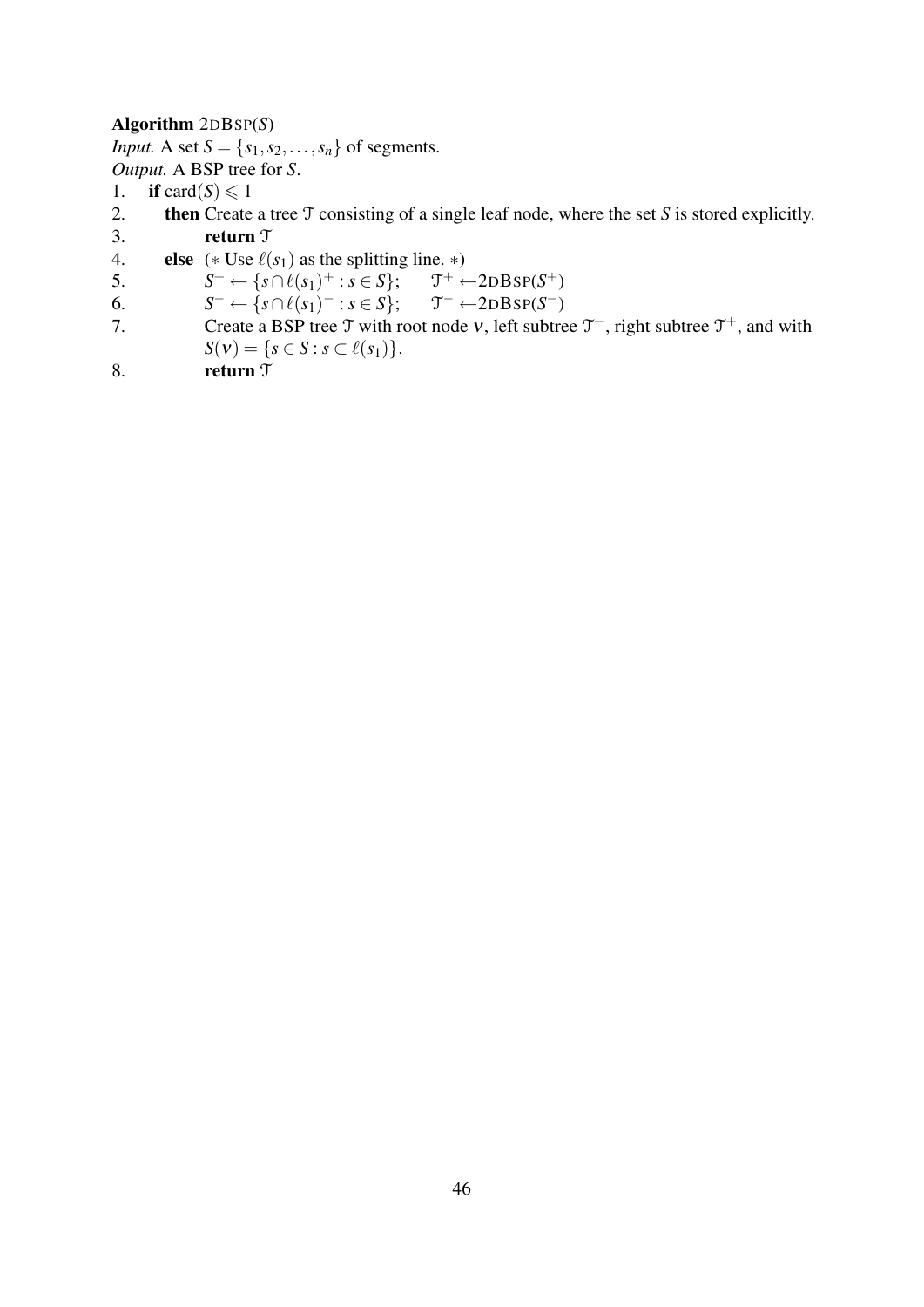### Algorithm 2DRANDOMBSP(*S*)

- 1. Generate a random permutation  $S' = s_1, \ldots, s_n$  of the set *S*.
- 2.  $\mathcal{T}$  ← 2DBSP(*S'*)
- 3. return T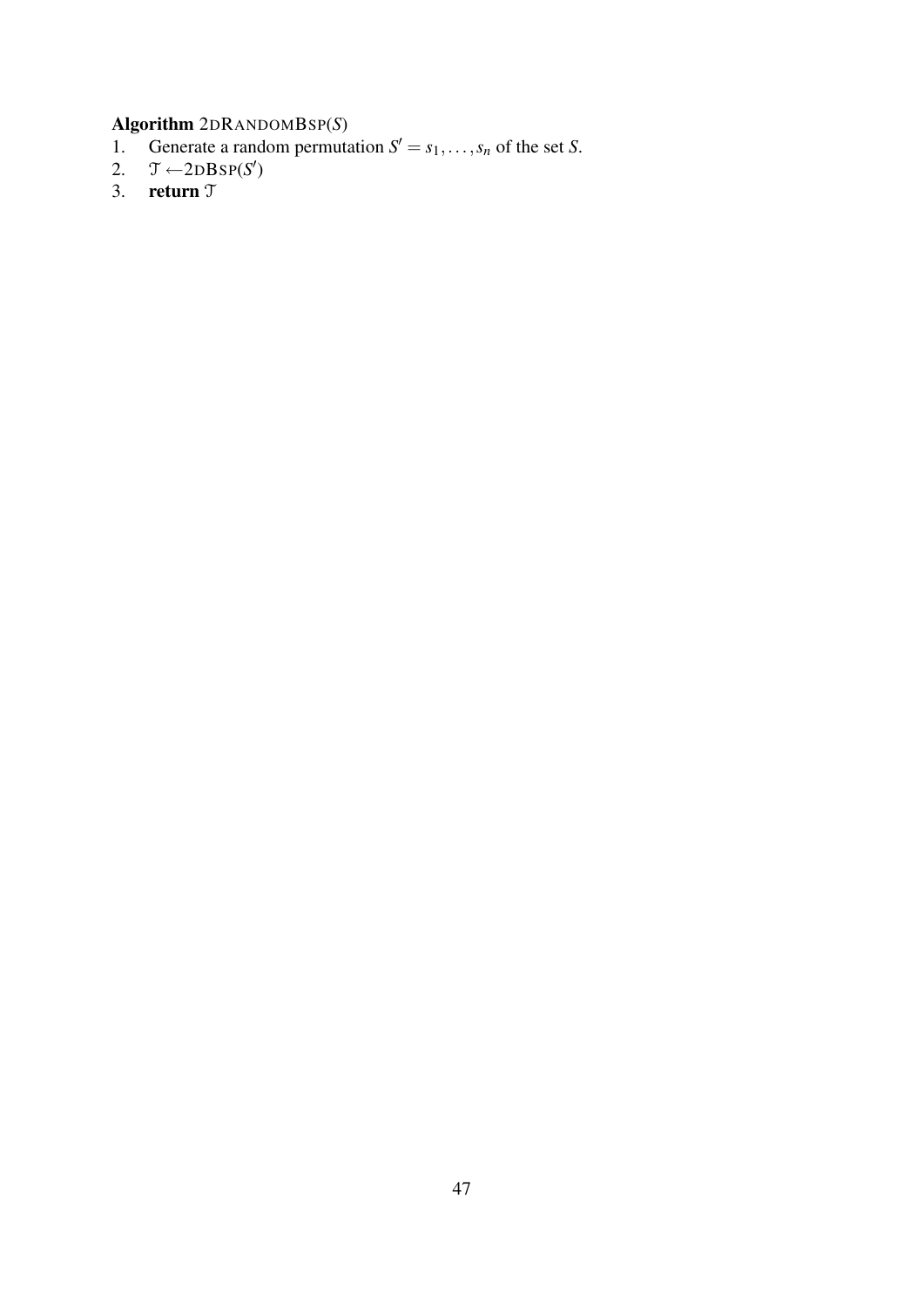#### Algorithm 3DBSP(*S*)

*Input.* A set  $S = \{t_1, t_2, \ldots, t_n\}$  of triangles in  $\mathbb{R}^3$ . *Output.* A BSP tree for *S*.

- 1. if card $(S) \leq 1$
- 2. then Create a tree T consisting of a single leaf node, where the set *S* is stored explicitly. 3. return T
- 4. **else**  $(*$  Use  $h(t_1)$  as the splitting plane.  $*$ )

5. *S*  $^+ \leftarrow \{t \cap h(t_1)^+ : t \in S\};$  T  $f^+ \leftarrow 3DBSP(S^+)$ 

- 6. *S*  $\mathcal{I}^- \leftarrow \{t \cap h(t_1)^- : t \in S\}; \quad \mathcal{I}$  $\zeta$ <sup>-</sup> ←3DBSP(S<sup>-</sup>)
- 7. Create a BSP tree  $\mathcal T$  with root node v, left subtree  $\mathcal T^-$ , right subtree  $\mathcal T^+$ , and with *S*(*v*) = {*t* ∈ *S* : *t* ⊂ *h*(*t*<sub>1</sub>)}.
- 8. return  $\mathcal{T}$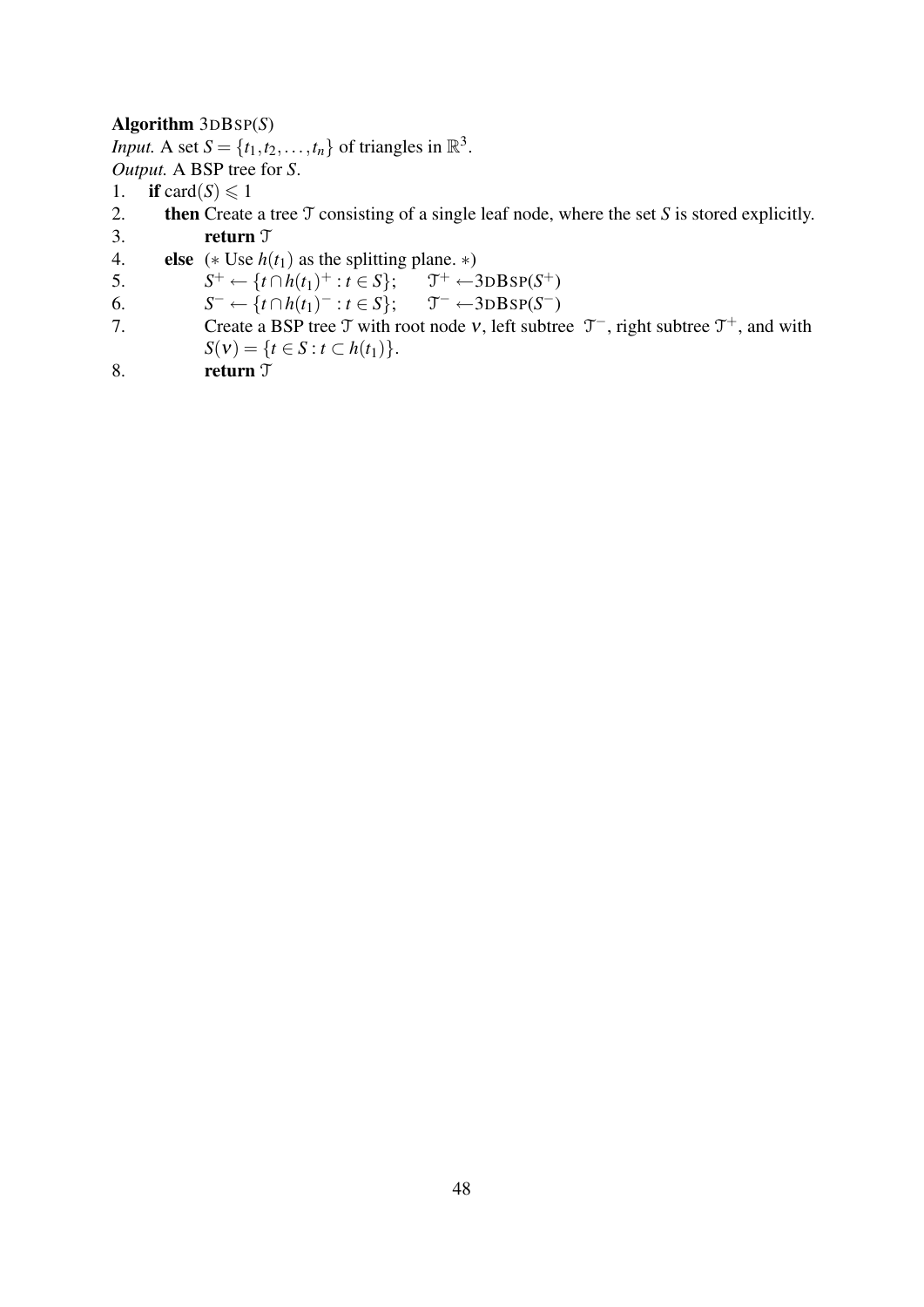# Algorithm 3DRANDOMBSP2(*S*)

*Input.* A set  $S = \{t_1, t_2, \ldots, t_n\}$  of triangles in  $\mathbb{R}^3$ . *Output.* A BSP tree for *S*.

- 1. Generate a random permutation  $t_1, \ldots, t_n$  of the set *S*.<br>2. **for**  $i \leftarrow 1$  **to** *n*
- for  $i \leftarrow 1$  to *n*
- 3. **do** Use  $h(t_i)$  to split every cell where the split is useful.
- 4. Make all possible free splits.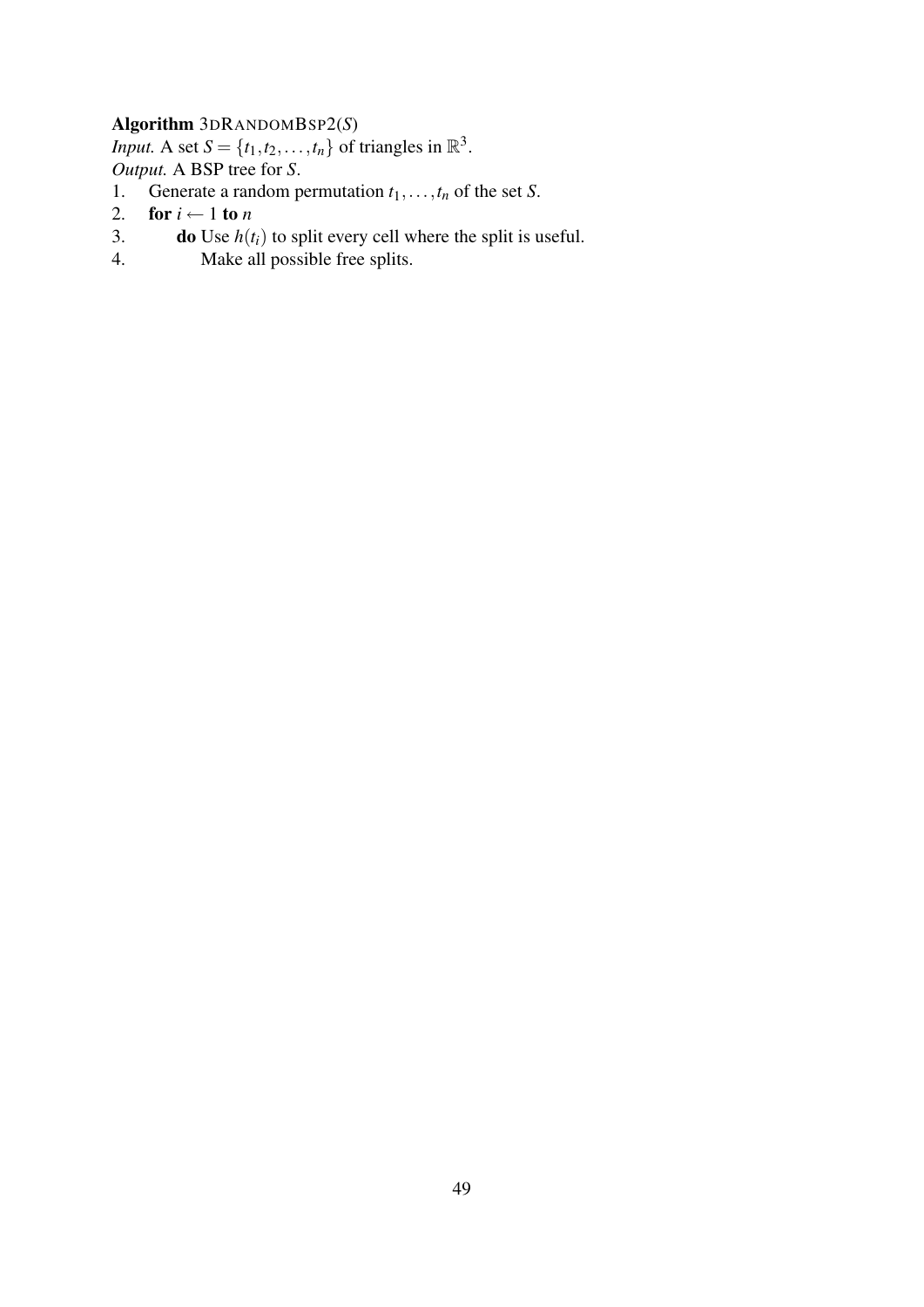# Algorithm  $PHASE1(\sigma, G, k)$

*Input.* A region  $\sigma$ , a set *G* of guards in the interior of  $\sigma$ , and an integer  $k \ge 1$ .

*Output.* A BSP tree T such that each leaf region contains at most *k* guards.

- 1. if card $(G) \le k$
- 2. **then** Create a BSP tree  $\mathcal T$  consisting of a single leaf node.
- 3. **else if** exactly one quadrant of  $\sigma$  contains more than *k* guards in its interior
- 4. **then** Determine the splitting lines  $\ell_v(\sigma)$  and  $\ell_h(\sigma)$  for a shrinking step, as explained above.
- 5. **else** Determine the splitting lines  $\ell_v(\sigma)$  and  $\ell_h(\sigma)$  for a quadtree split, as explained above.
- 6. Create a BSP tree T with three internal nodes; the root of T stores  $\ell_v(\sigma)$  as its splitting line, and both children of the root store  $\ell_h(\sigma)$  as their splitting line.
- 7. Replace each leaf  $\mu$  of  $\mathcal T$  by a BSP tree  $\mathcal T_\mu$  computed recursively on the region corresponding to  $\mu$  and the guards inside that region.
- 8. return T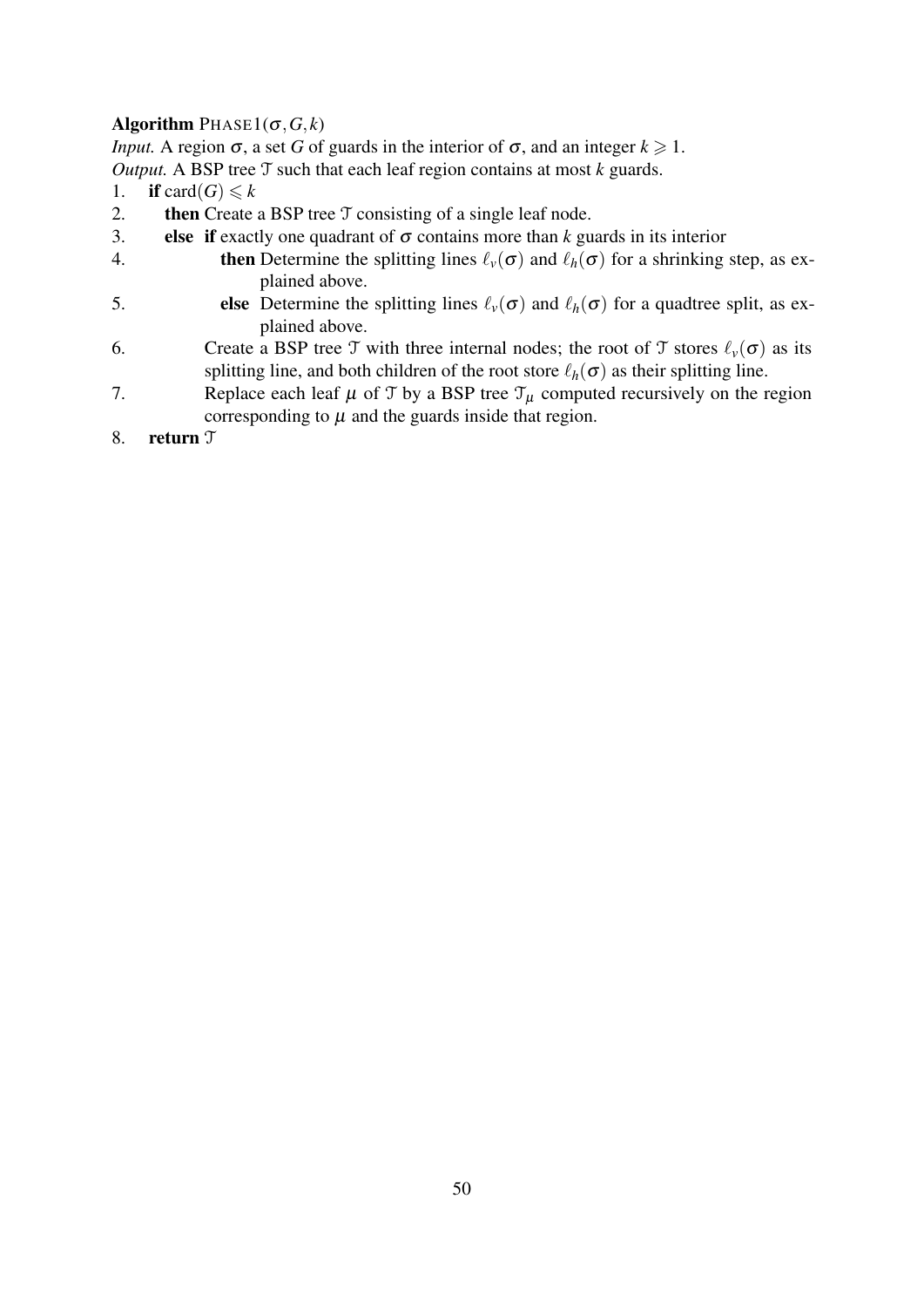#### Algorithm LOWDENSITYBSP2D(*S*)

*Input.* A set *S* of *n* objects in the plane.

*Output.* A BSP tree T for *S*.

- 1. Let *G*(*S*) be the set of 4*n* bounding-box vertices of the objects in *S*.
- 2.  $k \leftarrow 1$ ; *done*  $\leftarrow$  **false**;  $U \leftarrow$  a bounding square of *S*
- 3. while not *done*
- 4. do *k* ← 2*k*; T ←PHASE1(*U*,*G*(*S*), *k*); *done* ← true
- 5. **for** each leaf  $\mu$  of  $\mathcal{T}$ <br>6. **do** Compute the
- 6. **do** Compute the set *S*( $\mu$ ) of object fragments in the region of  $\mu$ .<br>7. **if** card( $S(\mu)$ ) > 5k **then** done  $\leftarrow$  **false**
- 7. **if** card( $S(\mu)$ ) > 5*k* then *done* ← false<br>8. **for** each leaf  $\mu$  of  $\mathcal{T}$
- for each leaf  $\mu$  of  $\mathcal T$
- 9. **do** Compute a BSP tree  $\mathcal{T}_{\mu}$  for  $S(\mu)$  and replace  $\mu$  by  $\mathcal{T}_{\mu}$ .<br>10. **return**  $\mathcal{T}$
- return  $\mathfrak T$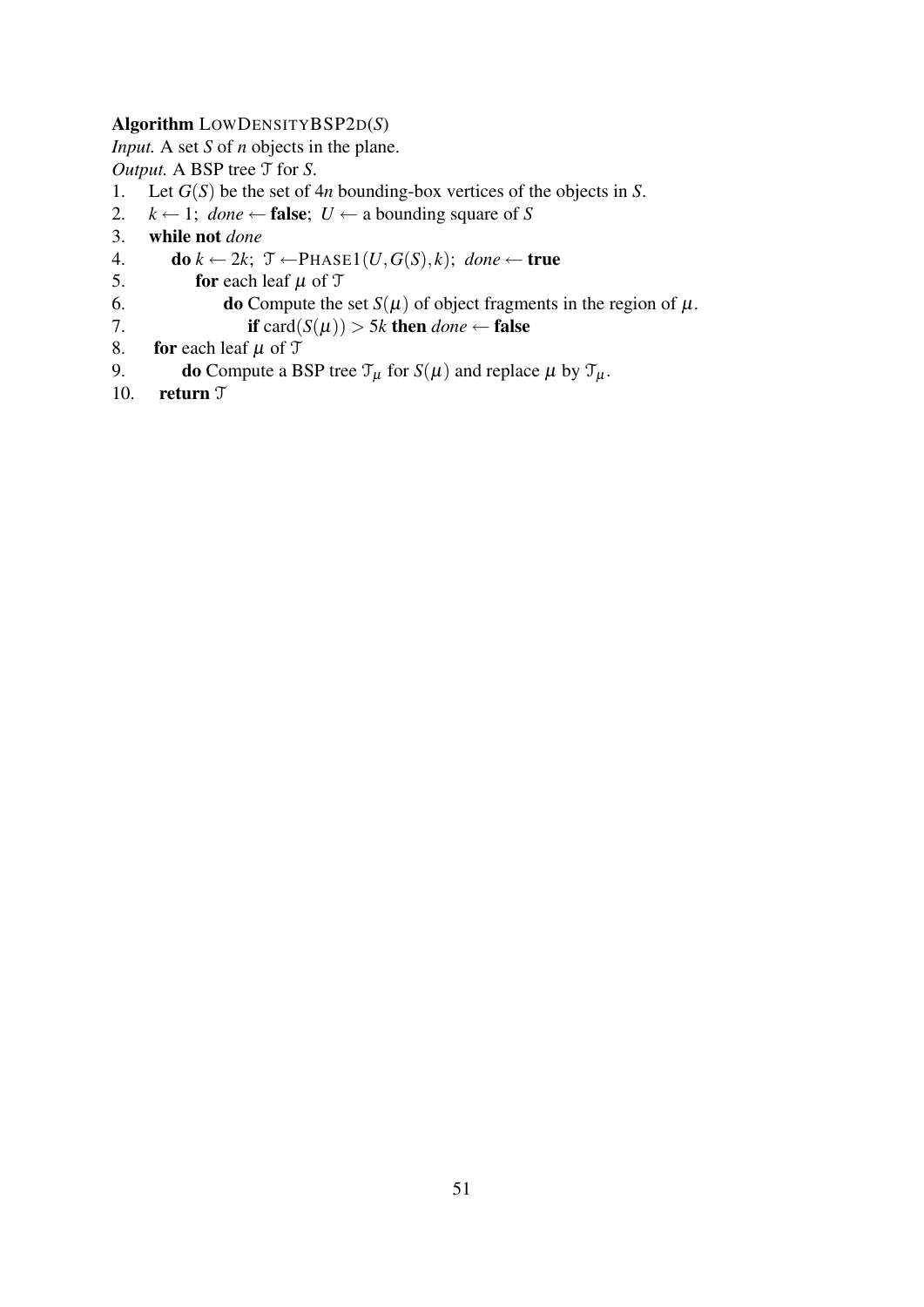# Algorithm COMPUTEFREESPACE(*S*)

*Input.* A set *S* of disjoint polygons.

*Output.* A trapezoidal map of  $C_{\text{free}}(\mathcal{R}, S)$  for a point robot  $\mathcal{R}$ .

- 1. Let *E* be the set of edges of the polygons in *S*.
- 2. Compute the trapezoidal map  $\mathfrak{T}(E)$  with algorithm TRAPEZOIDALMAP described in Chapter 6.
- 3. Remove the trapezoids that lie inside one of the polygons from  $\mathcal{T}(E)$  and return the resulting subdivision.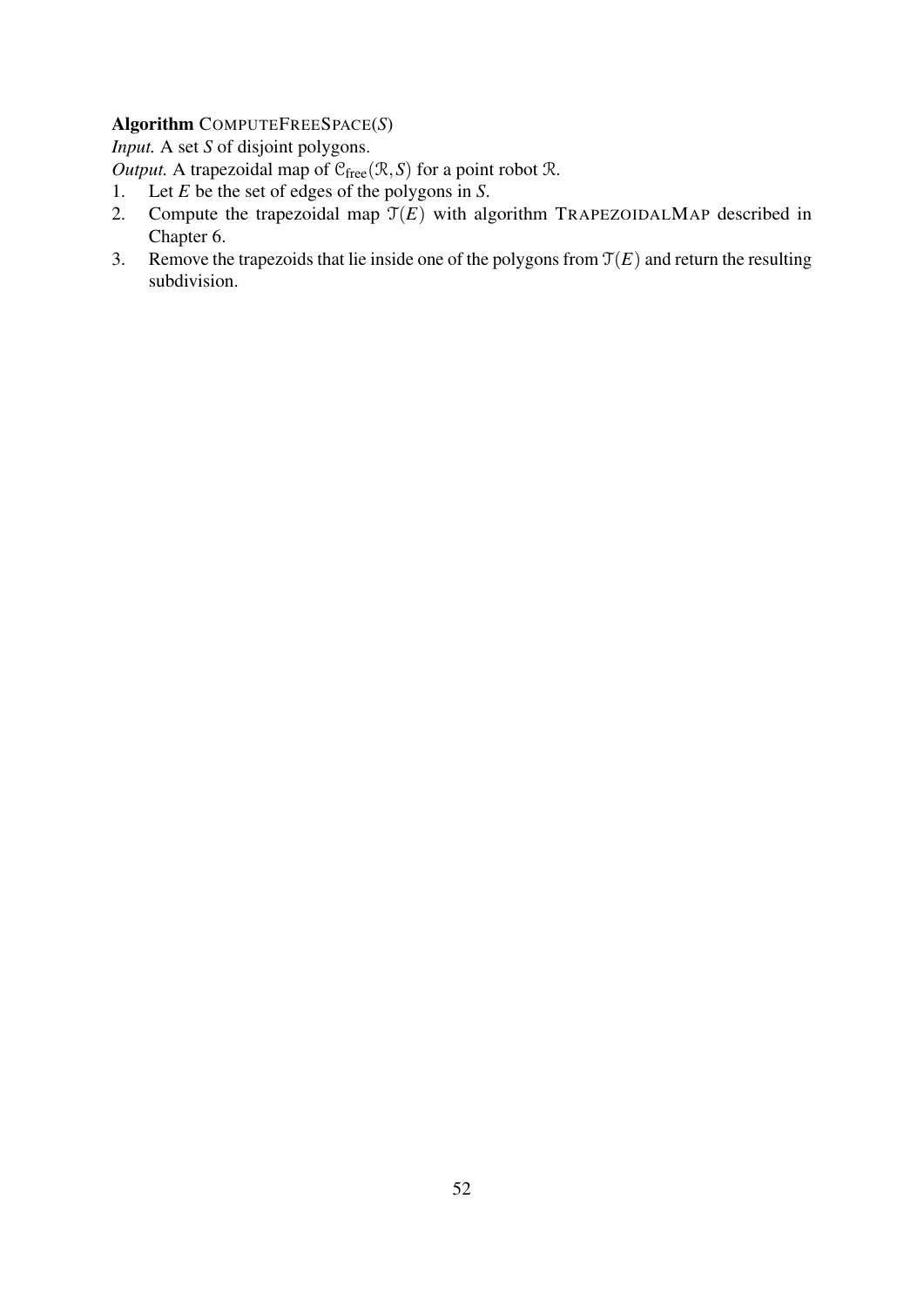# Algorithm COMPUTEPATH( $\mathcal{T}(\mathcal{C}_{free})$ ,  $\mathcal{G}_{road}, p_{start}, p_{goal}$ )

*Input.* The trapezoidal map  $\mathcal{T}(\mathcal{C}_{\text{free}})$  of the free space, the road map  $\mathcal{G}_{\text{road}}$ , a start position  $p_{\text{start}}$ , and goal position  $p_{\text{goal}}$ .

*Output.* A path from  $p_{\text{start}}$  to  $p_{\text{goal}}$  if it exists. If a path does not exist, this fact is reported.

- 1. Find the trapezoid ∆<sub>start</sub> containing *p*<sub>start</sub> and the trapezoid ∆<sub>goal</sub> containing *p*<sub>goal</sub>.
- 2. if  $\Delta_{\text{start}}$  or  $\Delta_{\text{goal}}$  does not exist
- 3. then Report that the start or goal position is in the forbidden space.
- 4. **else** Let  $v_{\text{start}}$  be the node of  $\mathcal{G}_{\text{road}}$  in the center of  $\Delta_{\text{start}}$ .<br>5. Let  $v_{\text{goal}}$  be the node of  $\mathcal{G}_{\text{road}}$  in the center of  $\Delta_{\text{goal}}$ .
- Let  $v_{\text{goal}}$  be the node of  $\mathcal{G}_{\text{road}}$  in the center of  $\Delta_{\text{goal}}$ .
- 6. Compute a path in  $\mathcal{G}_{\text{road}}$  from  $v_{\text{start}}$  to  $v_{\text{goal}}$  using breadth-first search.<br>7. **if** there is no such path
- if there is no such path
- 8. **then** Report that there is no path from  $p_{\text{start}}$  to  $p_{\text{goal}}$ .
- 9. else Report the path consisting of a straight-line motion from  $p_{start}$  to  $v_{start}$ , the path found in  $G_{\text{road}}$ , and a straight-line motion from  $v_{\text{goal}}$  to  $p_{\text{goal}}$ .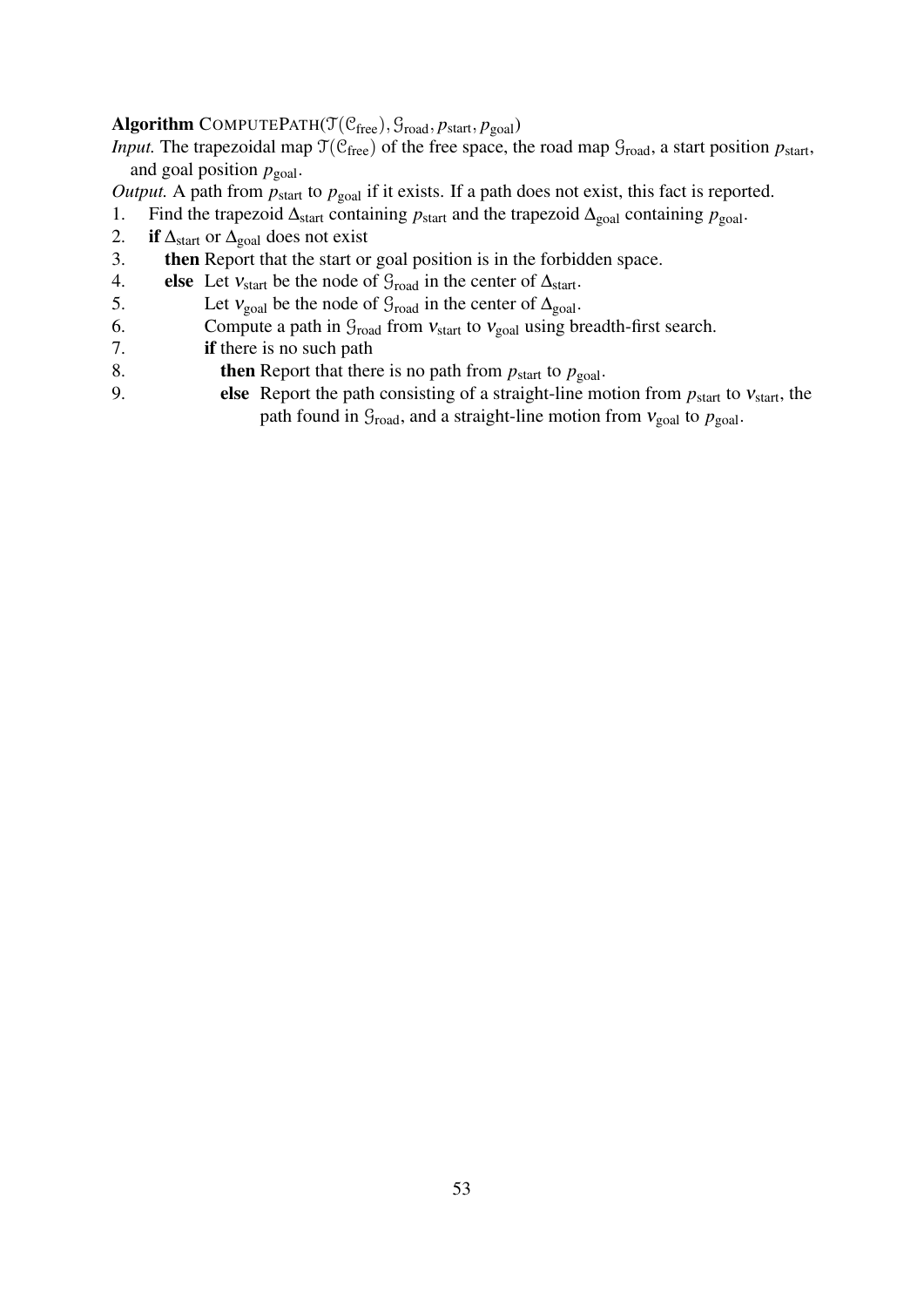#### Algorithm MINKOWSKISUM $(\mathcal{P}, \mathcal{R})$

*Input.* A convex polygon  $P$  with vertices  $v_1, \ldots, v_n$ , and a convex polygon  $R$  with vertices  $w_1, \ldots, w_m$ . The lists of vertices are assumed to be in counterclockwise order, with  $v_1$  and  $w_1$ being the vertices with smallest *y*-coordinate (and smallest *x*-coordinate in case of ties).

*Output.* The Minkowski sum  $P \oplus \mathcal{R}$ .

1.  $i \leftarrow 1; j \leftarrow 1$ 2.  $v_{n+1} \leftarrow v_1; v_{n+2} \leftarrow v_2; w_{m+1} \leftarrow w_1; w_{m+2} \leftarrow w_2$ <br>3. **repeat** 3. repeat 4. Add  $v_i + w_j$  as a vertex to  $\mathcal{P} \oplus \mathcal{R}$ . 5. if  $angle(v_i v_{i+1}) < angle(w_j w_{j+1})$ 6. **then**  $i \leftarrow (i+1)$ 7. **else if**  $angle(v_i v_{i+1}) > angle(w_i w_{i+1})$ 8. then  $j \leftarrow (j+1)$ 9. **else**  $i \leftarrow (i+1); j \leftarrow (j+1)$ 10. **until**  $i = n + 1$  **and**  $j = m + 1$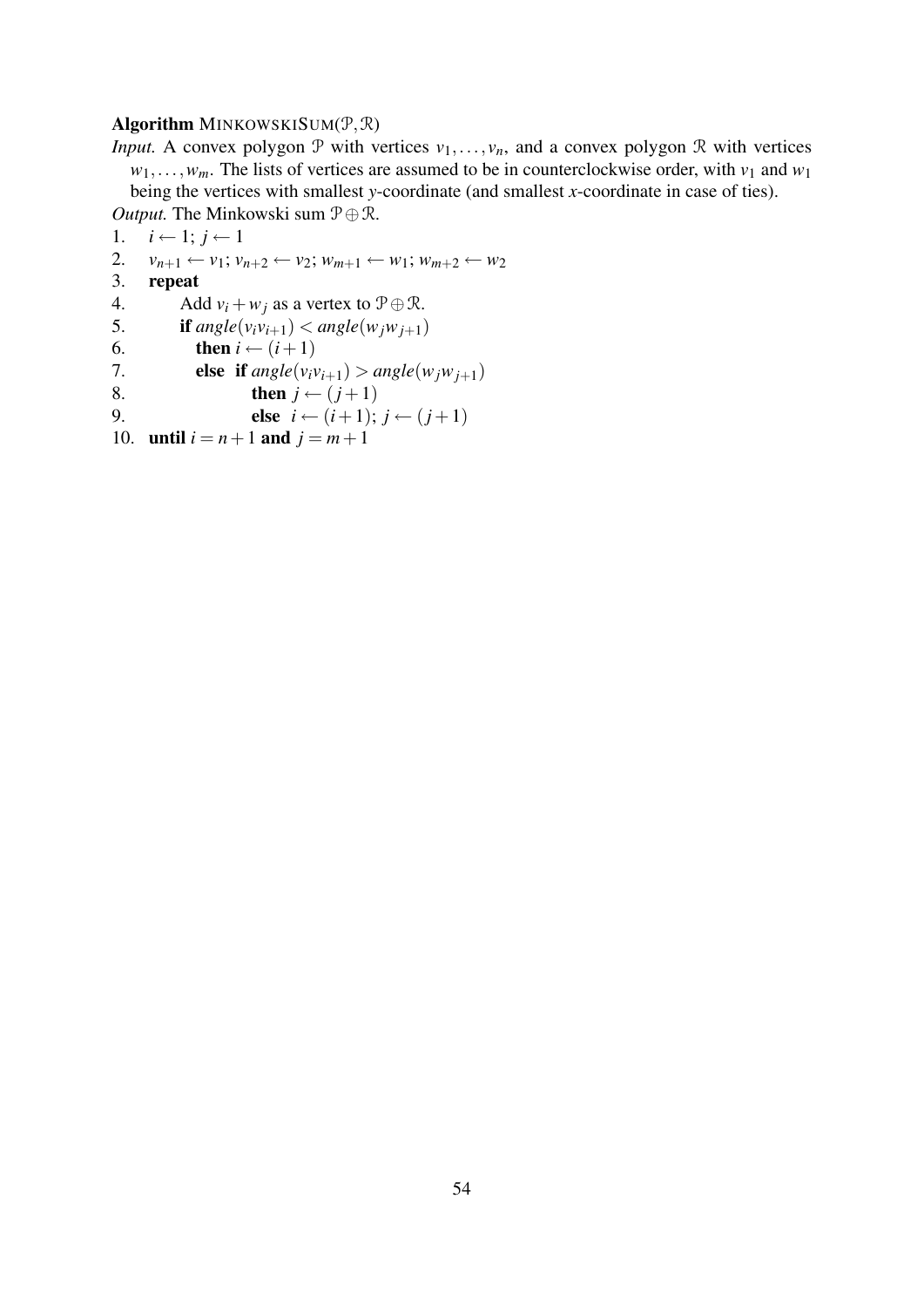# Algorithm FORBIDDENSPACE( $\mathcal{CP}_1, \ldots, \mathcal{CP}_n$ )

*Input.* A collection of C-obstacles.

*Output.* The forbidden space  $C_{\text{forb}} = \bigcup_{i=1}^{n} \mathbb{C} \mathcal{P}_i$ .

- 1. if  $n = 1$
- 2. then return  $\mathbb{CP}_1$ <br>3. else  $\mathbb{C}^1_{\text{cosh}} \leftarrow \text{FOR}$
- 3. **else**  $\mathcal{C}_{\text{forb}}^1 \leftarrow \text{FORBIDDENSPACE}(\mathcal{P}_1, \dots, \mathcal{P}_{\lceil n/2 \rceil})$
- 4.  $\mathcal{C}_{\text{forb}}^2 \leftarrow \text{FORBIDDENSPACE}(\mathcal{P}_{\lceil n/2 \rceil+1}, \ldots, \mathcal{P}_n)$
- 5. Compute  $C_{\text{forb}} = C_{\text{forb}}^1 \cup C_{\text{forb}}^2$ .
- 6. return  $C_{\text{forb}}$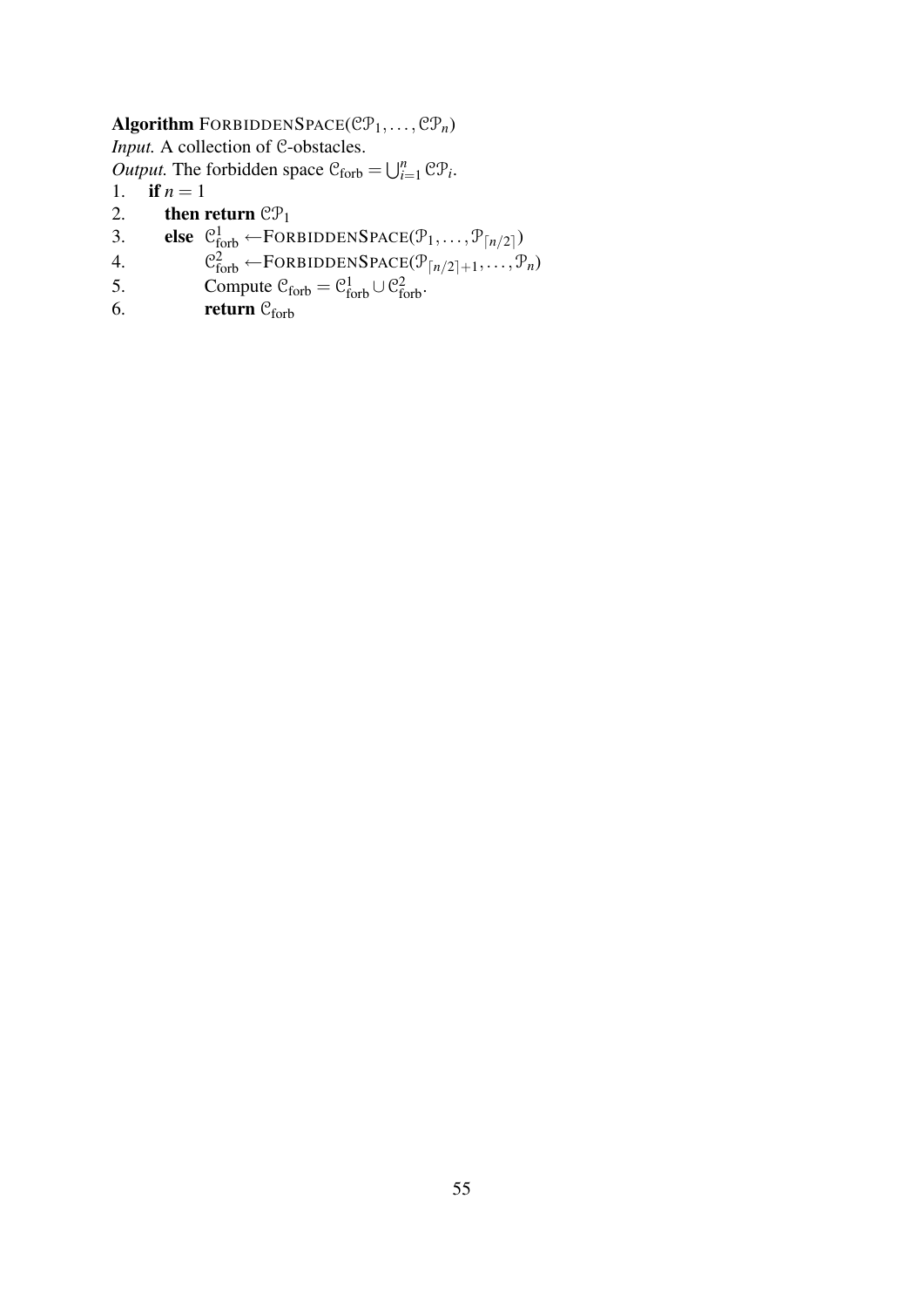# Algorithm NORTHNEIGHBOR $(v, \mathcal{T})$

*Input.* A node *v* in a quadtree *T*.

*Output*. The deepest node v' whose depth is at most the depth of v such that  $\sigma(v')$  is a northneighbor of  $\sigma(v)$ , and nil if there is no such node.<br>1. if  $v = root(T)$  then return nil

- 1. **if**  $v = root(T)$  then return nil<br>2. **if**  $v = SW$ -child of *parent*(*v*) then
- if  $v = SW\text{-child of } parent(v)$  then return NW-child of *parent*(*v*)
- 3. if  $v = SE$ -child of *parent*(*v*) then return NE-child of *parent*(*v*)
- 4.  $\mu \leftarrow \text{NORMALEIGHBOR}(parent(v), \mathcal{T})$ <br>5. **if**  $\mu = \textbf{nil} \text{ or } \mu$  is a leaf
- if  $\mu = \textbf{nil}$  or  $\mu$  is a leaf
- 6. then return  $\mu$ <br>7. else if  $v = NW$
- else if  $v = NW$ -child of *parent*(*v*)
- 8. **then return** SW-child of  $\mu$ <br>9. **else return** SE-child of  $\mu$
- else return SE-child of  $\mu$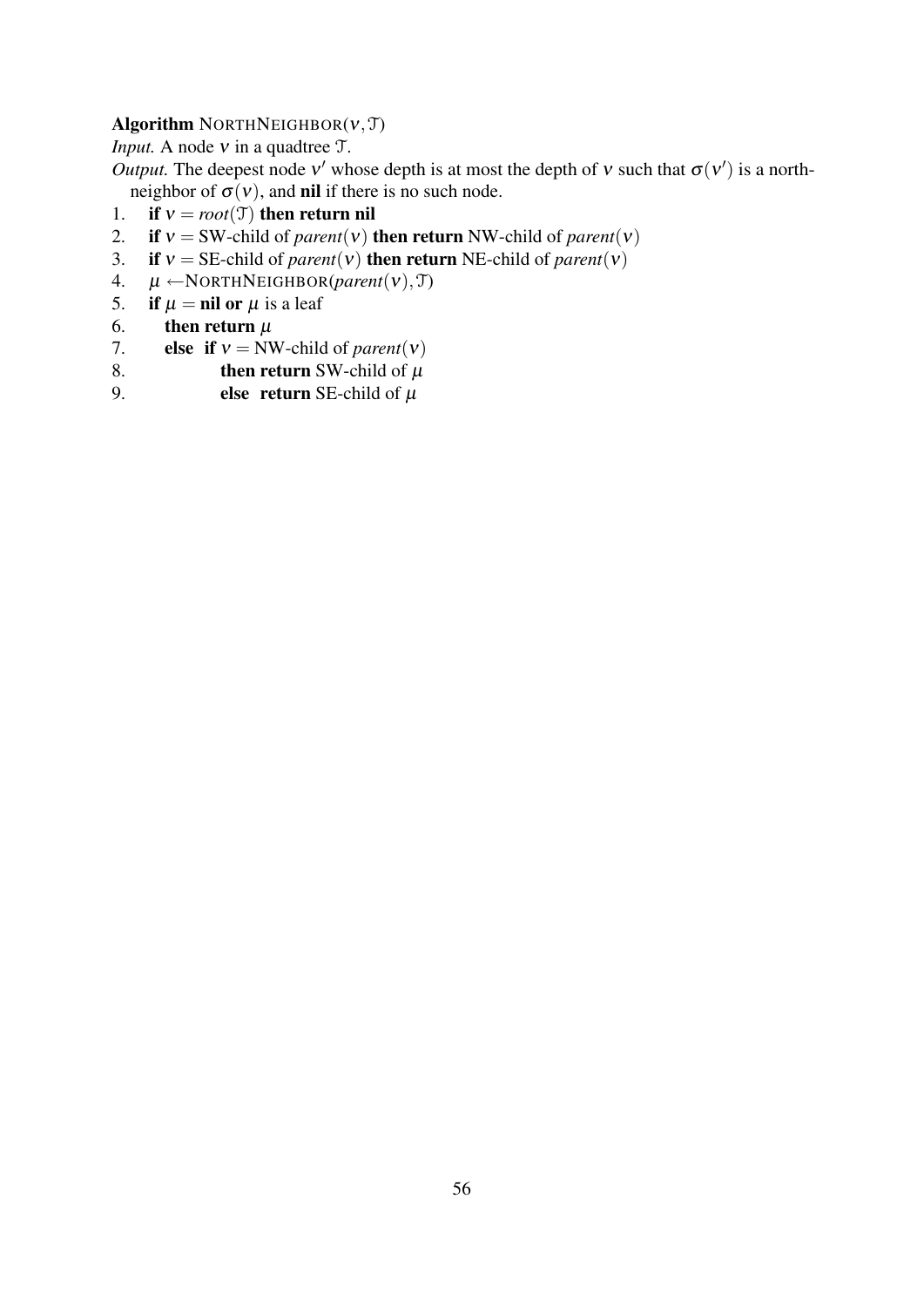#### Algorithm BALANCEQUADTREE(T)

*Input.* A quadtree T.

*Output.* A balanced version of T.

- 1. Insert all the leaves of  $T$  into a linear list  $\mathcal{L}$ .
- 2. while  $\mathcal L$  is not empty
- 3. **do** Remove a leaf  $\mu$  from  $\mathcal{L}$ .
- 4. if  $\sigma(\mu)$  has to be split
- 5. then Make  $\mu$  into an internal node with four children, which are leaves that correspond to the four quadrants of  $\sigma(\mu)$ . If  $\mu$  stores a point, then store the point in the correct new leaf instead.
- 6. Insert the four new leaves into  $\mathcal{L}$ .
- 7. Check if  $\sigma(\mu)$  had neighbors that now need to be split and, if so, insert them into L.
- 8. return T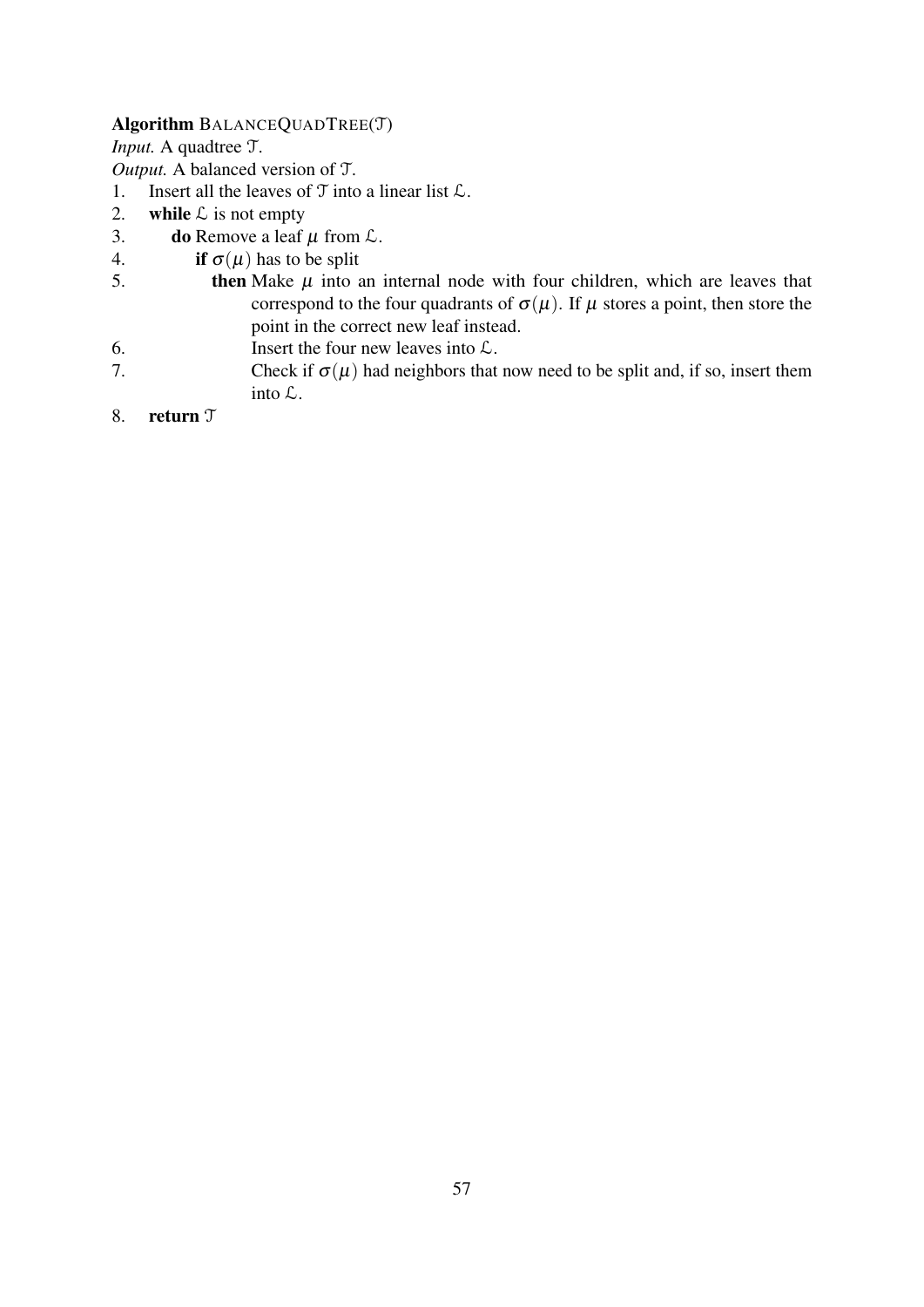#### Algorithm GENERATEMESH(*S*)

*Input.* A set *S* of components inside the square  $[0:U] \times [0:U]$  with the properties stated at the beginning of this section.

- *Output.* A triangular mesh M that is conforming, respects the input, consists of well-shaped triangles, and is non-uniform.
- 1. Construct a quadtree  $\mathcal T$  on the set *S* inside the square  $[0:U] \times [0:U]$  with the following stopping criterion: a square is split as long as it is larger than unit size and its closure intersects the boundary of some component.
- 2.  $\mathcal{T} \leftarrow \text{BALANCEQUADTREE}(\mathcal{T})$
- 3. Construct the doubly-connected edge list for the quadtree subdivision M corresponding to T.
- 4. for each face  $\sigma$  of M
- 5. **do if** the interior of  $\sigma$  is intersected by an edge of a component
- 6. then Add the intersection (which is a diagonal) as an edge to M.
- 7. **else if**  $\sigma$  has only vertices at its corners
- 8. then Add a diagonal of  $\sigma$  as an edge to M.
- 9. else Add a Steiner point in the center of  $\sigma$ , connect it to all vertices on the boundary of  $\sigma$ , and change M accordingly.
- 10. return M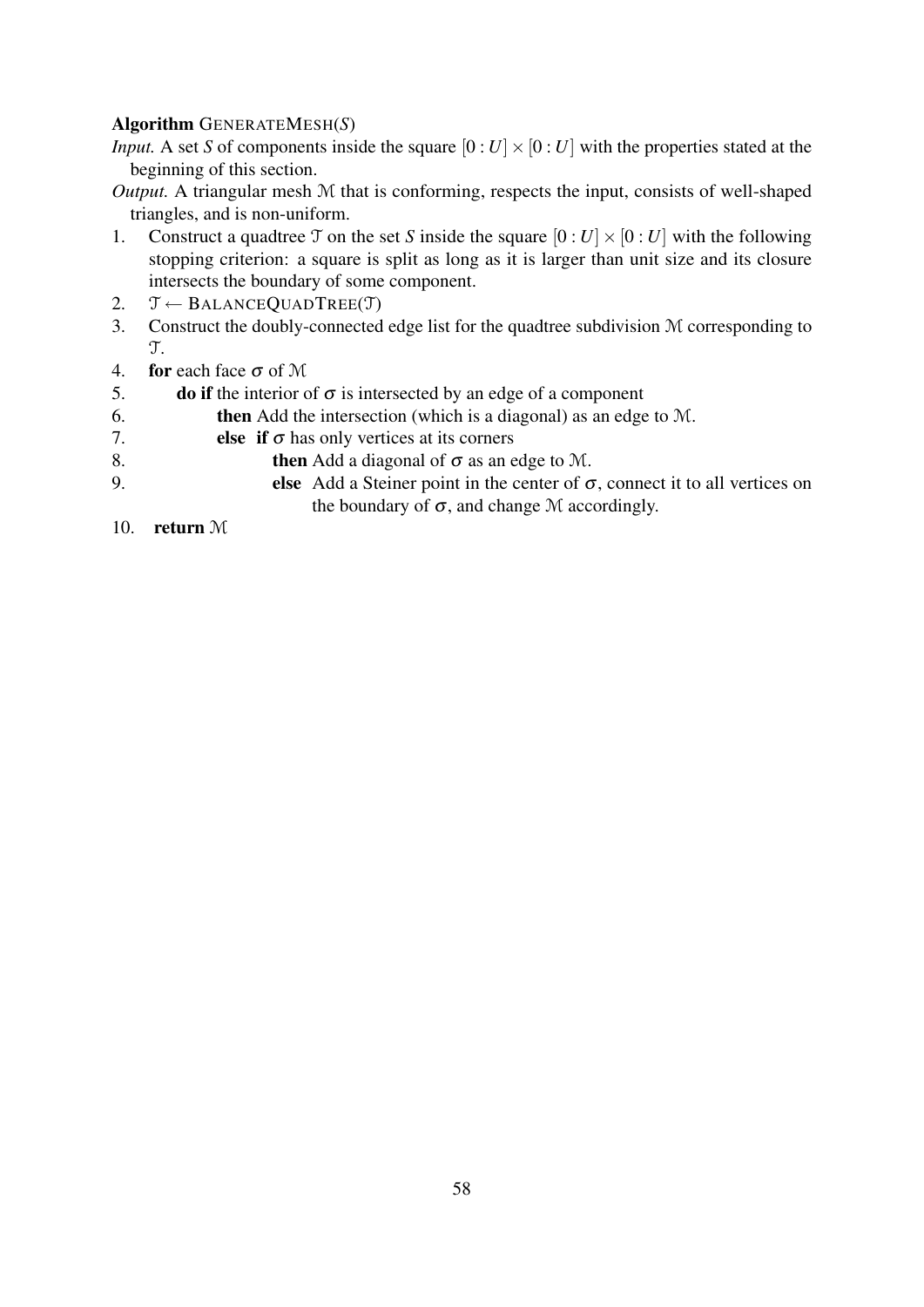# Algorithm SHORTESTPATH(*S*,  $p_{\text{start}}$ ,  $p_{\text{goal}}$ )

*Input.* A set *S* of disjoint polygonal obstacles, and two points  $p_{\text{start}}$  and  $p_{\text{goal}}$  in the free space. *Output.* The shortest collision-free path connecting  $p_{\text{start}}$  and  $p_{\text{goal}}$ .

- 1.  $\mathcal{G}_{\text{vis}} \leftarrow \text{VISHLITYGRAPH}(S \cup \{p_{\text{start}}, p_{\text{goal}}\})$
- 2. Assign each arc  $(v, w)$  in  $\mathcal{G}_{vis}$  a weight, which is the Euclidean length of the segment  $\overline{vw}$ .
- 3. Use Dijkstra's algorithm to compute a shortest path between  $p_{\text{start}}$  and  $p_{\text{goal}}$  in  $\mathcal{G}_{\text{vis}}$ .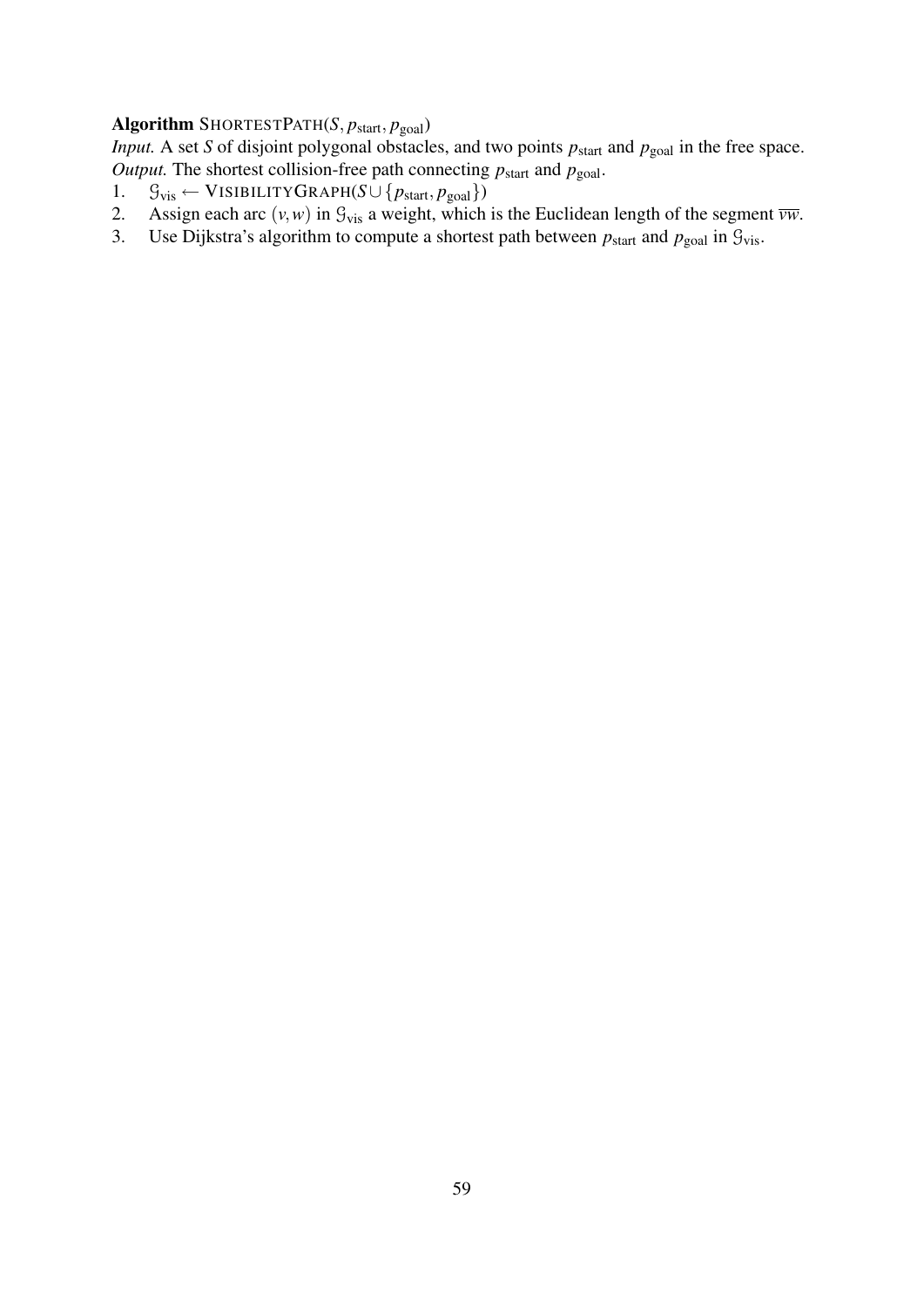# Algorithm VISIBILITYGRAPH(*S*)

*Input.* A set *S* of disjoint polygonal obstacles.

*Output.* The visibility graph  $\mathcal{G}_{\text{vis}}(S)$ .<br>1. Initialize a graph  $\mathcal{G} = (V, E)$  w

- Initialize a graph  $G = (V, E)$  where *V* is the set of all vertices of the polygons in *S* and  $E = \emptyset$ .
- 2. **for** all vertices  $v \in V$
- 3. **do**  $W \leftarrow \text{V}$ ISIBLEVERTICES $(v, S)$
- 4. For every vertex  $w \in W$ , add the arc  $(v, w)$  to *E*.
- 5. return G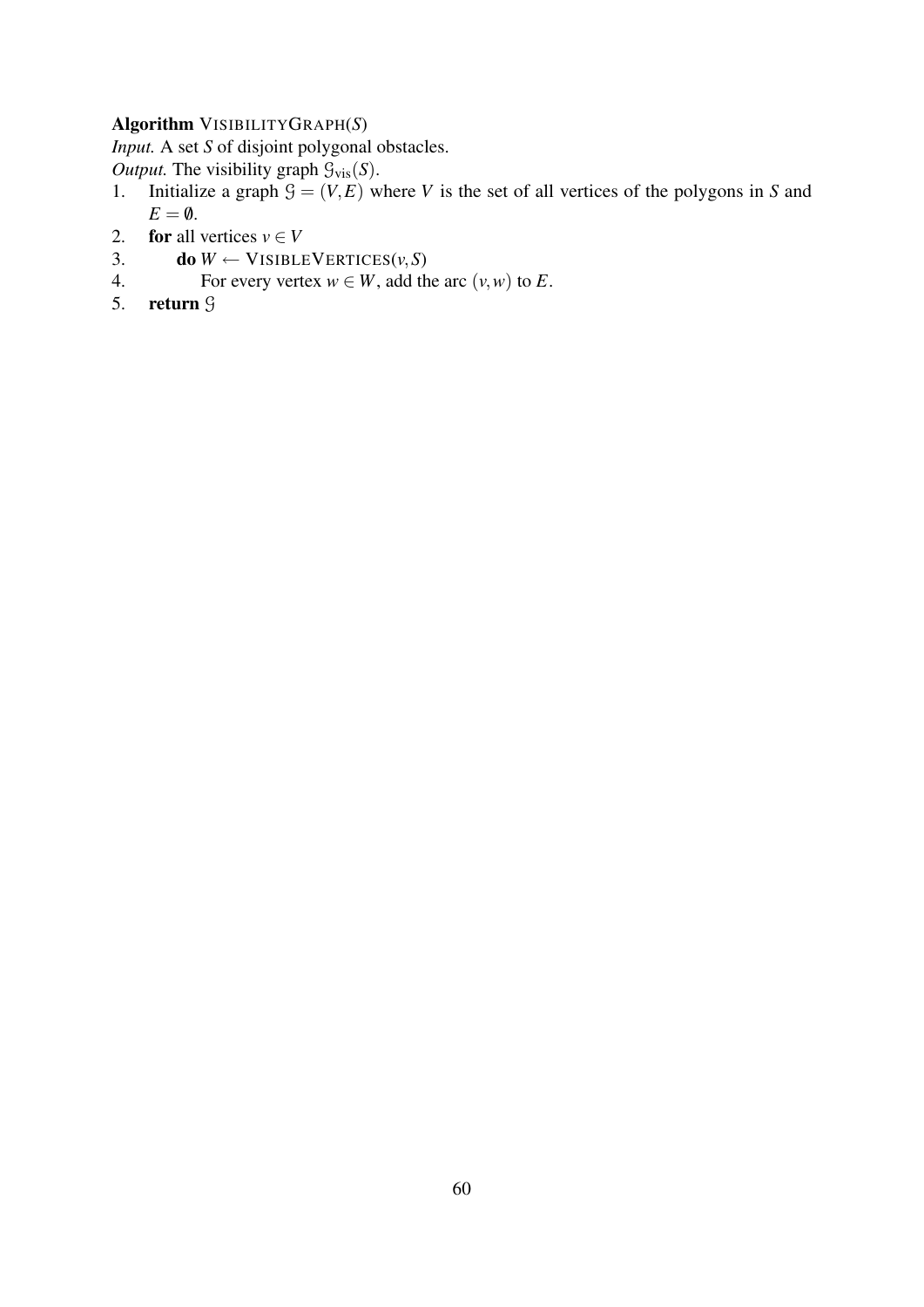# Algorithm VISIBLEVERTICES(*p*,*S*)

*Input.* A set *S* of polygonal obstacles and a point *p* that does not lie in the interior of any obstacle. *Output.* The set of all obstacle vertices visible from *p*.

- 1. Sort the obstacle vertices according to the clockwise angle that the half-line from *p* to each vertex makes with the positive *x*-axis. In case of ties, vertices closer to *p* should come before vertices farther from  $p$ . Let  $w_1, \ldots, w_n$  be the sorted list.
- 2. Let  $\rho$  be the half-line parallel to the positive *x*-axis starting at  $p$ . Find the obstacle edges that are properly intersected by  $\rho$ , and store them in a balanced search tree  $\mathcal T$  in the order in which they are intersected by  $\rho$ .
- 3.  $W \leftarrow \emptyset$
- 4. for  $i \leftarrow 1$  to *n*
- 5. **do if**  $VISIBLE(w_i)$  then Add  $w_i$  to  $W$ .
- 6. Insert into  $\mathcal T$  the obstacle edges incident to  $w_i$  that lie on the clockwise side of the half-line from *p* to *w<sup>i</sup>* .
- 7. Delete from  $\mathcal T$  the obstacle edges incident to  $w_i$  that lie on the counterclockwise side of the half-line from *p* to *w<sup>i</sup>* .
- 8. return *W*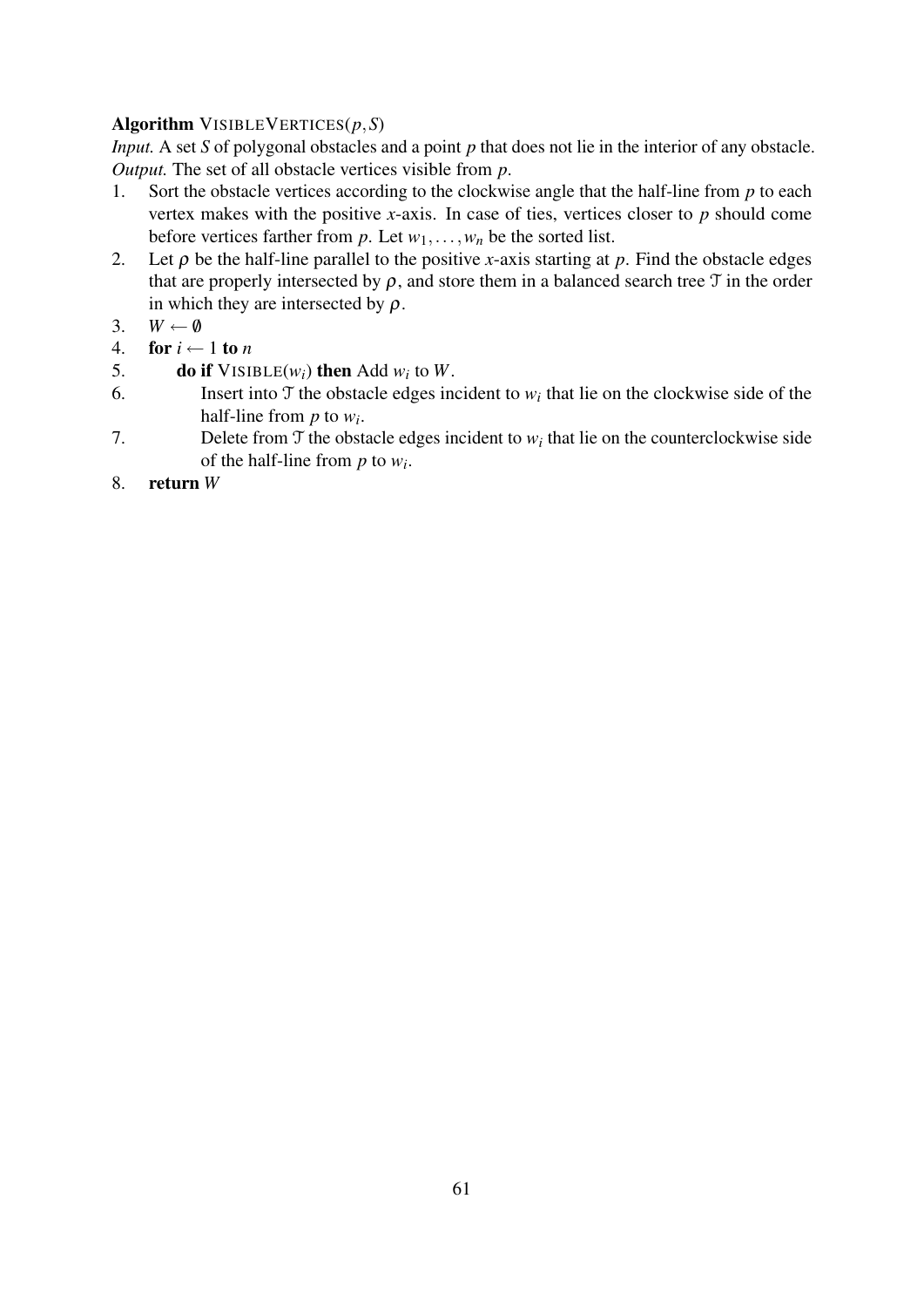# VISIBLE( $w_i$ )<br>1. **if**  $\overline{pw_i}$  in

- 1. if  $\overline{pw_i}$  intersects the interior of the obstacle of which  $w_i$  is a vertex, locally at  $w_i$
- 2. then return false
- 3. **else if**  $i = 1$  or  $w_{i-1}$  is not on the segment  $\overline{pw_i}$ <br>4. **then** Search in  $\mathcal T$  for the edge *e* in the le
- then Search in  $T$  for the edge  $e$  in the leftmost leaf.
- 5. **if** *e* exists and  $\overline{pw_i}$  intersects *e*
- 6. then return false
- 7. else return true
- 8. **else if**  $w_{i-1}$  is not visible 9. **then return false**
- then return false
- 10. **else** Search in T for an edge *e* that intersects  $\overline{w_{i-1}w_i}$ .
- 11. if *e* exists
- 12. then return false
- 13. else return true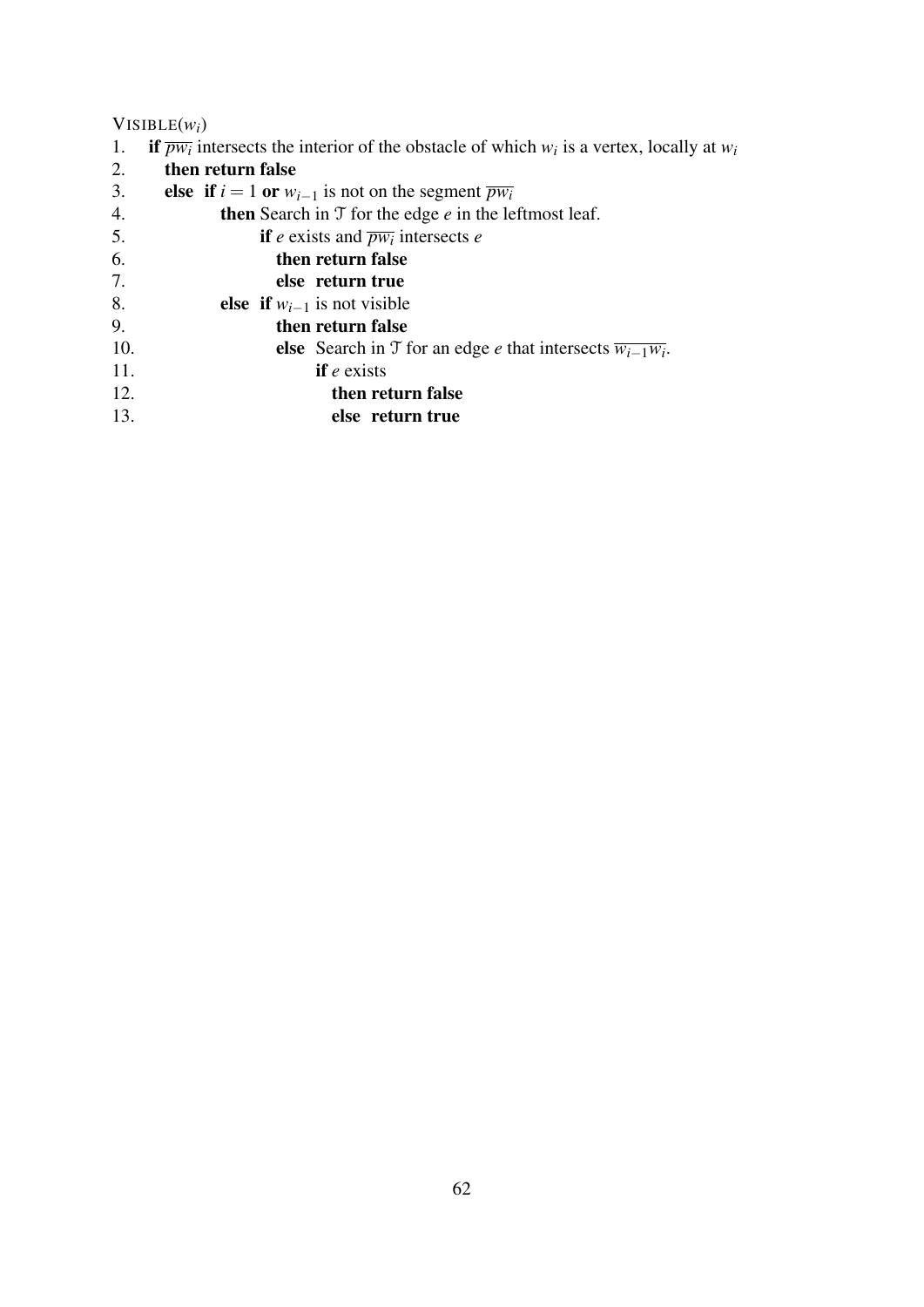#### Algorithm SELECTINHALFPLANE(*h*,T)

*Input.* A query half-plane *h* and a partition tree or subtree of it.

*Output.* A set of canonical nodes for all points in the tree that lie in *h*.

- 1.  $\Upsilon \leftarrow \emptyset$ <br>2. if  $\mathcal{T}$  cor
- 2. if  $T$  consists of a single leaf  $\mu$ <br>3. then if the point stored at  $\mu$
- **then if** the point stored at  $\mu$  lies in *h* then  $\Upsilon \leftarrow {\{\mu\}}$
- 4. **else for each child v** of the root of  $T$
- 5. **do if**  $t(v) \subset h$ <br>6. **then**  $\Upsilon \leftarrow$
- 6. then  $\Upsilon \leftarrow \Upsilon \cup \{v\}$ <br>7. else if  $t(v) \cap h \neq \emptyset$
- 7. **else if**  $t(v) \cap h \neq \emptyset$ <br>8. **then**  $\Upsilon \leftarrow 1$
- 8. **then**  $\Upsilon \leftarrow \Upsilon \cup \text{SELECTINHALFPLANE}(h, \mathcal{T}_v)$ <br>9. **return**  $\Upsilon$
- 9. return ϒ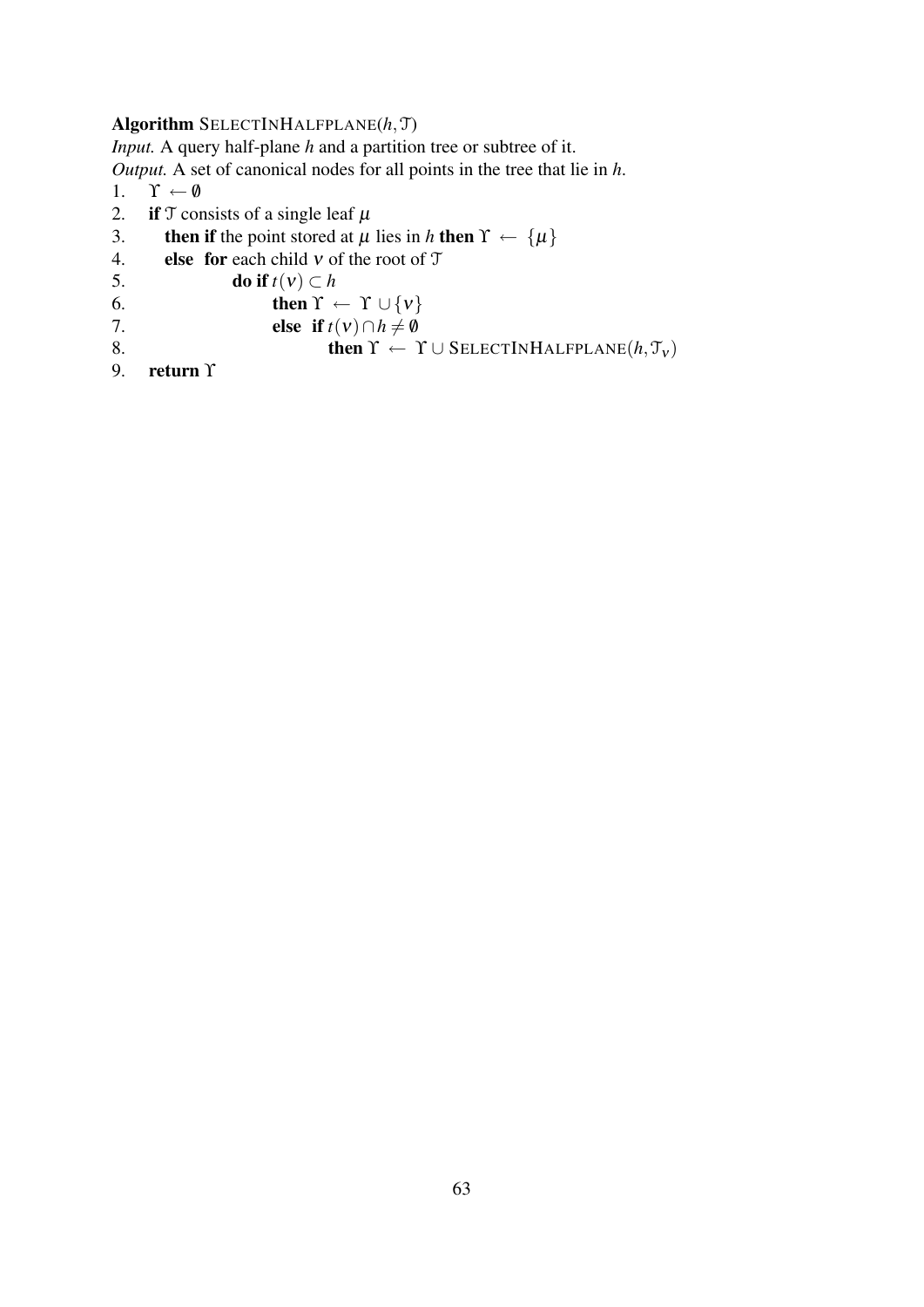#### Algorithm SELECTINTSEGMENTS $(\ell, \mathcal{T})$

*Input.* A query line  $\ell$  and a partition tree or subtree of it.

*Output.* A set of canonical nodes for all segments in the tree that are intersected by  $\ell$ .

- 1.  $\Upsilon \leftarrow \emptyset$ <br>2. if  $\mathcal{T}$  cor
- 2. if  $T$  consists of a single leaf  $\mu$ <br>3. then if the segment stored at
- **then if** the segment stored at  $\mu$  intersects  $\ell$  then  $\Upsilon \leftarrow {\{\mu\}}$
- 4. **else for each child v** of the root of  $T$
- 5. **do if**  $t(v) \subset \ell^+$
- 6. then  $\Upsilon \leftarrow \Upsilon \cup \text{SELECTINHALFPLANE}(\ell^-, \mathcal{T}_{\mathcal{V}}^{\text{assoc}})$
- 7. **else if**  $t(v) \cap \ell \neq \emptyset$
- 8. **then**  $\Upsilon \leftarrow \Upsilon \cup \text{SELECTINTSEGMENTS}(\ell, \mathcal{T}_v)$ <br>9. **return**  $\Upsilon$
- return Υ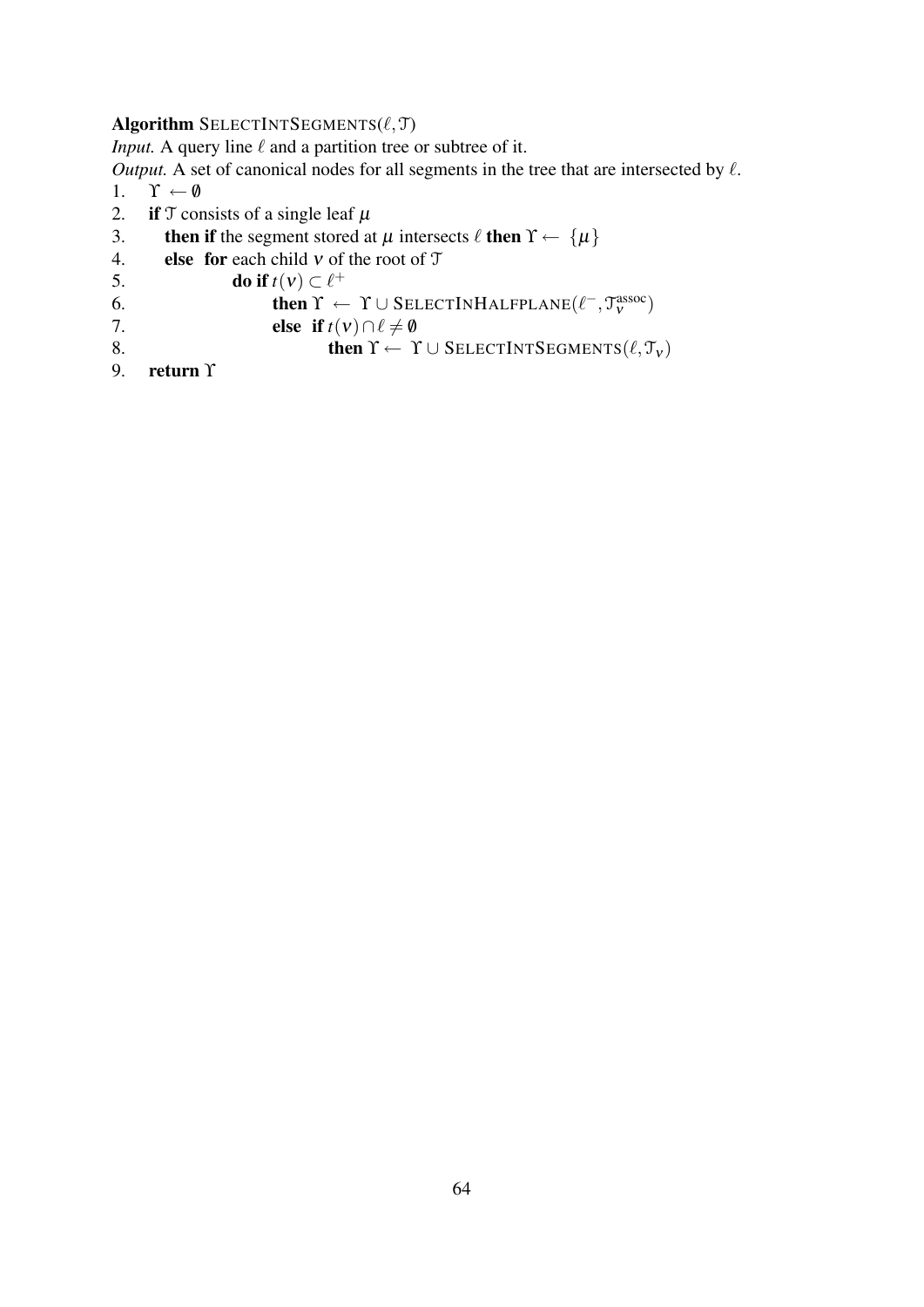#### Algorithm SELECTBELOWPOINT $(q, T)$

*Input.* A query point *q* and a cutting tree or subtree of it.

*Output.* A set of canonical nodes for all lines in the tree that lie below *q*.

- 1.  $\Upsilon \leftarrow \emptyset$ <br>2. if  $\mathcal{T}$  cor
- 2. if  $T$  consists of a single leaf  $\mu$ <br>3. then if the line stored at  $\mu$  li
- **then if** the line stored at  $\mu$  lies below *q* then  $\Upsilon \leftarrow {\{\mu\}}$
- 4. **else for each child v** of the root of  $T$
- 5. **do** Check if *q* lies in *t*(*v*).<br>6. Let  $v_a$  be the child such that *q*
- 6. Let  $v_q$  be the child such that  $q \in t(v_q)$ .<br>
7.  $\Upsilon \leftarrow \{v_q\} \cup \text{SELECTBELOW POINT}(q)$
- 7.  $\Upsilon \leftarrow {\{v_q\}} \cup \text{SELECTBELOWP}$ OINT $(q, \mathcal{T}_{v_q})$
- 8. return  $\Upsilon$